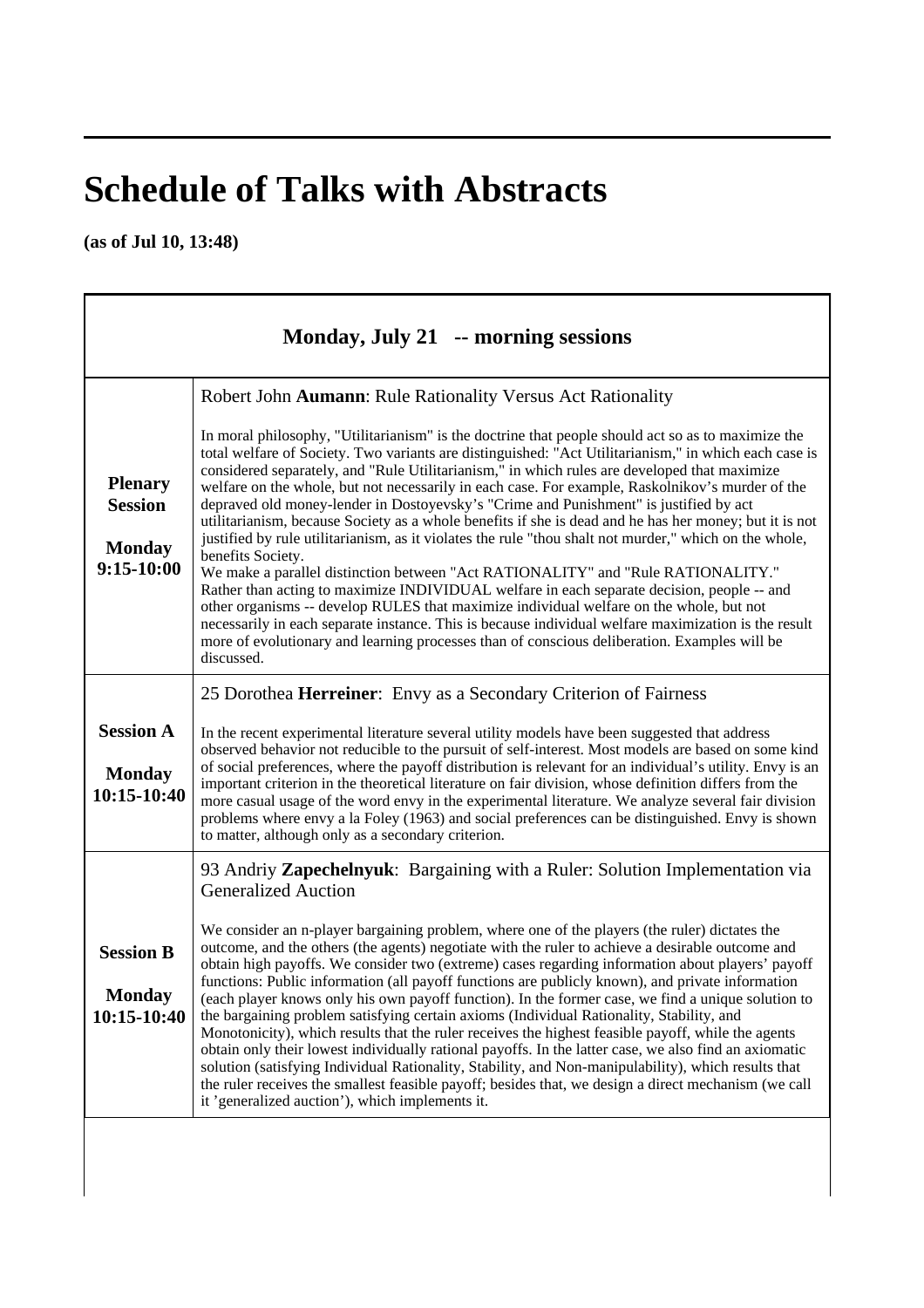| <b>Session C</b>                                 | 43 R. Vijay Krishna: Absence of Commitment in Principal-Agent Games                                                                                                                                                                                                                                                                                                                                                                                                                                                                                                                                                                                                                                                                                                                                                                                                                                                                                                                                                                                                                                      |
|--------------------------------------------------|----------------------------------------------------------------------------------------------------------------------------------------------------------------------------------------------------------------------------------------------------------------------------------------------------------------------------------------------------------------------------------------------------------------------------------------------------------------------------------------------------------------------------------------------------------------------------------------------------------------------------------------------------------------------------------------------------------------------------------------------------------------------------------------------------------------------------------------------------------------------------------------------------------------------------------------------------------------------------------------------------------------------------------------------------------------------------------------------------------|
| <b>Monday</b><br>10:15-10:40                     | We study the instances of Principal-Agent games where the Principal cannot commit to the<br>outcome prescribed by a mechanism. This means that the Revelation Principle does not hold. We<br>exhibit a "cheap", pre-play procedure whereby, in a certain class of games, the players can virtually<br>implement (in the absence of a mediator) a large subset of the equilibria implementable with the<br>help of a mediator.                                                                                                                                                                                                                                                                                                                                                                                                                                                                                                                                                                                                                                                                            |
|                                                  | 30 Elena <b>Inarra:</b> The Supercore for Normal Form Games                                                                                                                                                                                                                                                                                                                                                                                                                                                                                                                                                                                                                                                                                                                                                                                                                                                                                                                                                                                                                                              |
| <b>Session D</b><br><b>Monday</b><br>10:15-10:40 | We study the supercore of a system derived from a normal form game. For the case of a finite<br>game, we define a sequence of games and show that the supercore coincides with the set of Nash<br>equilibrium strategy profiles of the last game in that sequence. This result is illustrated with the<br>characterization of the supercore for the n-person prisoner's dilemma. With regard to the mixed<br>extension of a game we prove that the supercore coincides with the set of NE whenever the game<br>has a finite number of Nash equilibria. This coincidence is not mantained for games with infinite<br>Nash equilibria.                                                                                                                                                                                                                                                                                                                                                                                                                                                                     |
|                                                  | 63 Ipek Ozkal-Sanver: Nash Implementation via Hyperfunctions                                                                                                                                                                                                                                                                                                                                                                                                                                                                                                                                                                                                                                                                                                                                                                                                                                                                                                                                                                                                                                             |
| <b>Session E</b><br><b>Monday</b><br>10:15-10:40 | Hyperfunctions are social choice rules which assign sets of alternatives to preference profiles over<br>sets. So, they are more general objects compared to standard (social choice) correspondences. Thus<br>every correspondence can be expressed in terms of an equivalent hyperfunction. We postulate the<br>equivalence between implementing a correspondence and its equivalent hyperfunction. We give a<br>partial charaterization of Nash implementable hyperfunctions and explore the conditions under<br>which correspondences have Nash implementable equivalent hyperfunctions. Depending on the<br>axioms used to extend preferences over alternatives to sets, these conditions are weaker than or<br>logically independent of Maskin monotonicity, in any case expanding the set of Nash<br>implementable social choice rules. In fact, social choice rules such as the majority rule and the top<br>cycle are Nash implementable through their equivalent hyperfunctions while they are not Maskin<br>monotonic, thus not Nash implementable in the standard framework.                  |
|                                                  |                                                                                                                                                                                                                                                                                                                                                                                                                                                                                                                                                                                                                                                                                                                                                                                                                                                                                                                                                                                                                                                                                                          |
|                                                  | 8 Ulrich Berger: A General Model of Best Response Adaptation                                                                                                                                                                                                                                                                                                                                                                                                                                                                                                                                                                                                                                                                                                                                                                                                                                                                                                                                                                                                                                             |
| <b>Session B</b><br><b>Monday</b><br>10:50-11:15 | I develop a general model of best response adaptation in large populations for symmetric and<br>asymmetric conflicts with role-switching. For special cases, including the classical best response<br>dynamics and Cressman's symmetrized best response dynamics, I show that the set of Nash<br>equilibria is attracting for zero-sum games. For any finite two-player base game, if the populations<br>are equally large, convergence to a Nash equilibrium in the base game implies convergence to a<br>Nash equilibrium on the Wright manifold in the role game.                                                                                                                                                                                                                                                                                                                                                                                                                                                                                                                                     |
|                                                  | 65 Yohan Pelosse: Anonymous Competitive Contracts                                                                                                                                                                                                                                                                                                                                                                                                                                                                                                                                                                                                                                                                                                                                                                                                                                                                                                                                                                                                                                                        |
| <b>Session C</b><br><b>Monday</b><br>10:50-11:15 | In this paper we consider a situation in which a principal wants to reward the most productive of<br>two agents competing over T periods while, at the same time eliciting a maximal effort level from<br>them. Dubey and Wu (2000) and Dubey and Haimanko (2000) have shown that these two<br>objectives cannot be satisfied simultaneously. Basically this arises because one of the agents may<br>have a considerable lead over his rival at an interim period. For this reason, these authors advocate<br>the use of a spot-check device so as to provide the correct incentives to the agents. However, such a<br>mechanism suffers from a limitation because of its inability to select the biggest producer of the<br>competition. In this paper, we show that there exists a more general mechanism that achieves the<br>two objectives simultaneously. Our analysis is based on a function that assigns to every possible<br>difference in the agents' output a probabitity of winning the prize. We provide a characterization of<br>this optimal function and study its different properties. |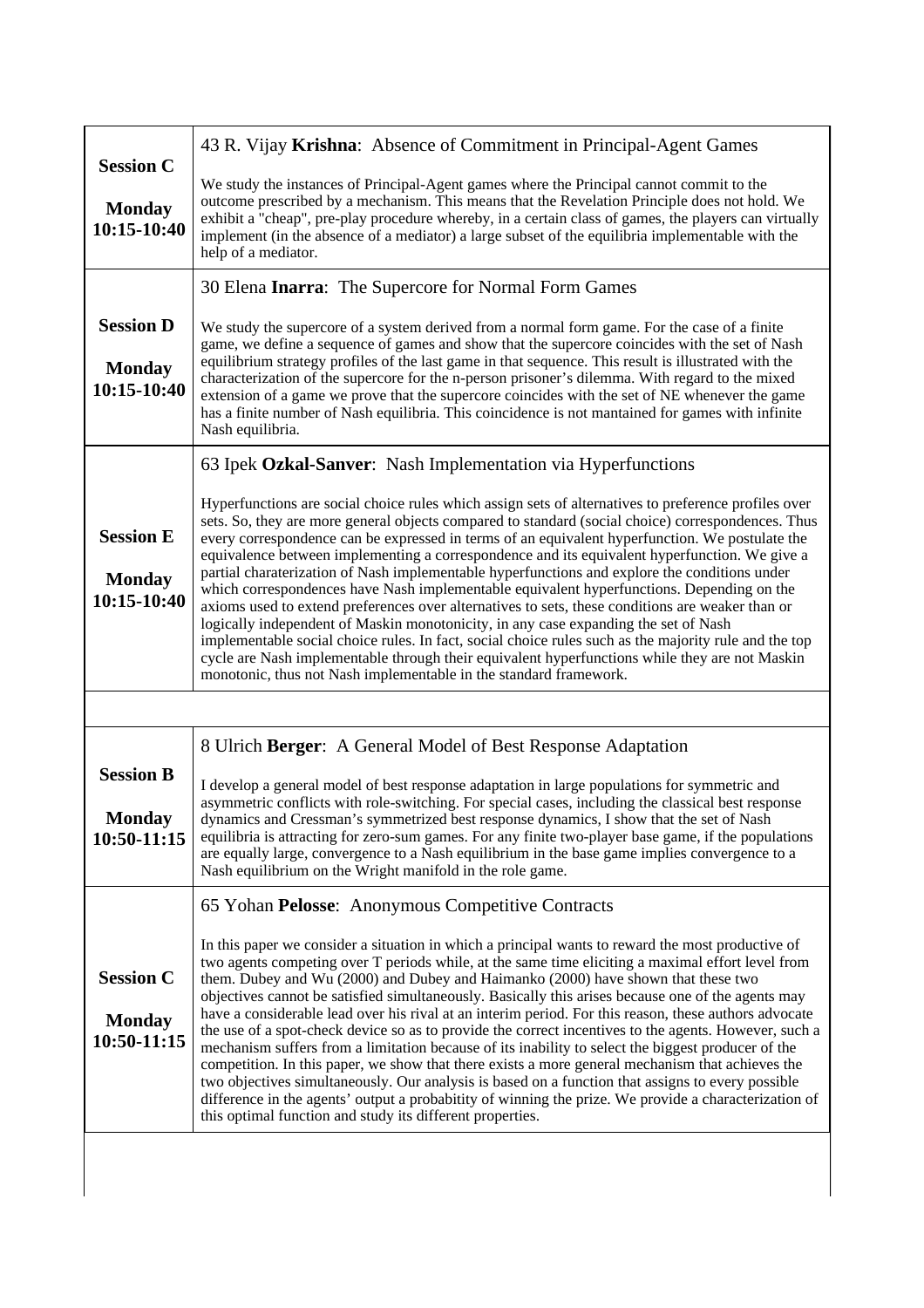|                                                                  | 79 Tadashi Sekiguchi: Repeated Games with Observation Costs                                                                                                                                                                                                                                                                                                                                                                                                                                                                                                                                                                                                                                                                                                                                                                                                                                                                      |
|------------------------------------------------------------------|----------------------------------------------------------------------------------------------------------------------------------------------------------------------------------------------------------------------------------------------------------------------------------------------------------------------------------------------------------------------------------------------------------------------------------------------------------------------------------------------------------------------------------------------------------------------------------------------------------------------------------------------------------------------------------------------------------------------------------------------------------------------------------------------------------------------------------------------------------------------------------------------------------------------------------|
| <b>Session D</b><br><b>Monday</b><br>10:50-11:15                 | This paper analyzes repeated games in which it is possible for players to observe the other players'<br>past actions without noise but it is costly. One's observation decision itself is not observable to the<br>other players, and this private nature of monitoring activity makes it difficult to give the players<br>proper incentives to monitor each other. We provide a sufficient condition for a feasible payoff<br>vector to be approximated by a sequential equilibrium when the observation costs are sufficiently<br>small. We then show that this result generates an approximate Folk Theorem for a wide class of<br>repeated games with observation costs. The Folk Theorem holds for a variant of prisoners'<br>dilemma, partnership games, and any games in which the players have an ability to "burn" small<br>amounts of their own payoffs.                                                               |
|                                                                  | 73 M. Remzi Sanver: Almost all Social Choice Correspondences are Subject to<br>the Gibbard-Satterthwaite Theorem                                                                                                                                                                                                                                                                                                                                                                                                                                                                                                                                                                                                                                                                                                                                                                                                                 |
| <b>Session E</b><br><b>Monday</b><br>$10:50-11:15$               | We analyse the manipulability of social choice correspondences via hyperfunctions, i.e., functions<br>that pick a non-empty set of alternatives at each admissible preference profile over sets of<br>alternatives. We consider a domain of lexicographic orderings of sets which allows only two<br>orderings for every ordering over alternatives. We show that Gibbard-Satterthwaite type<br>impossibility results prevail on this very narrow domain which is a subset of many restricted<br>domains defined through standard axioms to extend preferences over alternatives to sets of<br>alternatives. Hence, we are able to verify the robustness of the Gibbard-Satterthwaite theorem,<br>showing that it holds under almost all reasonable domain restrictions. As hyperfunctions are more<br>general objects than regular social choice correspondences, our impossibility results carry to the<br>standard framework. |
|                                                                  | Ted Turocy: The Gambit System for Computing in Finite Games                                                                                                                                                                                                                                                                                                                                                                                                                                                                                                                                                                                                                                                                                                                                                                                                                                                                      |
| <b>Plenary</b><br><b>Session</b><br><b>Monday</b><br>11:30-12:15 | Gambit (http://econweb.tamu.edu/gambit) is an Open Source Software project providing a set of<br>tools for doing computations on finite games. Gambit currently provides implementations of<br>several algorithms for computing Nash and logit quantal response equilbrium. In addition to the<br>possibility of writing programs directly accessing the underlying C++ libraries in Gambit, access is<br>provided via a graphical user interface, a "native" Gambit scripting language, and a new interface in<br>the general-purpose Python language. Future plans for Gambit include improved support for<br>solution concepts and dynamics in games, and support for using Gambit on clusters and<br>multicomputers. Gambit is envisioned as a tool useful for both research and instruction.                                                                                                                                |

| Monday, July 21 -- afternoon sessions                            |                                                                                                                                                                                                                                                                                                                                                                                                                                                                                                                                                                                                                                                                                                                                                                                                                                                                                                                                                                                                                                                                                                                                           |
|------------------------------------------------------------------|-------------------------------------------------------------------------------------------------------------------------------------------------------------------------------------------------------------------------------------------------------------------------------------------------------------------------------------------------------------------------------------------------------------------------------------------------------------------------------------------------------------------------------------------------------------------------------------------------------------------------------------------------------------------------------------------------------------------------------------------------------------------------------------------------------------------------------------------------------------------------------------------------------------------------------------------------------------------------------------------------------------------------------------------------------------------------------------------------------------------------------------------|
|                                                                  | <b>Christian Robert Shelton: Compact Structured Game Representations</b>                                                                                                                                                                                                                                                                                                                                                                                                                                                                                                                                                                                                                                                                                                                                                                                                                                                                                                                                                                                                                                                                  |
| <b>Plenary</b><br><b>Session</b><br><b>Monday</b><br>$2:00-2:45$ | In this talk I will provide an overview of recent work from the field of artificial intelligence on<br>compact structured representation of games. In particular I will describe graphical games, a structured<br>form of normal form games, and multiagent influence diagrams (MAIDs), a structured form of<br>extensive form games. These representations unify data structures from computer science with ideas<br>from game theory and allow the efficient description of very large games. Over the past few years,<br>they have received much attention from the artificial intelligence community as possible<br>representations for large multiagent interactions.<br>One of the main directions of research regarding these representations has been the use of structure in<br>the game to find equilibria efficiently. I will review the recent work on this topic, and then present<br>recent work of Ben Blum, Daphne Koller, and myself on algorithms that apply the homotopy method<br>of Govindan and Wilson to graphical games and MAIDs, exploiting the structure of the games to<br>vastly improve computational time. |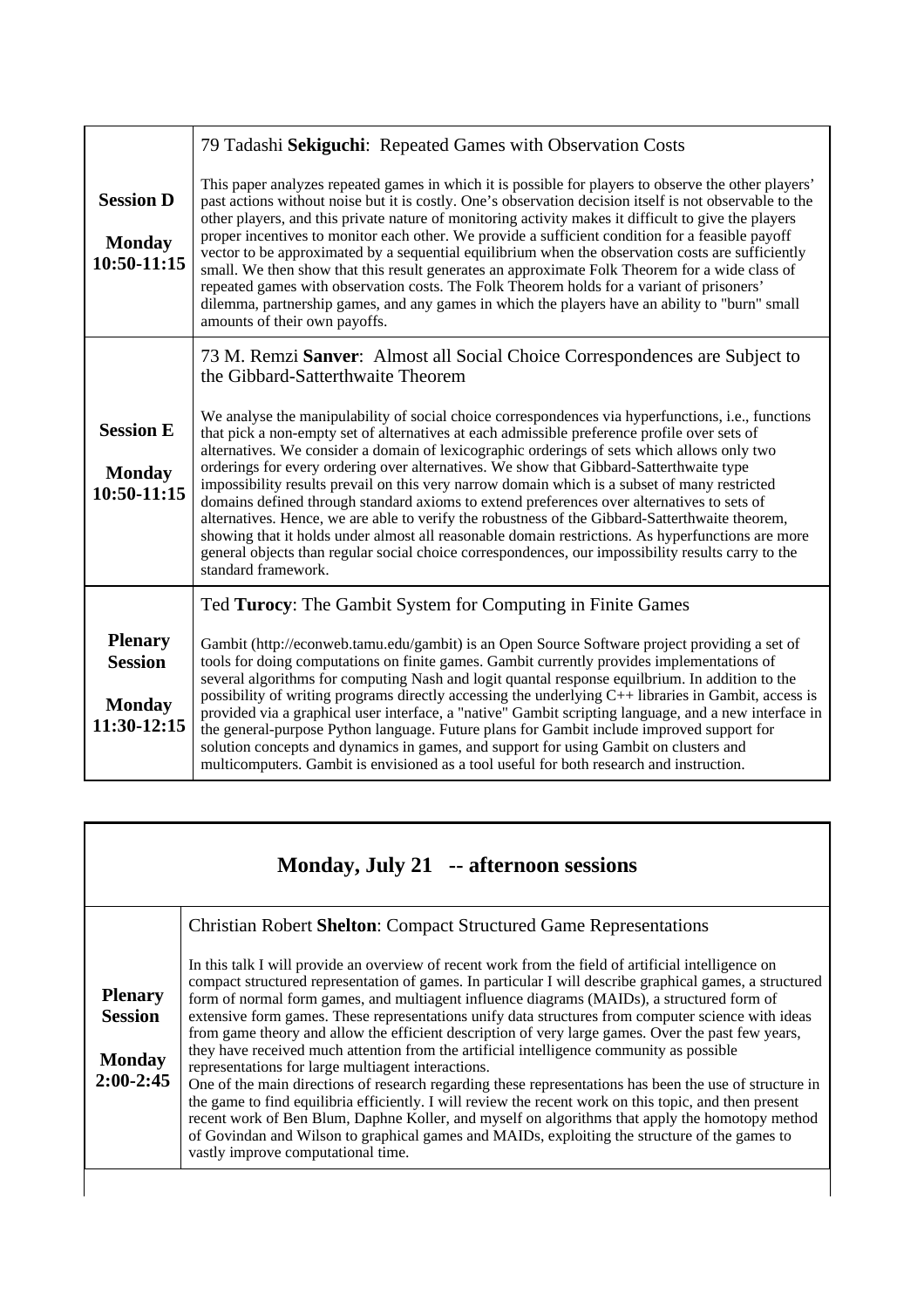|                                                    | 89 Naoki Watanabe: Asymptotic Properties of the Shapley Value of Patent<br><b>Licensing Games</b>                                                                                                                                                                                                                                                                                                                                                                                                                                                                                                                                                                                                                                                                                                                                                                                                                                                                                                                                                                                                                                                                                                                                                                                                                                                                                                                                                                                                                                                                                                                                                                                                                                                                                                                                                                                                                        |
|----------------------------------------------------|--------------------------------------------------------------------------------------------------------------------------------------------------------------------------------------------------------------------------------------------------------------------------------------------------------------------------------------------------------------------------------------------------------------------------------------------------------------------------------------------------------------------------------------------------------------------------------------------------------------------------------------------------------------------------------------------------------------------------------------------------------------------------------------------------------------------------------------------------------------------------------------------------------------------------------------------------------------------------------------------------------------------------------------------------------------------------------------------------------------------------------------------------------------------------------------------------------------------------------------------------------------------------------------------------------------------------------------------------------------------------------------------------------------------------------------------------------------------------------------------------------------------------------------------------------------------------------------------------------------------------------------------------------------------------------------------------------------------------------------------------------------------------------------------------------------------------------------------------------------------------------------------------------------------------|
| <b>Session A</b><br><b>Monday</b><br>$3:00 - 3:25$ | We study the asymptotic properties of the Shapley value of patent licensing games with the Cournot<br>competition, shedding light on its relations to the nucleolus, core and bargaining set. The Shapley<br>value of the outside patentee of a non-drastic cost-reducing innovaion converges to (a-c), which<br>coincides with the patentee's profit through non-cooperative licensing by means of upfront fee (or<br>royalty) in Kamien and Tauman (1986). The distance between the asymptotic Shapley value and<br>asymptotic nucleolus becomes larger as the magnitude of the cost reduction increases. The limit core<br>is empty, and the asymptotic Shapley value is excluded from the limit bargaining set. All the results<br>are based on a new way of deriving a v-function from n-person games in strategic form.                                                                                                                                                                                                                                                                                                                                                                                                                                                                                                                                                                                                                                                                                                                                                                                                                                                                                                                                                                                                                                                                                            |
| <b>Session B</b>                                   | 13 Eliane Catilina: Absent-Minded Driver's Paradox: An Experiment                                                                                                                                                                                                                                                                                                                                                                                                                                                                                                                                                                                                                                                                                                                                                                                                                                                                                                                                                                                                                                                                                                                                                                                                                                                                                                                                                                                                                                                                                                                                                                                                                                                                                                                                                                                                                                                        |
| <b>Monday</b><br>3:00-3:25                         | This paper searches for experimental evidence to the absent-minded driver's paradox posed by<br>Piccione and Rubinstein (GEB, 1997a, P&R hereafter). Absent-mindedness is defined as a form of<br>imperfect recall where a player is not able to recall if he/she has visited a decision node before and<br>thus, is not able "distinguish between two histories on the same path" (P&R, p. 5).                                                                                                                                                                                                                                                                                                                                                                                                                                                                                                                                                                                                                                                                                                                                                                                                                                                                                                                                                                                                                                                                                                                                                                                                                                                                                                                                                                                                                                                                                                                          |
| <b>Session C</b>                                   | 7 Gustavo Bergantiños: The Consistent Coalitional Value                                                                                                                                                                                                                                                                                                                                                                                                                                                                                                                                                                                                                                                                                                                                                                                                                                                                                                                                                                                                                                                                                                                                                                                                                                                                                                                                                                                                                                                                                                                                                                                                                                                                                                                                                                                                                                                                  |
| <b>Monday</b><br>$3:00 - 3:25$                     | We introduce a value for NTU games with coalition structure. This value coincides with the<br>consistent value for trivial coalition structures, and with the Owen value for TU games with coalition<br>structure. Furthermore, we present two characterizations: the first one using a consistency property<br>and the second one using balanced contributions' properties.                                                                                                                                                                                                                                                                                                                                                                                                                                                                                                                                                                                                                                                                                                                                                                                                                                                                                                                                                                                                                                                                                                                                                                                                                                                                                                                                                                                                                                                                                                                                             |
| <b>Session D</b><br><b>Monday</b><br>$3:00 - 3:25$ | 80 Abhijit Sengupta: Sealed Bid Second Price Auctions with Discrete Bidding<br>We analyze a sealed bid second price auction in a framework in which acceptable bids are restricted<br>to a set of discrete values. It is assumed throughout that bidder valuations are independently drawn<br>from a common continuous distribution. When bidder valuations are uniformly distributed, it is<br>shown that there exists a unique symmetric pure strategy equilibrium characterizing bidder behavior.<br>When following this strategy, bidders may choose to bid strictly above or strictly below their own<br>valuation. Under such a selling mechanism allocative efficiency may be sacrificed, in that with<br>strictly positive probability the item will be awarded to a bidder other than the bidder with the highest<br>valuation. By way of example it is shown that, when choosing the values of an exogenously<br>determined number of discrete bid levels, a revenue maximizing seller may wish to choose a level for<br>the highest acceptable bid either strictly greater than, strictly less than, or exactly equal to the highest<br>possible bidder valuation. Because of the complexity of the payoff functions of the bidders, it is not<br>possible to specify bidder behavior in general. As a result, a numerical analysis is conducted,<br>assuming that the acceptable bid levels are "evenly spaced" (that is, assuming that the distance<br>between any two consecutive bids is equal to t). Based upon the results of this numerical analysis, it<br>appears as if the expected revenue of the seller will increase as t becomes smaller (that is, as the<br>acceptable bid points become closer to each other). However, the probability with which the item will<br>be awarded to a bidder other than the bidder with the highest valuation does not always diminish as t<br>is made smaller. |
|                                                    |                                                                                                                                                                                                                                                                                                                                                                                                                                                                                                                                                                                                                                                                                                                                                                                                                                                                                                                                                                                                                                                                                                                                                                                                                                                                                                                                                                                                                                                                                                                                                                                                                                                                                                                                                                                                                                                                                                                          |
| <b>Session A</b>                                   | 67 Odile <b>Poulsen</b> : Evolution of Reciprocal, Materialistic and Altruistic Preferences<br>in an Environment of Prisoner's Dilemma Games                                                                                                                                                                                                                                                                                                                                                                                                                                                                                                                                                                                                                                                                                                                                                                                                                                                                                                                                                                                                                                                                                                                                                                                                                                                                                                                                                                                                                                                                                                                                                                                                                                                                                                                                                                             |
| <b>Monday</b><br>3:35-4:00                         | We study the evolution of preferences when players are engaged in simultaneous and sequential<br>move Prisoner's Dilemma games. There is, as long as each game is played with strictly positive<br>probability, a unique asymptotically stable population where players with reciprocal, altruist and<br>materialist preferences co-exist in the population.                                                                                                                                                                                                                                                                                                                                                                                                                                                                                                                                                                                                                                                                                                                                                                                                                                                                                                                                                                                                                                                                                                                                                                                                                                                                                                                                                                                                                                                                                                                                                             |
|                                                    |                                                                                                                                                                                                                                                                                                                                                                                                                                                                                                                                                                                                                                                                                                                                                                                                                                                                                                                                                                                                                                                                                                                                                                                                                                                                                                                                                                                                                                                                                                                                                                                                                                                                                                                                                                                                                                                                                                                          |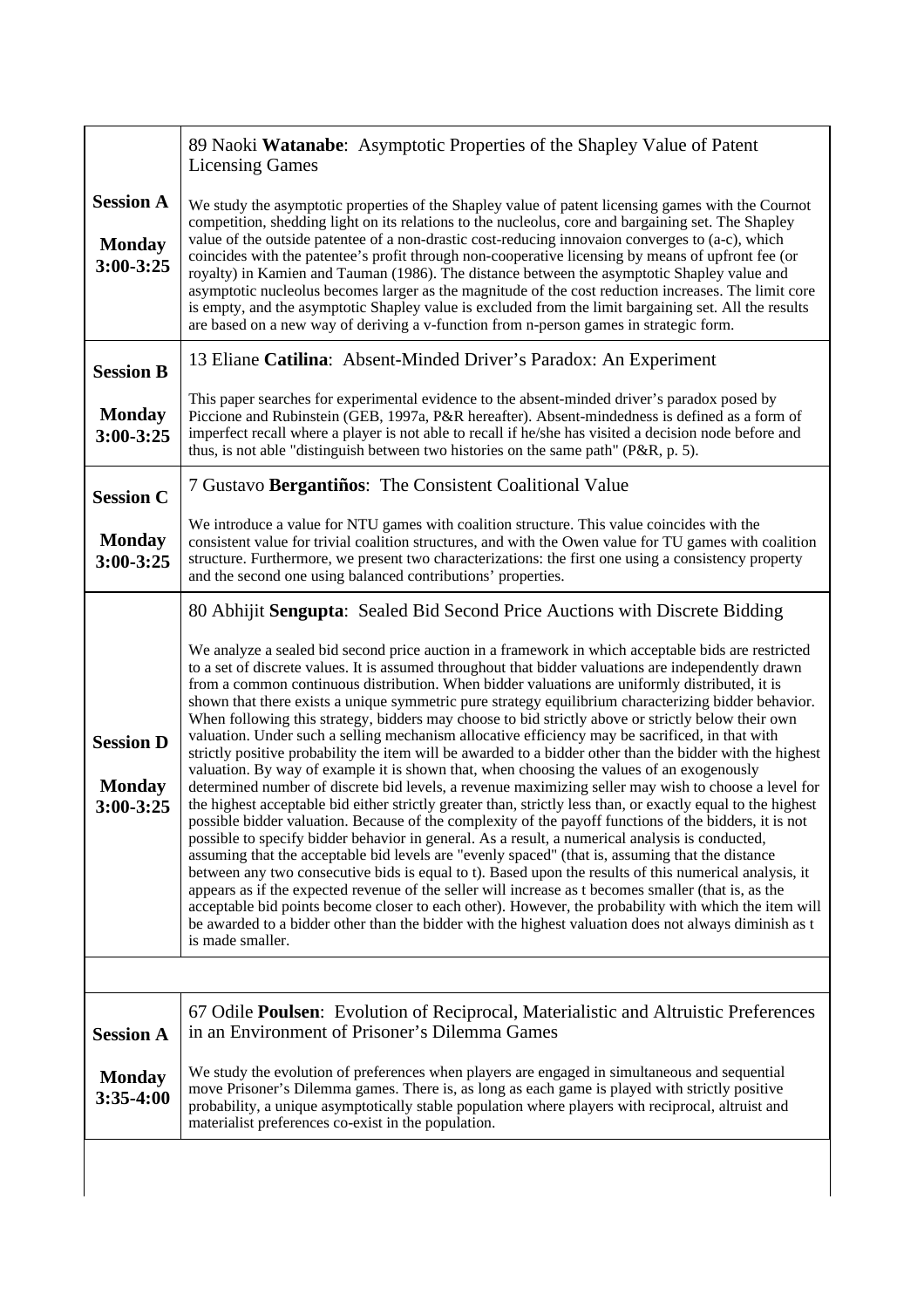| <b>Session B</b>                                                 | 2 Jose Apesteguia: Blowing the Whistle                                                                                                                                                                                                                                                                                                                                                                                                                                                                                                                                                                                                                                                                                                                                                                                                                                                                                                                                                                                                                                                                                                                                                                                                                                                                                                                                                                                                                                                                                                                                                                                                                                                                                                                                                                                                                                                                                                                                                                |
|------------------------------------------------------------------|-------------------------------------------------------------------------------------------------------------------------------------------------------------------------------------------------------------------------------------------------------------------------------------------------------------------------------------------------------------------------------------------------------------------------------------------------------------------------------------------------------------------------------------------------------------------------------------------------------------------------------------------------------------------------------------------------------------------------------------------------------------------------------------------------------------------------------------------------------------------------------------------------------------------------------------------------------------------------------------------------------------------------------------------------------------------------------------------------------------------------------------------------------------------------------------------------------------------------------------------------------------------------------------------------------------------------------------------------------------------------------------------------------------------------------------------------------------------------------------------------------------------------------------------------------------------------------------------------------------------------------------------------------------------------------------------------------------------------------------------------------------------------------------------------------------------------------------------------------------------------------------------------------------------------------------------------------------------------------------------------------|
| <b>Monday</b><br>3:35-4:00                                       | Leniency clauses, offering cartelists legal immunity if they blow the whistle on each other, is a recent<br>anti-trust innovation. The authorities wish to thwart cartels and promote competition. This effect is<br>not evident, however; whistle-blowing may enforce trust and collusion by providing a tool for<br>cartelists to punish each other. We examine the impact of leniency law, and other rules, theoretically<br>and experimentally.                                                                                                                                                                                                                                                                                                                                                                                                                                                                                                                                                                                                                                                                                                                                                                                                                                                                                                                                                                                                                                                                                                                                                                                                                                                                                                                                                                                                                                                                                                                                                   |
|                                                                  | 29 Stefan Imhof: Stable Sequences of Political Coalitions                                                                                                                                                                                                                                                                                                                                                                                                                                                                                                                                                                                                                                                                                                                                                                                                                                                                                                                                                                                                                                                                                                                                                                                                                                                                                                                                                                                                                                                                                                                                                                                                                                                                                                                                                                                                                                                                                                                                             |
| <b>Session C</b><br><b>Monday</b><br>3:35-4:00                   | This paper explores a sequential coalition formation game among political parties. We introduce the<br>non-cooperative concept of stable sequences of coalitions, a general solution to sequential coalition<br>formation games. The main results are i) the order of the agenda matters for the equilibrium outcome,<br>ii) punishment strategies can support otherwise unstable coalition structures, in particular the<br>phenomenon of "strange bedfellows" can arise in the first round, and iii) a party which is median in<br>all decisions is always better off in the sequential game than in a single coalition formation over two<br>decisions, while the converse is not true.                                                                                                                                                                                                                                                                                                                                                                                                                                                                                                                                                                                                                                                                                                                                                                                                                                                                                                                                                                                                                                                                                                                                                                                                                                                                                                            |
|                                                                  | 14 Archishman Chakraborty: Seller Cheap Talk in Common Value Auctions                                                                                                                                                                                                                                                                                                                                                                                                                                                                                                                                                                                                                                                                                                                                                                                                                                                                                                                                                                                                                                                                                                                                                                                                                                                                                                                                                                                                                                                                                                                                                                                                                                                                                                                                                                                                                                                                                                                                 |
| <b>Session D</b><br><b>Monday</b><br>$3:35-4:00$                 | Sellers benefit on average from revealing information about their goods to buyers, but the incentive<br>to exaggerate undermines the credibility of seller statements. When multiple goods are being<br>auctioned, we show that revealing a complete or partial ordering of the different goods by value can<br>be credible. Ordinal cheap talk of this form is not susceptible to exaggeration because it<br>simultaneously reveals favorable information about some goods and unfavorable information about<br>other goods. Any informative ordering increases revenues in accordance with the linkage principle,<br>and the complete ordering is asymptotically revenue-equivalent to full revelation as the number of<br>goods becomes large. These results provide a new explanation in addition to bundling,<br>complementarities, and versioning for how a seller benefits from the sale of multiple goods.                                                                                                                                                                                                                                                                                                                                                                                                                                                                                                                                                                                                                                                                                                                                                                                                                                                                                                                                                                                                                                                                                    |
|                                                                  | Daniela Pucci de Farias: Learning and Teaching in Repeated Games: A Machine<br>Learning Approach to Long-Term Best-Response Play                                                                                                                                                                                                                                                                                                                                                                                                                                                                                                                                                                                                                                                                                                                                                                                                                                                                                                                                                                                                                                                                                                                                                                                                                                                                                                                                                                                                                                                                                                                                                                                                                                                                                                                                                                                                                                                                      |
| <b>Plenary</b><br><b>Session</b><br><b>Monday</b><br>$4:15-5:00$ | We consider the problem of learning during a play of a repeated game. Existing approaches often<br>focus on algorithms that asymptotically achieve an equilibrium of the one-shot game. We shift away<br>from that paradigm to consider learning strategies that attempt to play long-term best-response to the<br>opponent's observed strategy. Our approach is based on the machine learning methods known as<br>"experts algorithms." The experts algorithms constitute a methodology for choosing actions<br>repeatedly, when the payoffs depend both on the choice of action and on the unknown current state of<br>the environment. An experts algorithm has access to a set of strategies ("experts"), each of which<br>may recommend which action to choose. The algorithm learns how to combine the recommendations<br>of individual experts so that, in the long run, for any fixed sequence of states of the environment, it<br>does as well as the best expert would have done relative to the same sequence. This methodology<br>may not be suitable for situations where the evolution of states of the environment depends on past<br>chosen actions, as is usually the case, for example, in a repeated non-zero-sum game.<br>A new experts algorithm is presented and analyzed in the context of repeated games. It is shown that<br>asymptotically, under certain conditions, it performs as well as the best available expert. This<br>algorithm is quite different from previously proposed experts algorithms. It represents a shift from the<br>paradigms of regret minimization and myopic optimization to consideration of the long-term effect of<br>a player's actions on the opponent's actions or the environment. The importance of this shift is<br>demonstrated by the fact that this algorithm is capable of inducing cooperation in the repeated<br>Prisoner's Dilemma game, whereas previous experts algorithms converge to the suboptimal<br>non-cooperative play. |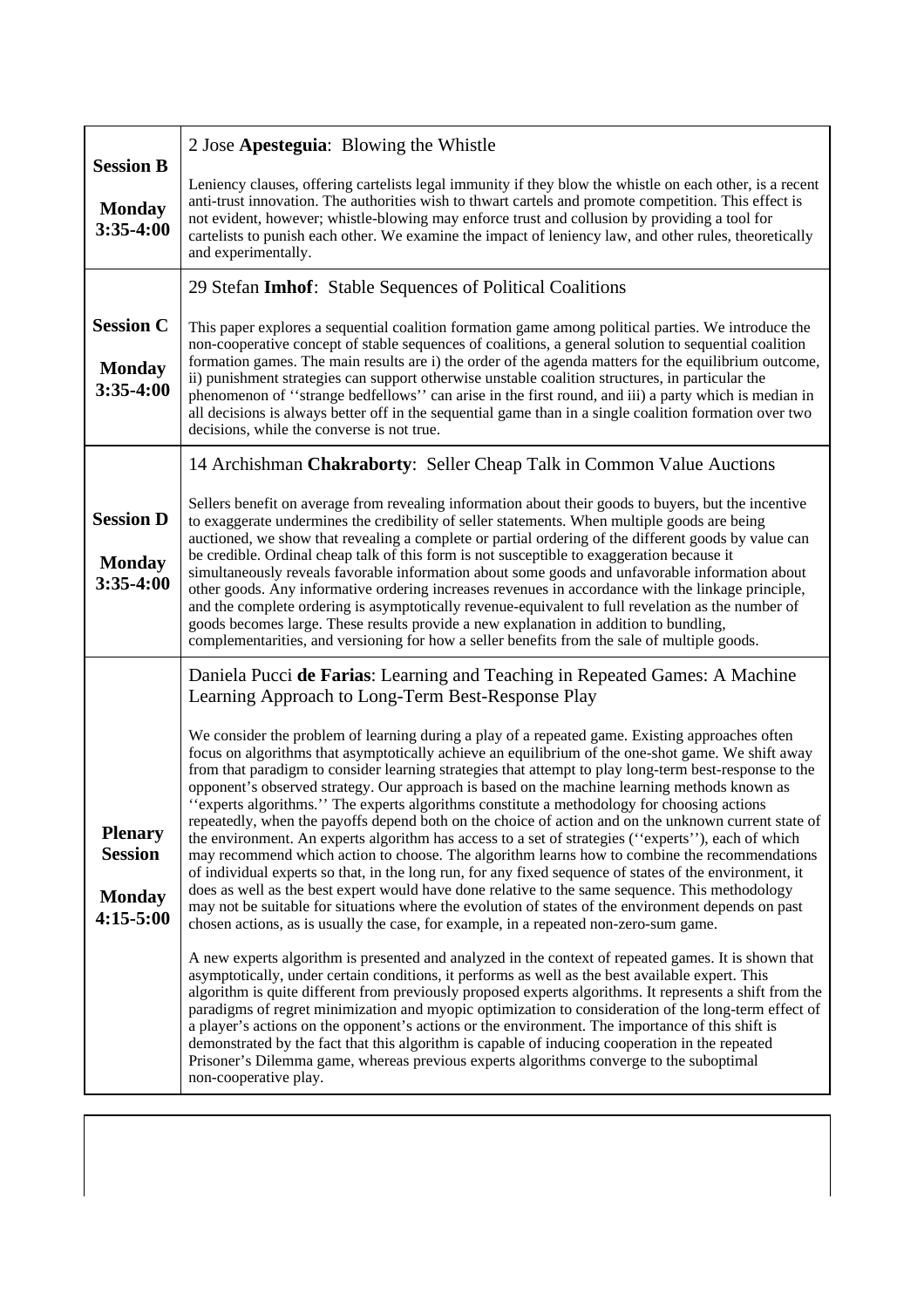| Tuesday, July 22 -- morning sessions                |                                                                                                                                                                                                                                                                                                                                                                                                                                                                                                                                                                                                                                                                                                                                                                                                                                                                                                                                                                            |
|-----------------------------------------------------|----------------------------------------------------------------------------------------------------------------------------------------------------------------------------------------------------------------------------------------------------------------------------------------------------------------------------------------------------------------------------------------------------------------------------------------------------------------------------------------------------------------------------------------------------------------------------------------------------------------------------------------------------------------------------------------------------------------------------------------------------------------------------------------------------------------------------------------------------------------------------------------------------------------------------------------------------------------------------|
| <b>Plenary</b><br><b>Session</b>                    | Andrew McLennan: Polyhedral Homotopy Computation of Extensive Form Nash<br><b>Equilibrium Paths</b><br>When the payoffs of an extensive game lie in a generic set, a particular version of the equations<br>characterizing totally mixed behavioral Nash equilibrium satisfies the prerequisites of polyhedral                                                                                                                                                                                                                                                                                                                                                                                                                                                                                                                                                                                                                                                             |
| <b>Tuesday</b><br>$9:15-10:00$                      | homotopy algorithms. Application of these algorithms yields an algorithm for computing all totally<br>mixed behavioral Nash equilibria. We discuss the application of these algorithms to the<br>computation of all behavioral Nash equilibrium paths. We also obtain combinatoric necessary and<br>sufficient conditions for the existence of payoffs supporting a regular equilibrium.                                                                                                                                                                                                                                                                                                                                                                                                                                                                                                                                                                                   |
|                                                     | 44 Ali Kutman: The FBI-CIA Game                                                                                                                                                                                                                                                                                                                                                                                                                                                                                                                                                                                                                                                                                                                                                                                                                                                                                                                                            |
| <b>Session A</b><br><b>Tuesday</b><br>$10:15-10:40$ | We investigate the behavior of players in a common interest strategic form game who do not<br>communicate with each other. Moreover, the players do not know the utilities at the start of the<br>game, but learn them as the game is repeatedly played. Each player assumes that the other players<br>employ a fixed but unknown mixed strategy. At each stage of the game, the players simultaneously<br>play their best response against their belief distributions for the other players, which they derive<br>from the past history of plays. Unlike fictitious play in which the players are assumed to know the<br>entire utility function, the players in this game base their best response decisions on their current,<br>possibly incomplete, knowledge of the utility. We demonstrate that the sequence of belief<br>distributions converges to the set of Nash equilibria. This concept is illustrated through an example<br>that we call "the FBI-CIA Game". |
| <b>Session B</b>                                    | 47 Rida Laraki: Continuous-time Games of Timing                                                                                                                                                                                                                                                                                                                                                                                                                                                                                                                                                                                                                                                                                                                                                                                                                                                                                                                            |
| <b>Tuesday</b><br>10:15-10:40                       | We address the question of existence of equilibrium in general timing games of complete<br>information. Under weak assumptions, any two-player timing game has a subgame perfect<br>epsilon-equilibrium, for each epsilon $> 0$ . This result is tight. For some classes of games<br>(symmetric games, games with cumulative payoffs), stronger existence results are established.                                                                                                                                                                                                                                                                                                                                                                                                                                                                                                                                                                                         |
|                                                     | 21 Dragan Filipovich: Ambiguous Contracting: Natural Language and Judicial<br>Interpretation                                                                                                                                                                                                                                                                                                                                                                                                                                                                                                                                                                                                                                                                                                                                                                                                                                                                               |
| <b>Session C</b><br><b>Tuesday</b><br>10:15-10:40   | We study the relationship between ambiguity (which comes into the picture since contracts have to<br>be written in natural language), and contractual incompleteness. The contracting process is<br>modelled as a signalling game between the parties and the judge, with the contract as the signal.<br>The judge is assumed to be bound by the content of the contract (in as far as it can be ascertained<br>unambiguously). Two kind of examples are presented: The first set of examples shows how<br>ambiguity can lead to incompleteness. Here incompleteness is a way of hedging against adverse<br>judgements on the part of an imperfectly informed judge. The remaining example illustrates a sort<br>of converse intuition: It shows how incompleteness might lead the contracting parties to write<br>ambiguous contracts in order to afford a relatively well-informed judge freedom to enforce the<br>parties' will.                                        |
|                                                     | 99 Guillaume Lacôte: How to efficiently defeat a strategy of bounded rationality                                                                                                                                                                                                                                                                                                                                                                                                                                                                                                                                                                                                                                                                                                                                                                                                                                                                                           |
| <b>Session D</b><br><b>Tuesday</b><br>10:15-10:40   | In a given finite two-player zero-sum game if player one is sufficiently bounded in rationality it<br>might be possible for player two to beat him, i.e. to ensure that he never gets more than his maxmin<br>payoff in pure strategies at nearly all stages of the repeated game. The issue in this case is first to<br>determine the relative minimum bound in complexity required for player two to defeat player one;<br>it is then to determine how well player two performs, that is at how many stages he fails to beat<br>player one and after which stage (if any) he can be certain to defeat him at each stage. Elaborating<br>on recent results this paper addresses these issues in the case where bounded rationality is<br>alternatively specified by means of finite state automata or bounded recall strategies.                                                                                                                                          |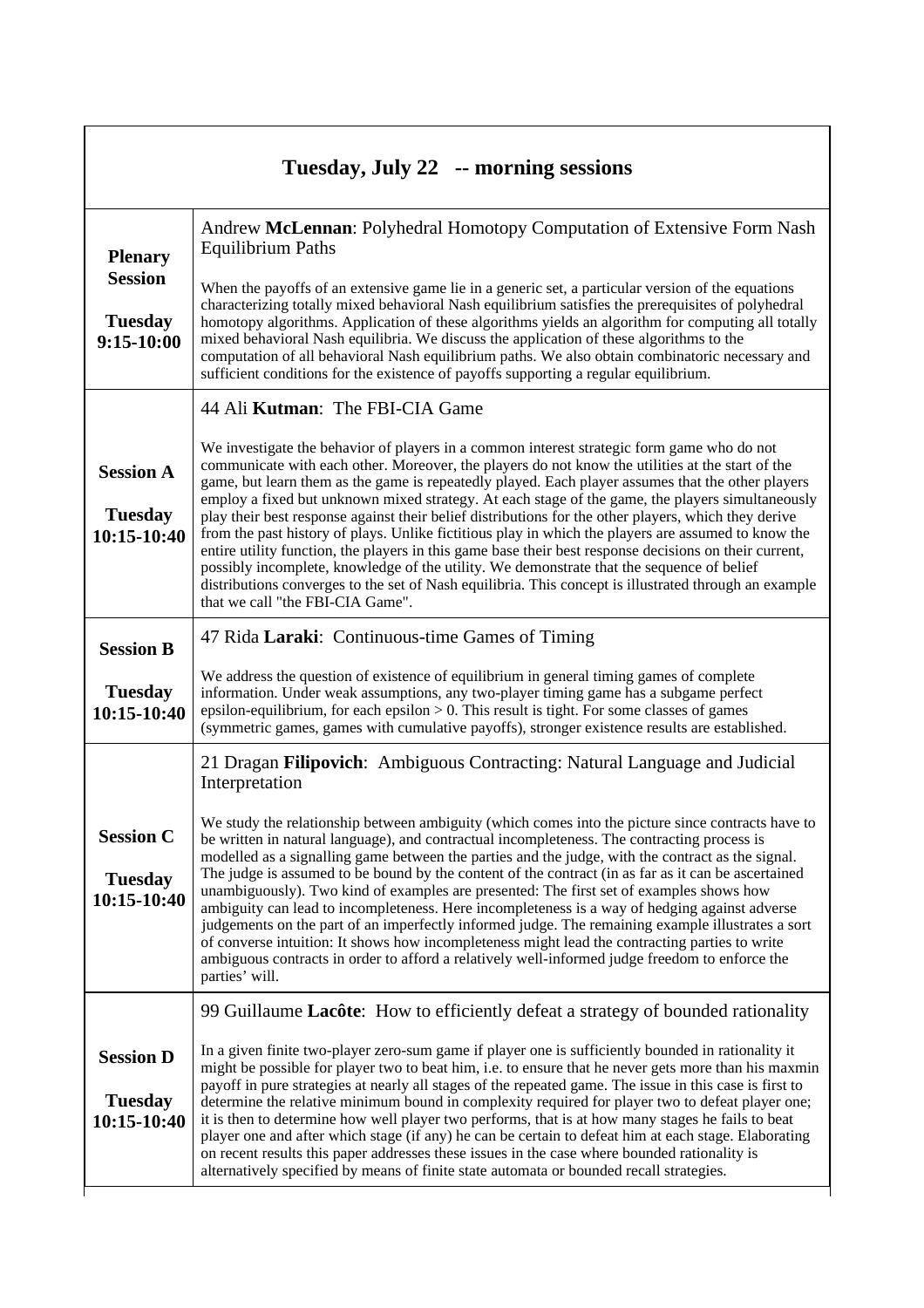|                                                   | 24 Archishman Chakraborty: Ordinal Cheap Talk                                                                                                                                                                                                                                                                                                                                                                                                                                                                                                                                                                                                                                                                                                                                                                                                                                                                                                                                                                                                                                                                                                                                                                                                                                                                                                                                                                                                                                               |  |
|---------------------------------------------------|---------------------------------------------------------------------------------------------------------------------------------------------------------------------------------------------------------------------------------------------------------------------------------------------------------------------------------------------------------------------------------------------------------------------------------------------------------------------------------------------------------------------------------------------------------------------------------------------------------------------------------------------------------------------------------------------------------------------------------------------------------------------------------------------------------------------------------------------------------------------------------------------------------------------------------------------------------------------------------------------------------------------------------------------------------------------------------------------------------------------------------------------------------------------------------------------------------------------------------------------------------------------------------------------------------------------------------------------------------------------------------------------------------------------------------------------------------------------------------------------|--|
| <b>Session E</b><br><b>Tuesday</b><br>10:15-10:40 | Can comparative statements be credible even when absolute statements are not? For instance, can a<br>professor credibly rank different students for a prospective employer even if she has an incentive to<br>exaggerate the merits of each student? Or can an analyst credibly rank different stocks even if the<br>client would be dubious about a recommendation to buy any one of them? We examine such<br>problems in a multidimensional sender-receiver game where the sender has private information<br>about multiple variables. We show that ordinal cheap talk, in which the variables are completely<br>ordered by value or grouped into categories by value, can be credible even when interests are too<br>opposed to support communication along any single dimension. Ordinal cheap talk is credible<br>because it reveals both favorable and unfavorable information at the same time, thereby precluding<br>any possibility of exaggeration. The communication gains from ordinal cheap talk can be<br>substantial with only a couple of dimensions, and the payoffs from a complete ordering are<br>asymptotically equivalent to full revelation as the number of variables becomes large. However, in<br>some circumstances the sender can do better through a partial ordering that categorizes variables.<br>Compared to other forms of cheap talk, ordinal cheap talk is exceedingly simple in that the sender<br>only makes straightforward, comparative statements. |  |
|                                                   |                                                                                                                                                                                                                                                                                                                                                                                                                                                                                                                                                                                                                                                                                                                                                                                                                                                                                                                                                                                                                                                                                                                                                                                                                                                                                                                                                                                                                                                                                             |  |
| <b>Session A</b>                                  | 23 Ziv Gorodeisky: Evolutionary Stability for Large Populations and Backward<br>Induction                                                                                                                                                                                                                                                                                                                                                                                                                                                                                                                                                                                                                                                                                                                                                                                                                                                                                                                                                                                                                                                                                                                                                                                                                                                                                                                                                                                                   |  |
| <b>Tuesday</b><br>10:50-11:15                     | It has been shown (Hart [2002]) that the backward induction (or subgame-perfect) equilibrium of a<br>perfect information game is the unique stable outcome for dynamic models consisting of selection<br>and mutation, when the mutation rate is low and the populations are large, under the assumption<br>that the expected number of mutations per generation is bounded away from zero. Here it is shown<br>that one can dispense with this last condition. In particular, it follows that the backward induction<br>equilibrium is evolutionarily stable for large populations.                                                                                                                                                                                                                                                                                                                                                                                                                                                                                                                                                                                                                                                                                                                                                                                                                                                                                                        |  |
|                                                   | 100 Alexandre Marino: Continuous Versus Discrete Market Game                                                                                                                                                                                                                                                                                                                                                                                                                                                                                                                                                                                                                                                                                                                                                                                                                                                                                                                                                                                                                                                                                                                                                                                                                                                                                                                                                                                                                                |  |
| <b>Session B</b><br><b>Tuesday</b><br>10:50-11:15 | De Meyer and Moussa Saley provide an endogenous justification for the appearance of Brownian<br>Motion in Finance by modelling the strategic interaction between two asymmetrically informed<br>market makers with a zero-sum repeated game with one-sided information. The crucial point of this<br>justification is the appearance of the normal distribution in the asymptotic behavior of $Vn(P)$ on the<br>square root of n. In De Meyer and Moussa Saley's model, agents can fix a price in a continuous<br>space. In the real world, the market compels the agents to post prices in a discrete set. The previous<br>remark raises the following question: " Does the normal still appear in the asymptotic analyze for<br>the discrete market game?". The main topic is to prove that for all discretization of the set price,<br>$Vn(P)$ over the square root of n converges uniformly to 0. Despite of this fact, we don't reject De<br>Meyer, Moussa analysis: when the size of the discretization step is small as compared to the square<br>root of n, the continuous market game is a good approximation of the discrete one.                                                                                                                                                                                                                                                                                                                                                 |  |
|                                                   |                                                                                                                                                                                                                                                                                                                                                                                                                                                                                                                                                                                                                                                                                                                                                                                                                                                                                                                                                                                                                                                                                                                                                                                                                                                                                                                                                                                                                                                                                             |  |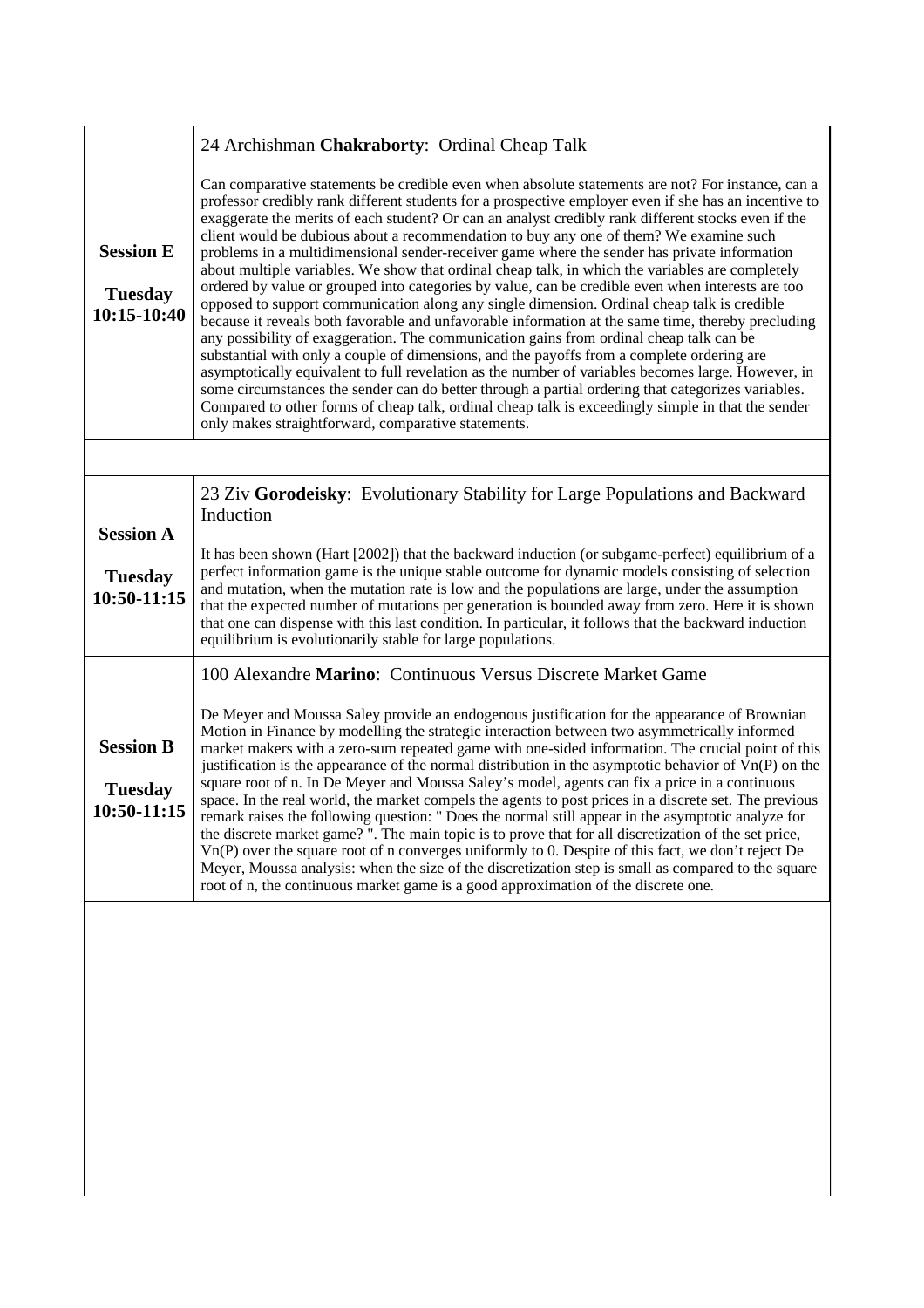|                                                   | 102 Ram Orzach: Private Information and Nonbinding Arbitration: A Proposal<br>for Reducing the Costs of Litigation                                                                                                                                                                                                                                                                                                                                                                                                                                                                                                                                                                                                                                                                                                                                                                                                                                                                                                                                                                                                                                                                                                                                                                                                                                      |
|---------------------------------------------------|---------------------------------------------------------------------------------------------------------------------------------------------------------------------------------------------------------------------------------------------------------------------------------------------------------------------------------------------------------------------------------------------------------------------------------------------------------------------------------------------------------------------------------------------------------------------------------------------------------------------------------------------------------------------------------------------------------------------------------------------------------------------------------------------------------------------------------------------------------------------------------------------------------------------------------------------------------------------------------------------------------------------------------------------------------------------------------------------------------------------------------------------------------------------------------------------------------------------------------------------------------------------------------------------------------------------------------------------------------|
| <b>Session C</b><br><b>Tuesday</b><br>10:50-11:15 | This paper analyzes a procedure called mediation, that is really a form of nonbinding arbitration,<br>applied to cases filed in U.S. courts. Under the exist ing rules, a party who rejects an award<br>proposed by the mediator is liable for s anctions unless the rejection turns out to be justified, i.e.,<br>unless the trial verdict is more favorable to the rejecting party than the mediation award. This<br>penalty is designed to induce acceptance of the mediation award by both parties, in order to<br>minimize the frequency of trial.<br>We find this procedure to be flawed since it is myopic. It may be private ly optimal for the parties<br>to mislead the mediator, with the result that the med iation award deviates substantially from the<br>claim's true value. This increases the likelihood the mediation award is rejected, thus increasing the<br>probability of trial. We propose an alternative procedure, under which a party would be liab le for<br>sanctions if, and only if, she deliberately provided false information to the mediator. In our example<br>each party has private information, and the media tor must acquire all his information from the<br>parties. In comparison to the exi sting practice, our procedure has a lower frequency of trial, and<br>provides an ex ante gain to both parties. |
| <b>Session D</b>                                  | 69 Indrajit Ray: Observable Implications of Nash and Subgame-Perfect Behavior<br>in Extensive Games                                                                                                                                                                                                                                                                                                                                                                                                                                                                                                                                                                                                                                                                                                                                                                                                                                                                                                                                                                                                                                                                                                                                                                                                                                                     |
| <b>Tuesday</b><br>$10:50-11:15$                   | We provide necessary and sufficient conditions for observed outcomes in extensive game forms to<br>be rationalised first, partially, as a Nash equilibrium and then, fully, as the unique subgame perfect<br>equilibrium.                                                                                                                                                                                                                                                                                                                                                                                                                                                                                                                                                                                                                                                                                                                                                                                                                                                                                                                                                                                                                                                                                                                               |
|                                                   | 88 Jun Wako: Two Examples in a Market with Two Types of Indivisible Good                                                                                                                                                                                                                                                                                                                                                                                                                                                                                                                                                                                                                                                                                                                                                                                                                                                                                                                                                                                                                                                                                                                                                                                                                                                                                |
| <b>Session E</b><br><b>Tuesday</b><br>10:50-11:15 | We consider an extension of the permutation game of Tijs et al (1984) in which players are<br>endowed with and ultimately wish to consume one unit of each of two types of good (i.e., a house<br>and a car). We present two examples. The first is a case where even though the Corresponding<br>Linear Program (CLP) does not solve with integers, the core of the market is not empty. The<br>second example is a case with additively separable preferences in which there is a core vector in the<br>market which does not correspond to any optimal dual solution of the CLP. Both examples<br>demonstrate possible behavior that is impossible in many of the standard matching games. We<br>show that in cases with additively separable preferences, the core-optimal dual equivalence<br>property is recovered if each component swapping game, one with houses and the other with cars,<br>is "convex" in the sense of Shapley (1971).                                                                                                                                                                                                                                                                                                                                                                                                       |
| <b>Plenary</b>                                    | Ehud Lehrer: No-Regret, Approachability and Excludability with Bounded<br><b>Computational Capability</b>                                                                                                                                                                                                                                                                                                                                                                                                                                                                                                                                                                                                                                                                                                                                                                                                                                                                                                                                                                                                                                                                                                                                                                                                                                               |
| <b>Session</b><br><b>Tuesday</b><br>11:30-12:15   | We deal with no regret and related aspects of vector-payoff games when one of the players is<br>limited in computational capacity. We show that player 1 can almost approach with bounded-recall<br>strategies, or with finite automata, any convex set which is approachable when no capacity bound is<br>present. In particular we deduce that with bounded computational capacity player 1 can ensure<br>having almost no regret.                                                                                                                                                                                                                                                                                                                                                                                                                                                                                                                                                                                                                                                                                                                                                                                                                                                                                                                    |

## **Tuesday, July 22 -- afternoon sessions**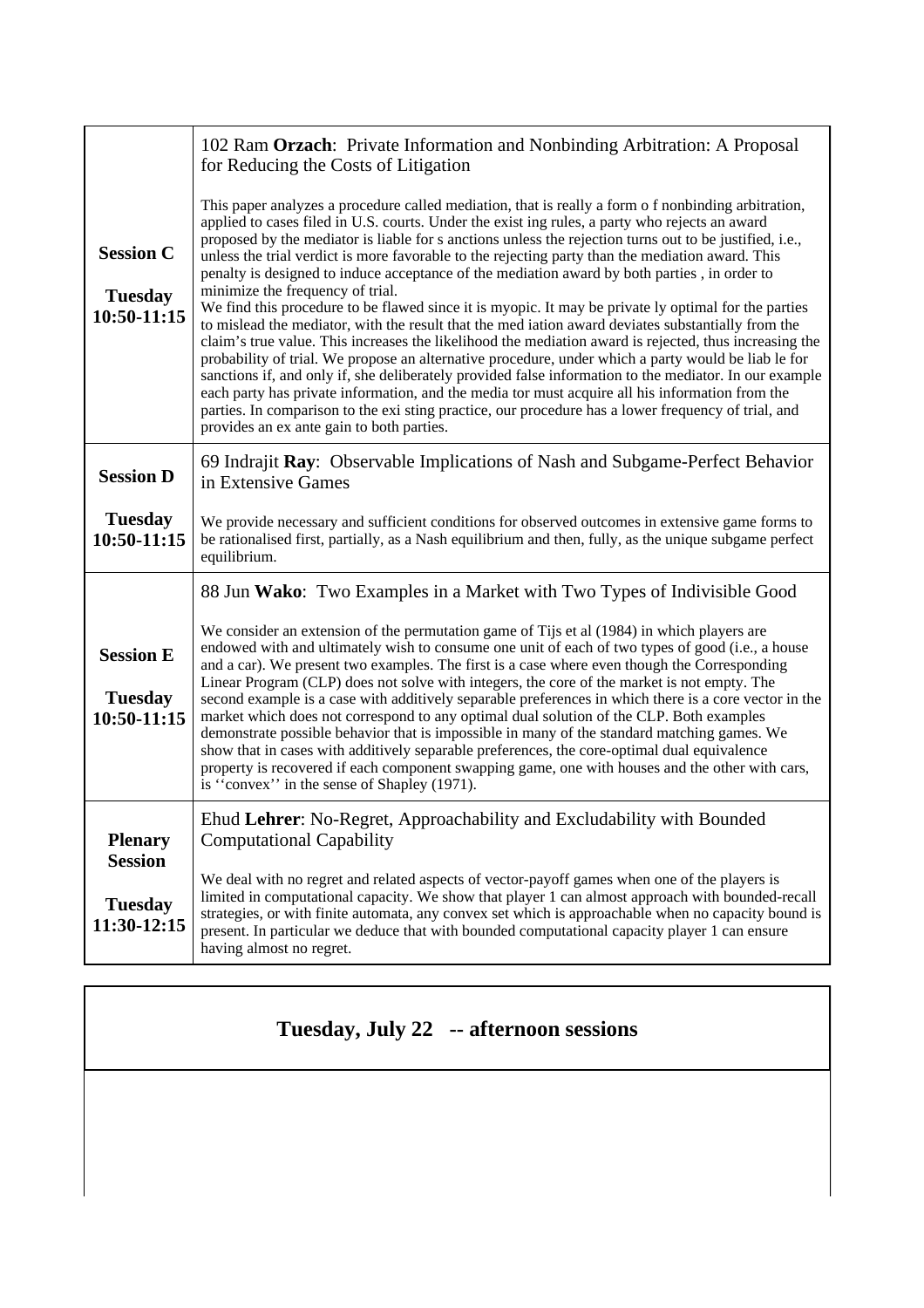| <b>Plenary</b><br><b>Session</b>                    | Shmuel Zamir: On the Existence of Pure Strategy Monotone Equilibria in<br><b>Asymmetric First-Price Auctions</b>                                                                                                                                                                                                                                                                                                                                                                                                                                                                                                                                                                                                                                                                                                                                                                                                                                                                                                                                                                                                                                       |
|-----------------------------------------------------|--------------------------------------------------------------------------------------------------------------------------------------------------------------------------------------------------------------------------------------------------------------------------------------------------------------------------------------------------------------------------------------------------------------------------------------------------------------------------------------------------------------------------------------------------------------------------------------------------------------------------------------------------------------------------------------------------------------------------------------------------------------------------------------------------------------------------------------------------------------------------------------------------------------------------------------------------------------------------------------------------------------------------------------------------------------------------------------------------------------------------------------------------------|
| <b>Tuesday</b><br>2:00-2:45                         | We demonstrate the existence of pure strategy equilibria in monotone bidding functions in first-price<br>auctions with asymmetric bidders, interdependent values and affiliated one-dimensional signals. Our<br>proof sidesteps the precisely two ways that single-crossing can fail, which we identify here. We also<br>provide a private value example suggesting that the assumption of one-dimensional signals is<br>essential.                                                                                                                                                                                                                                                                                                                                                                                                                                                                                                                                                                                                                                                                                                                    |
|                                                     | 60 Daniel Neill: Cooperation and Coordination in the Turn-Taking Dilemma                                                                                                                                                                                                                                                                                                                                                                                                                                                                                                                                                                                                                                                                                                                                                                                                                                                                                                                                                                                                                                                                               |
| <b>Session A</b><br><b>Tuesday</b><br>$3:00 - 3:25$ | In many real-world situations, "cooperation" in the simple sense of the Prisoner's Dilemma is not<br>sufficient for success: instead, cooperators must precisely coordinate more complex behaviors in a<br>noisy environment. We investigate one such model, the Turn-Taking Dilemma (TTD), a variant of<br>the repeated Prisoner's Dilemma in which the highest total payoff is achieved not by simultaneous<br>mutual cooperation, but by taking turns defecting (alternating temptation and sucker payoffs). The<br>TTD more accurately models interactions where players must take short-term losses for long-term<br>gains: situations marked by the intricate give-and-take of bargaining and compromise. Using<br>"evolutionary dominance" as a general measure of performance, we investigated which strategies are<br>most successful in TTD interactions. Top TTD strategies such as EXALT_2 can effectively<br>coordinate turn-taking under noise, while exploiting cooperators and resisting exploitation by<br>defectors; these strategies are likely to achieve success in the variety of real-world interactions<br>modeled by the TTD. |
|                                                     | 10 Steven Brams: Voter Sovereignty and Election Outcomes                                                                                                                                                                                                                                                                                                                                                                                                                                                                                                                                                                                                                                                                                                                                                                                                                                                                                                                                                                                                                                                                                               |
| <b>Session B</b><br><b>Tuesday</b><br>3:00-3:25     | Voters are sovereign to the degree that they can express their approval for any set of candidates.<br>While voter sovereignty is maximized under approval voting (AV), AV can lead to<br>- a plethora of outcomes, depending on where voters draw the line between acceptable and<br>unacceptable candidates; and<br>- Condorcet losers and other lesser candidates, even in equilibrium.<br>But we argue that voters' judgments about candidate acceptability should take precedence over<br>standard social-choice criteria, such as electing a Condorcet or Borda winner. Among other things,<br>we show that<br>- sincere outcomes under all voting systems considered are AV outcomes, but not vice versa;<br>- a Condorcet winner's election under AV is always a strong Nash-equilibrium outcome but not under<br>other systems; and<br>- outcomes that other systems cannot prevent can be prevented under AV.                                                                                                                                                                                                                                 |
|                                                     | 31 Sergei Izmalkov: Multi-unit Open Ascending Price Efficient Auction                                                                                                                                                                                                                                                                                                                                                                                                                                                                                                                                                                                                                                                                                                                                                                                                                                                                                                                                                                                                                                                                                  |
| <b>Session C</b><br><b>Tuesday</b><br>3:00-3:25     | In this paper I present an open ascending price mechanism that allocates efficiently K identical<br>objects among N bidders with interdependent values. The mechanism consists of a number of<br>sequential English auctions with reentry and has the following attributes. In each of the individual<br>auctions all the bidders compete simultaneously in the open ascending price format. The most<br>distinctive feature of the mechanism is that winners are determined first, and then additional auxiliary<br>auctions are conducted to determine prices. Total number of auctions depends only on the number of<br>goods to be allocated and not on the number of bidders.                                                                                                                                                                                                                                                                                                                                                                                                                                                                     |
|                                                     | 41 Frederic Koessler: Communication Equilibria with Partially Verifiable Types                                                                                                                                                                                                                                                                                                                                                                                                                                                                                                                                                                                                                                                                                                                                                                                                                                                                                                                                                                                                                                                                         |
| <b>Session D</b><br><b>Tuesday</b><br>3:00-3:25     | This paper studies the set of equilibria that can be achieved by adding general communication<br>systems to Bayesian games in which some information can be certified or, equivalently, in which<br>players' types are partially verifiable. Given the information that players are able to certify, we<br>characterize outcome-equivalent canonical equilibria for which generalized versions of the revelation<br>principle are valid. Communication equilibria and associated canonical representations are obtained<br>as special cases when no information can be certified.                                                                                                                                                                                                                                                                                                                                                                                                                                                                                                                                                                      |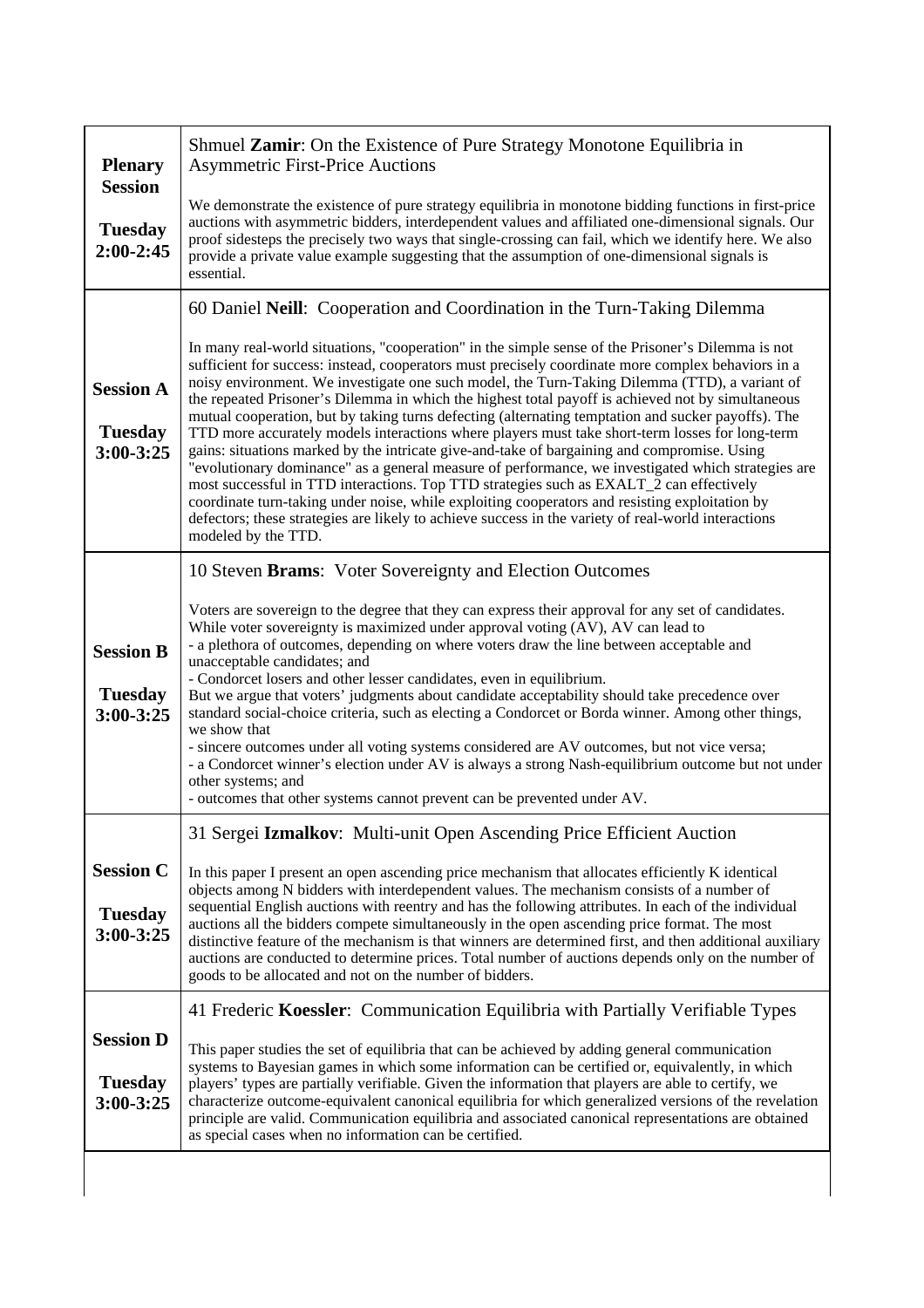| <b>Session E</b>                                  | 75 Rahul Savani: Long Lemke-Howson Paths                                                                                                                                                                                                                                                                                                                                                                                                                                                                                                                                                                                                                                                                                                                                                                                                                                                                                                                                                                                                                                          |
|---------------------------------------------------|-----------------------------------------------------------------------------------------------------------------------------------------------------------------------------------------------------------------------------------------------------------------------------------------------------------------------------------------------------------------------------------------------------------------------------------------------------------------------------------------------------------------------------------------------------------------------------------------------------------------------------------------------------------------------------------------------------------------------------------------------------------------------------------------------------------------------------------------------------------------------------------------------------------------------------------------------------------------------------------------------------------------------------------------------------------------------------------|
| <b>Tuesday</b><br>$3:00 - 3:25$                   | The Lemke-Howson algorithm is the main algorithm for finding one equilibrium of a bimatrix game.<br>In this paper we present a class of square bimatrix games for which the shortest Lemke-Howson path<br>grows exponentially in the dimension of the game d. We construct the games using pairs of dual<br>cyclic polytopes with 2d facets in d-space.                                                                                                                                                                                                                                                                                                                                                                                                                                                                                                                                                                                                                                                                                                                           |
|                                                   |                                                                                                                                                                                                                                                                                                                                                                                                                                                                                                                                                                                                                                                                                                                                                                                                                                                                                                                                                                                                                                                                                   |
| <b>Session A</b>                                  | 9 Ulrich Berger: Fictitious Play in 2xn Games                                                                                                                                                                                                                                                                                                                                                                                                                                                                                                                                                                                                                                                                                                                                                                                                                                                                                                                                                                                                                                     |
| <b>Tuesday</b><br>$3:35-4:00$                     | It is known that every continuous time fictitious play process approaches equilibrium in every<br>nondegenerate $2\times 2$ and $2\times 3$ game, and it has been conjectured that convergence to equilibrium holds<br>generally for 2×n games. We give a simple geometric proof of this. As a corollary, we obtain the<br>same result for the discrete fictitious play process.                                                                                                                                                                                                                                                                                                                                                                                                                                                                                                                                                                                                                                                                                                  |
|                                                   | 27 Rafael Hortala-Vallve: Qualitative Voting                                                                                                                                                                                                                                                                                                                                                                                                                                                                                                                                                                                                                                                                                                                                                                                                                                                                                                                                                                                                                                      |
| <b>Session B</b><br><b>Tuesday</b><br>$3:35-4:00$ | As opposed to the classical voting system (one person - one decision - one vote) a new voting system<br>is defined where agents are endowed with a given number of votes that can be distributed freely<br>between a prearranged number of issues that have to be approved or dismissed. Its essence relies on<br>allowing voters to express the intensity of their preferences in a simple and applicable manner. From<br>a mechanism design perspective we first prove which allocations are implementable: for a social<br>choice function to be implementable it should only care about the voter relative intensities between<br>the issues at the interim stage. We also prove that this new voting system, Qualitative Voting, Pareto<br>dominates Majority Rule in some general settings and, even more, it achieves the only ex-ante<br>incentive compatible optimal allocation. Finally, an argument in favour of Majority Rule is presented<br>showing that the optimal implementable allocation robust to any possible prior is the one achieved by<br>Majority Rule. |
| <b>Session C</b>                                  | 84 Juan Vidal-Puga: Forming Societies and the Shapley NTU Value                                                                                                                                                                                                                                                                                                                                                                                                                                                                                                                                                                                                                                                                                                                                                                                                                                                                                                                                                                                                                   |
| <b>Tuesday</b><br>$3:35-4:00$                     | We design a simple protocol of coalition formation. A society grows up by sequentially incorporating<br>new members. The negotiations are always bilateral. We study this protocol in the context of NTU<br>games in characteristic function form. When the corresponding NTU game $(N, V)$ satisfies that $V(N)$<br>is flat, the only payoff which arises in equilibrium is the Shapley (1969) NTU value.                                                                                                                                                                                                                                                                                                                                                                                                                                                                                                                                                                                                                                                                        |
|                                                   | 103 Eran Shmaya: Two Player Non Zero-sum Stopping Games in Discrete Time                                                                                                                                                                                                                                                                                                                                                                                                                                                                                                                                                                                                                                                                                                                                                                                                                                                                                                                                                                                                          |
| <b>Session D</b><br><b>Tuesday</b><br>$3:35-4:00$ | A two player stopping game is played in stages. At every stage, each player can stop or continue. If<br>both players continue, the game moves to the next stage. If one of the player stops, the game<br>terminates with final payoff that depends on the stage and the set of players that stopped. If the game<br>never terminates the final payoff is zero. We prove that the game admits epsilon-equilibrium in<br>randomized strategies for every epsilon $> 0$ .<br>The proof uses Ramsey Theorem in order reduce the problem to that of studying properties of<br>epsilon-equilibria in a simple class of stochastic games with finite state space. We also generalize the<br>necessary corollary of Ramsey Theorem to a stochastic setup.                                                                                                                                                                                                                                                                                                                                 |
|                                                   | 50 Xiao Luo: A Unified Approach to Information, Knowledge, and Stability                                                                                                                                                                                                                                                                                                                                                                                                                                                                                                                                                                                                                                                                                                                                                                                                                                                                                                                                                                                                          |
| <b>Session E</b><br><b>Tuesday</b><br>$3:35-4:00$ | Within the context of strategic interaction, we provide a unified framework for analyzing<br>information, knowledge, and the "stable" pattern of behavior. The major innovations are: (i) unlike<br>the standard ad hoc semantic model of knowledge, the state space is constructed by Harsanyi's types<br>that were explicitly formulated by Epstein and Wang (Econometrica 64, 1996, 1343-1373); (ii)<br>players may be boundedly rational and have non-partitional information structures; and (iii) players<br>may have general preferences, including subjective expected utility and non-expected utility. We first<br>study the interactive epistemology. We then establish an equivalence theorem between a strictly<br>dominated strategy and a never-best reply in terms of epistemic states. Finally, we explore epistemic<br>foundations behind the fascinating idea of stability due to J. von Neumann and O. Morgenstern.                                                                                                                                           |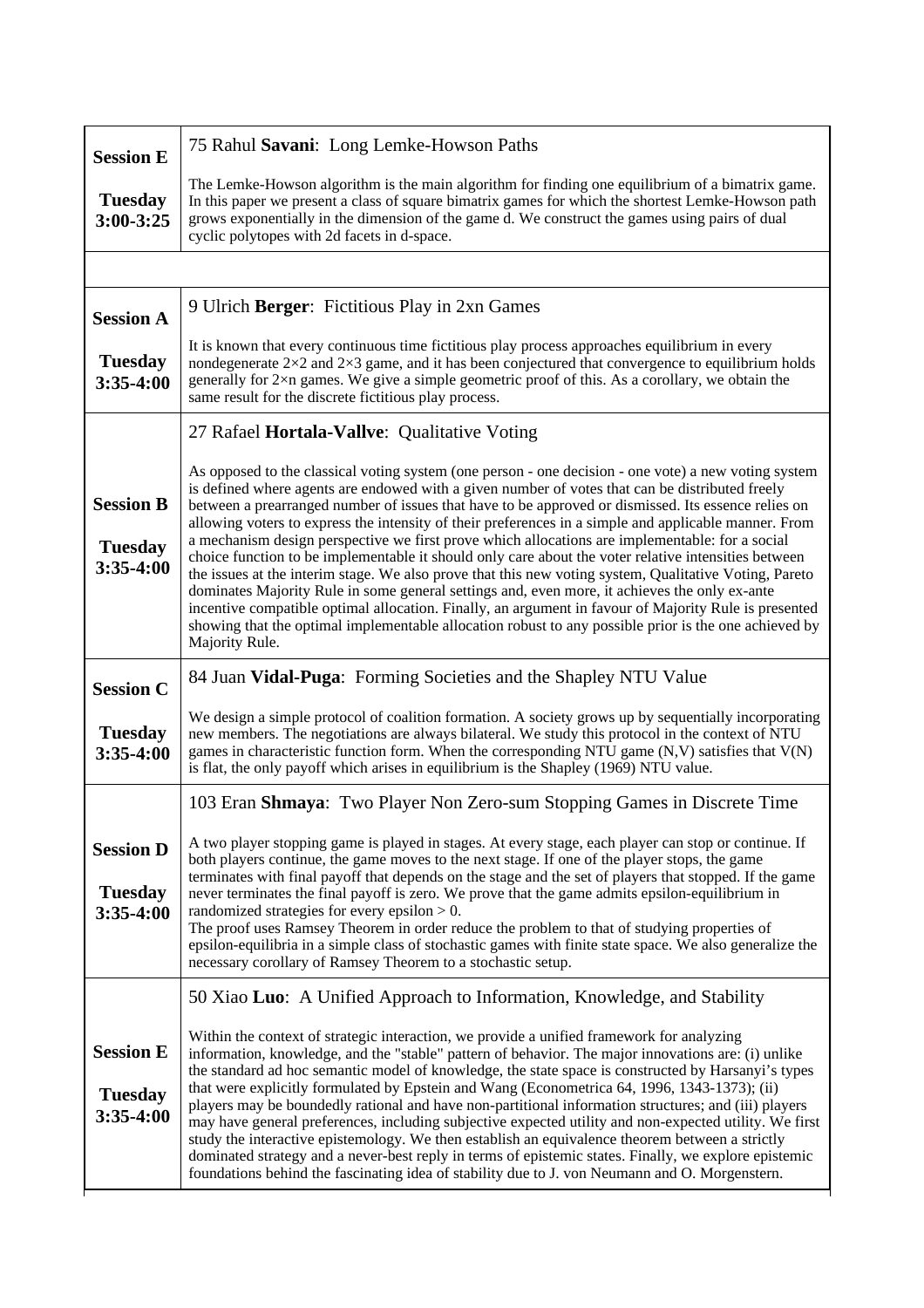| <b>Plenary</b>                | Morton Canty: Computing Equilibrium Strategies for Timely Detection                                                                                                                                                                   |
|-------------------------------|---------------------------------------------------------------------------------------------------------------------------------------------------------------------------------------------------------------------------------------|
| <b>Session</b>                | Inspections for timely detection of illegal activity on a finite, closed time interval and subject to first<br>and second kind errors are modelled as a sequential, two-person game. The utilities of the players,                    |
| <b>Tuesday</b><br>$4:15-5:00$ | inspector and inspectee, are assumed to be linear in the detection time with time-independent false<br>alarm costs. Sets of Nash equilibria are obtained in which the inspectee behaves illegally or legally<br>with probability one. |

| Wednesday, July 23 -- morning sessions                        |                                                                                                                                                                                                                                                                                                                                                                                                                                                                                                                                                                                                                                                                                                                                                                                                                                                                                                                                                                                                                                                                                                                                                                                                                                                                                                                                                                                                                                                                                                                                                                                                                                                                                                                                                                                                                                        |
|---------------------------------------------------------------|----------------------------------------------------------------------------------------------------------------------------------------------------------------------------------------------------------------------------------------------------------------------------------------------------------------------------------------------------------------------------------------------------------------------------------------------------------------------------------------------------------------------------------------------------------------------------------------------------------------------------------------------------------------------------------------------------------------------------------------------------------------------------------------------------------------------------------------------------------------------------------------------------------------------------------------------------------------------------------------------------------------------------------------------------------------------------------------------------------------------------------------------------------------------------------------------------------------------------------------------------------------------------------------------------------------------------------------------------------------------------------------------------------------------------------------------------------------------------------------------------------------------------------------------------------------------------------------------------------------------------------------------------------------------------------------------------------------------------------------------------------------------------------------------------------------------------------------|
|                                                               | Tim Roughgarden: Selfish Routing and the Price of Anarchy                                                                                                                                                                                                                                                                                                                                                                                                                                                                                                                                                                                                                                                                                                                                                                                                                                                                                                                                                                                                                                                                                                                                                                                                                                                                                                                                                                                                                                                                                                                                                                                                                                                                                                                                                                              |
| <b>Plenary</b><br><b>Session</b><br>Wednesday<br>$9:15-10:00$ | A central and well-studied problem arising in the management of a large network is that of routing<br>traffic to achieve the best possible network performance. In large networks, it can be difficult or<br>even impossible to impose optimal routing strategies on network traffic. On the other hand,<br>permitting network users to act according to their own independent and conflicting interests<br>precludes any type of global optimality, and therefore carries the cost of decreased network<br>performance. This inefficiency of noncooperative behavior is well known, and is most (in)famously<br>illustrated in classical game theory by "The Prisoner's Dilemma" and in network routing by the<br>counterintuitive "Braess's Paradox".<br>In this talk, I will discuss methods for quantifying the worst-possible loss in network performance<br>arising from such noncooperative behavior --- the "price of anarchy". In general networks, the<br>price of anarchy can be arbitrarily large. This negative fact motivates the following two positive<br>results that bound the consequences of noncooperative behavior:<br>(1) The inefficiency of selfish routing can always be offset by a moderate investment in network<br>hardware.<br>(2) If network performance does not degrade arbitrarily quickly as network congestion increases,<br>then the price of anarchy is bounded. Moreover, very simple networks furnish worst-case examples<br>for selfish routing.<br>I will also briefly touch on methods for improving the noncooperative solution, such as network<br>design and edge pricing; en route to understanding the power of these methods, I will describe the<br>first generalization of Braess's Paradox to an infinite family of networks.<br>Portions of this work are joint with Eva Tardos. |
|                                                               | 87 Bernhard von Stengel: Computationally Efficient Coordination in Game Trees                                                                                                                                                                                                                                                                                                                                                                                                                                                                                                                                                                                                                                                                                                                                                                                                                                                                                                                                                                                                                                                                                                                                                                                                                                                                                                                                                                                                                                                                                                                                                                                                                                                                                                                                                          |
| <b>Session A</b>                                              | The solution concept of 'correlated equilibrium' allows for coordination in games. For game trees<br>with imperfect information, it gives rise to NP-hard problems, even for two-player games without                                                                                                                                                                                                                                                                                                                                                                                                                                                                                                                                                                                                                                                                                                                                                                                                                                                                                                                                                                                                                                                                                                                                                                                                                                                                                                                                                                                                                                                                                                                                                                                                                                  |
| Wednesday<br>10:15-10:40                                      | chance moves. We introduce the 'extensive form correlated equilibrium' (EFCE), which extends<br>Aumann's correlated equilibrium, where coordination is achieved by signals that are received<br>'locally' at information sets. An EFCE is polynomial-time computable for two-player games<br>without chance moves.                                                                                                                                                                                                                                                                                                                                                                                                                                                                                                                                                                                                                                                                                                                                                                                                                                                                                                                                                                                                                                                                                                                                                                                                                                                                                                                                                                                                                                                                                                                     |
|                                                               |                                                                                                                                                                                                                                                                                                                                                                                                                                                                                                                                                                                                                                                                                                                                                                                                                                                                                                                                                                                                                                                                                                                                                                                                                                                                                                                                                                                                                                                                                                                                                                                                                                                                                                                                                                                                                                        |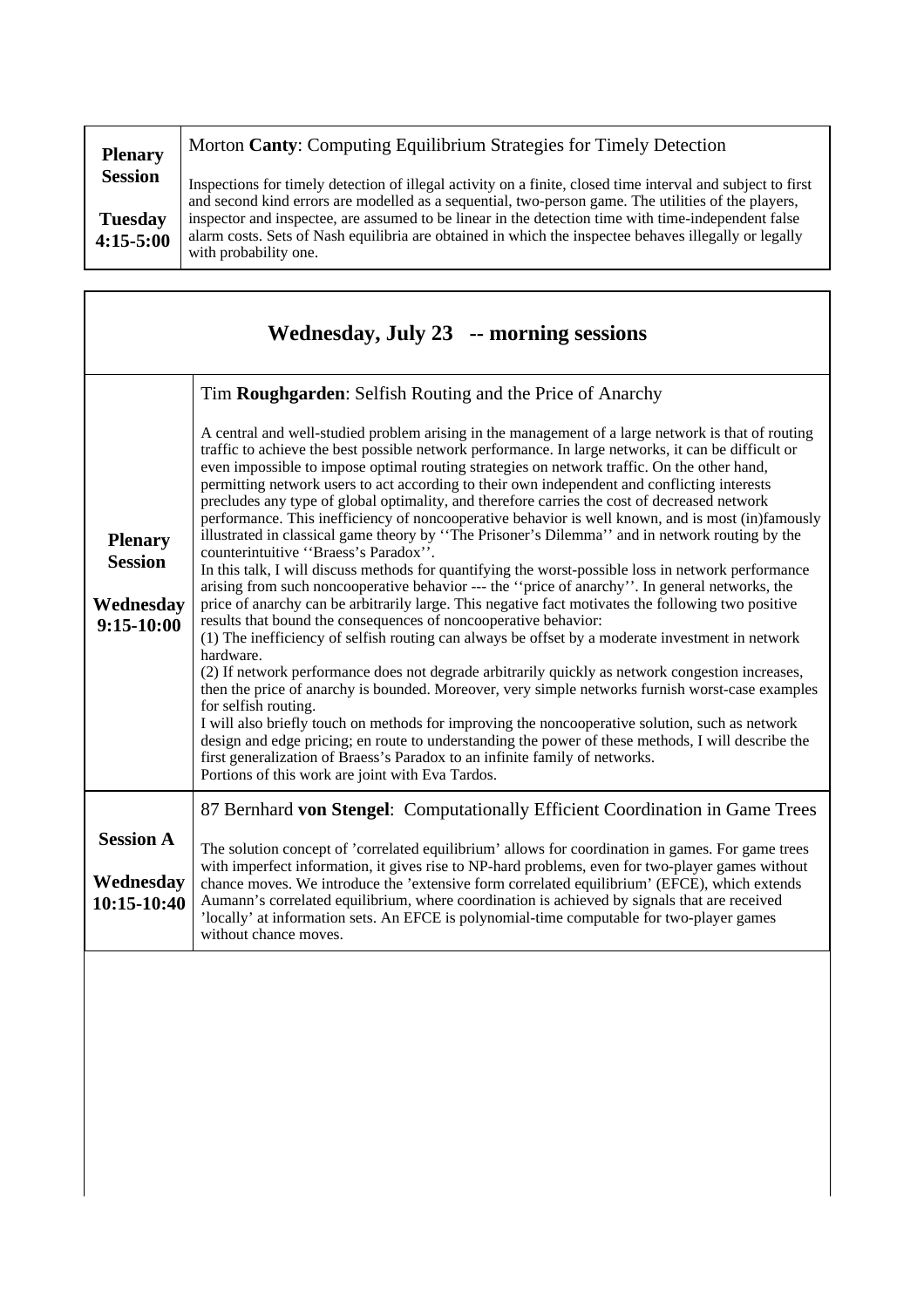|                                              | 53 Timothy <b>Mathews:</b> Non-Binding Sequential Exchange Between Discounting<br>Agents                                                                                                                                                                                                                                                                                                                                                                                                                                                                                                                                                                                                                                                                                                                                                                                                                                                                                                                                                                                                                                                                                                                                                                                                                                        |
|----------------------------------------------|---------------------------------------------------------------------------------------------------------------------------------------------------------------------------------------------------------------------------------------------------------------------------------------------------------------------------------------------------------------------------------------------------------------------------------------------------------------------------------------------------------------------------------------------------------------------------------------------------------------------------------------------------------------------------------------------------------------------------------------------------------------------------------------------------------------------------------------------------------------------------------------------------------------------------------------------------------------------------------------------------------------------------------------------------------------------------------------------------------------------------------------------------------------------------------------------------------------------------------------------------------------------------------------------------------------------------------|
| <b>Session B</b><br>Wednesday<br>10:15-10:40 | When exchange is sequential, and no binding agreements can be written, the agent acting first is<br>exposed to the possibility that, even if he honors the agreement, his trading partner may<br>subsequently choose not to do so. The primary focus of the current analysis is whether trade can<br>successfully occur in such environments. Exchange will successfully occur so long as there are<br>sufficiently large gains from trade for the agent acting second. As a result, the agent acting first<br>may be better off with less relative bargaining power.<br>The possibility of facilitating exchange through the use of an escrow service is considered.<br>Conditions are determined under which the agent acting first will employ such a service in order to<br>ensure successful exchange (as opposed to ensuring successful exchange through the disposal of his<br>own relative bargaining advantage).                                                                                                                                                                                                                                                                                                                                                                                                       |
| <b>Session C</b>                             | 72 Francisco Sanchez Sanchez: Decomposition Principle in Cost Games                                                                                                                                                                                                                                                                                                                                                                                                                                                                                                                                                                                                                                                                                                                                                                                                                                                                                                                                                                                                                                                                                                                                                                                                                                                             |
| Wednesday<br>10:15-10:40                     | In this work we consider cost games in characteristic function form where the players are not<br>homogenous. It is supposed that each player is formed by a number of indistinguishable agents. We<br>determined tariffs for the agents in such a way the amount is gathered coincide with the cost of give<br>service to the gran coalition. The tariffs are determined supposing additivity and the principle of<br>decomposition using the canonical dual base of the space of cooperative games.                                                                                                                                                                                                                                                                                                                                                                                                                                                                                                                                                                                                                                                                                                                                                                                                                            |
|                                              | 62 Ricardo Nieva: Enforcers and Induced Empty Core Games Derived From Any<br>TU 2-Person Game: Ineffective Implementation or Not Agreed Upon Institutions?                                                                                                                                                                                                                                                                                                                                                                                                                                                                                                                                                                                                                                                                                                                                                                                                                                                                                                                                                                                                                                                                                                                                                                      |
| <b>Session D</b><br>Wednesday<br>10:15-10:40 | We add a specialized third party selfish enforcer to any 2-person TU game because of transaction<br>costs or extorsion. The game yields in reasonable cases an empty core when there are no<br>externalities in coalition formation and when the enforcer can force (and/or mediate, monitor or<br>audit) any allocation on the frontier of the individual rational and feasible set. The enforcer does so<br>by inducing "The simultaneous and double extorsion game". Only one of the identical players and<br>the enforcer collude iff ranchers combined" might" is more than a threshold but less than 100% of<br>the enforcer's, i.e. divide and rule. The threshold depends on the limit to the degree of double<br>extorsion. Strikingly, he would prefer to induce an empty core game with an extreme level of<br>extorsion instead of a nonempty core game. The result, i.e. that only a player and the enforcer<br>collude, is robust to alowing for variable enforcer might that may cause externa lities in coalition<br>formation. We identify this situation with one with institutions that are not agreed upon or<br>ineffective implementation. As solution concept we use an extension of the Myerson (1978)<br>shapley value for partition function games and the Aumann-Myerson (1988) link formation game. |
|                                              | 98 Giorgos Stamatopoulos: Innovation and Licensing in Models of Product<br>Differentiation                                                                                                                                                                                                                                                                                                                                                                                                                                                                                                                                                                                                                                                                                                                                                                                                                                                                                                                                                                                                                                                                                                                                                                                                                                      |
| <b>Session E</b><br>Wednesday<br>10:15-10:40 | In this paper we consider licensing of innovations in markets with differentiated products. We<br>analyze models where firms compete in prices and are offered by an outsider innovator an<br>innovation that increases the quality of their product. We examine the licensing policies of auction,<br>fixed fee, linear royalty and their combination; the optimal number of licensees, the effect of the<br>licensing policies on the market structure and welfare etc. We then examine the outcome of a<br>cooperative licensing procedure between the innovator and the potential licensees where the payoff<br>of each player is their Shapley value of an appropriately defined cooperative game.                                                                                                                                                                                                                                                                                                                                                                                                                                                                                                                                                                                                                         |
|                                              |                                                                                                                                                                                                                                                                                                                                                                                                                                                                                                                                                                                                                                                                                                                                                                                                                                                                                                                                                                                                                                                                                                                                                                                                                                                                                                                                 |
| <b>Session A</b>                             | 85 Yannick Viossat: Properties of Dual Reduction                                                                                                                                                                                                                                                                                                                                                                                                                                                                                                                                                                                                                                                                                                                                                                                                                                                                                                                                                                                                                                                                                                                                                                                                                                                                                |
| Wednesday<br>10:50-11:15                     | We review and relate the linear programming proofs of existence of correlated equilibria. We then<br>review Myerson's theory of dual reduction, which allows to reduce games in a way that selects<br>among correlated equilibria. We investigate the properties of dual reduction, establishing several<br>new results. Finally we compare dual reduction and elimination of unacceptable actions.                                                                                                                                                                                                                                                                                                                                                                                                                                                                                                                                                                                                                                                                                                                                                                                                                                                                                                                             |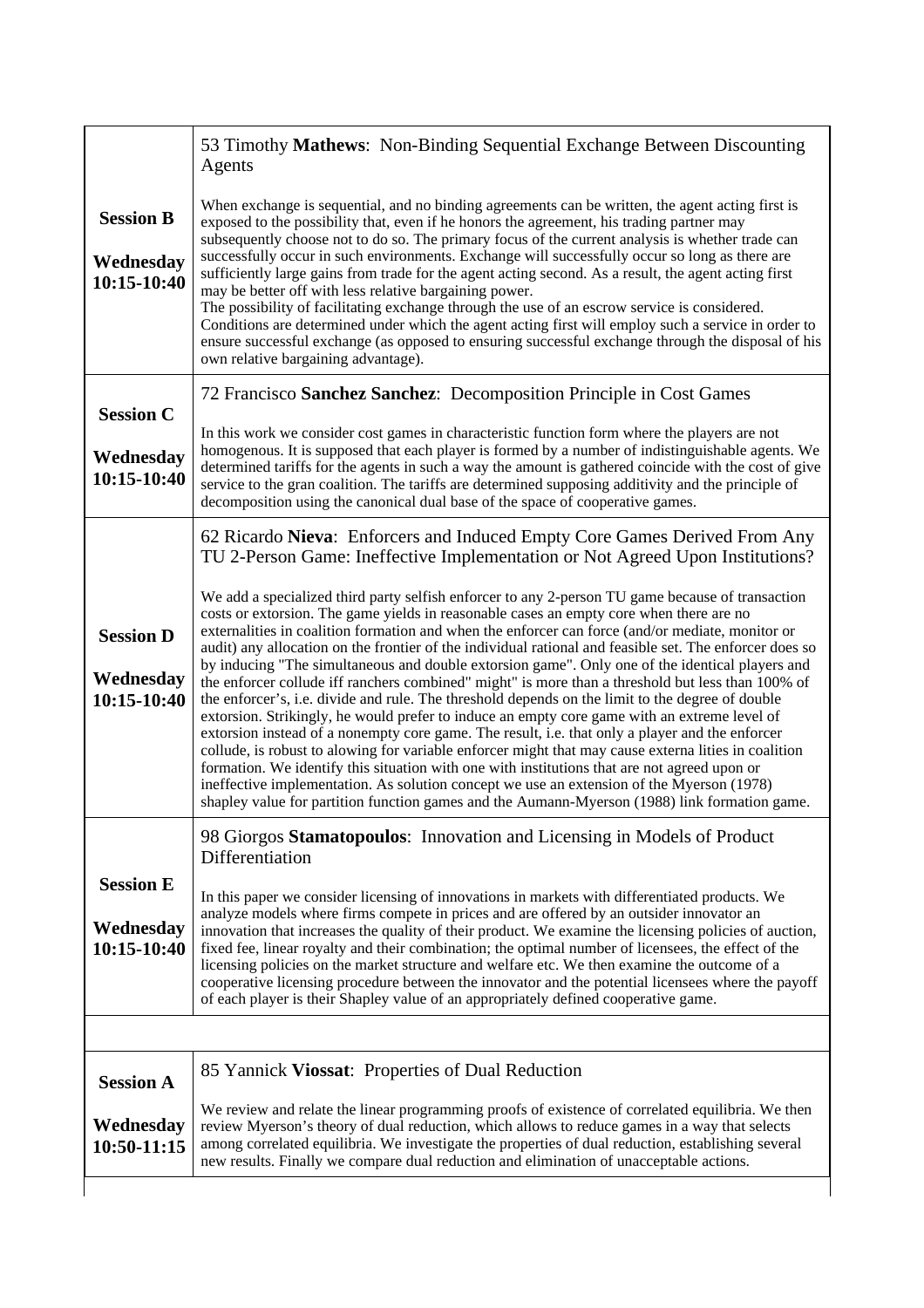| <b>Session B</b><br>Wednesday<br>10:50-11:15 | 11 Yves Breitmoser: Long-Term Equilibria of Repeated Consistently<br><b>Competitive Games</b>                                                                                                                                                                                                                                                                                                                                                                                                                                                                                                                                                                                                                                                                                                                                                                                                                                                                                                                                                                                                                                                                                                                                                                                                                                                                                                                                             |
|----------------------------------------------|-------------------------------------------------------------------------------------------------------------------------------------------------------------------------------------------------------------------------------------------------------------------------------------------------------------------------------------------------------------------------------------------------------------------------------------------------------------------------------------------------------------------------------------------------------------------------------------------------------------------------------------------------------------------------------------------------------------------------------------------------------------------------------------------------------------------------------------------------------------------------------------------------------------------------------------------------------------------------------------------------------------------------------------------------------------------------------------------------------------------------------------------------------------------------------------------------------------------------------------------------------------------------------------------------------------------------------------------------------------------------------------------------------------------------------------------|
|                                              | The class of consistently competitive games canonically unifies Prisoner's Dilemmas, contests,<br>auctions, and Bertrand competitions. If those games are repeated infinitely, the players have to<br>negotiate about the strategies that are to be repeated infinitely. These negotiations, however, are<br>perturbed by the possibility that players make defective proposals (defective proposals are sensibly<br>not maintained in the long term). The opponents' defections have to be detected and retaliated. In<br>this study, these aspects (negotiations and defections) are analyzed jointly, and (thus) a refinement<br>concept for Folk theorem equilibria is introduced.                                                                                                                                                                                                                                                                                                                                                                                                                                                                                                                                                                                                                                                                                                                                                    |
|                                              | 78 Karl Schlag: On the Value of Randomizing and Limiting Memory in Repeated<br>Decision-Making Under Minimal Regret                                                                                                                                                                                                                                                                                                                                                                                                                                                                                                                                                                                                                                                                                                                                                                                                                                                                                                                                                                                                                                                                                                                                                                                                                                                                                                                       |
| <b>Session C</b><br>Wednesday<br>10:50-11:15 | We search for behavioral rules that attain minimax regret under geometric discounting in the<br>context of repeated decision making in a stationary environment where payoffs belong to a given<br>bounded interval. Rules that attain minimax regret exist and are optimal for Bayesian decision<br>making under the prior where learning can be argued to be most difficult. Minimax regret can be<br>attained by randomizing using a linear function of the previous payoffs. For myopic individuals,<br>minimax regret behavior requires only one round of memory, for intermediate discount factors two<br>rounds of memory suffice to attain minimax regret.                                                                                                                                                                                                                                                                                                                                                                                                                                                                                                                                                                                                                                                                                                                                                                        |
|                                              | 97 Elina Eguiazarova: Comparative Statics for the Private Provision of Public<br>Goods                                                                                                                                                                                                                                                                                                                                                                                                                                                                                                                                                                                                                                                                                                                                                                                                                                                                                                                                                                                                                                                                                                                                                                                                                                                                                                                                                    |
| <b>Session D</b><br>Wednesday<br>10:50-11:15 | The theory of voluntary provision of public goods has received growing attention since the 1950s.<br>A standard assumption in much of the literature is that public goods are strictly normal for all<br>consumers at all levels of wealth. Together with the assumption of strict normality of private good,<br>it guarantees uniqueness of Nash equilibrium and has also been proved to be sufficient condition<br>for the free riding to be exacerbated as the group size increases. On the other hand, there are<br>interesting examples of privately provided public good where the assumption of its strict normality<br>is not justified. We consider the traditional model of voluntary provision of public goods with and<br>without imposing the assumption of normality. We provide a thorough investigation of the effects<br>on optimal contributions (total and per consumer) and optimal private consumption of exogenously<br>changing the number of consumer. The comparative statics analysis presented in this talk relies on<br>the approach based on lattice-theoretic methods. We first assume normality of public good and<br>prove, using the lattice-theoretic methodology, that the free riding problem becomes worse with the<br>number of consumer. Then we provide comparative statics results for the case where the normality<br>assumption is relaxed and make an attempt to describe the equilibria set. |
|                                              | 105 Debapriya Sen: General Licensing Schemes for a Cost-Reducing Innovation                                                                                                                                                                                                                                                                                                                                                                                                                                                                                                                                                                                                                                                                                                                                                                                                                                                                                                                                                                                                                                                                                                                                                                                                                                                                                                                                                               |
| <b>Session E</b><br>Wednesday<br>10:50-11:15 | Optimal combinations of upfront fee and royalty are considered for a cost-reducing innovation in a<br>Cournot oligopoly industry. The consumers are better off, firms are worse off and welfare is<br>increased due to the innovation. The post-innovation price and payoff of any firm is higher with an<br>incumbent innovator. An incumbent innovator sells the license to every firm except perhaps one.<br>This is true for an outsider innovator only for less significant innovations, while for significant<br>innovations, the license is sold to only two firms and a natural duopoly is created. The private value<br>of the patent is increasing in the magnitude of the innovation for both types of innovators.<br>Compared to an outsider, an incumbent producer has higher incentives to develop significant<br>innovations if she assigns a high probability to the event that someone else would succeed to<br>innovate in case she fails, while the converse holds if this probability is small. Finally, for<br>significant innovations, the industry size that provides the highest incentive to innovate increases in                                                                                                                                                                                                                                                                                               |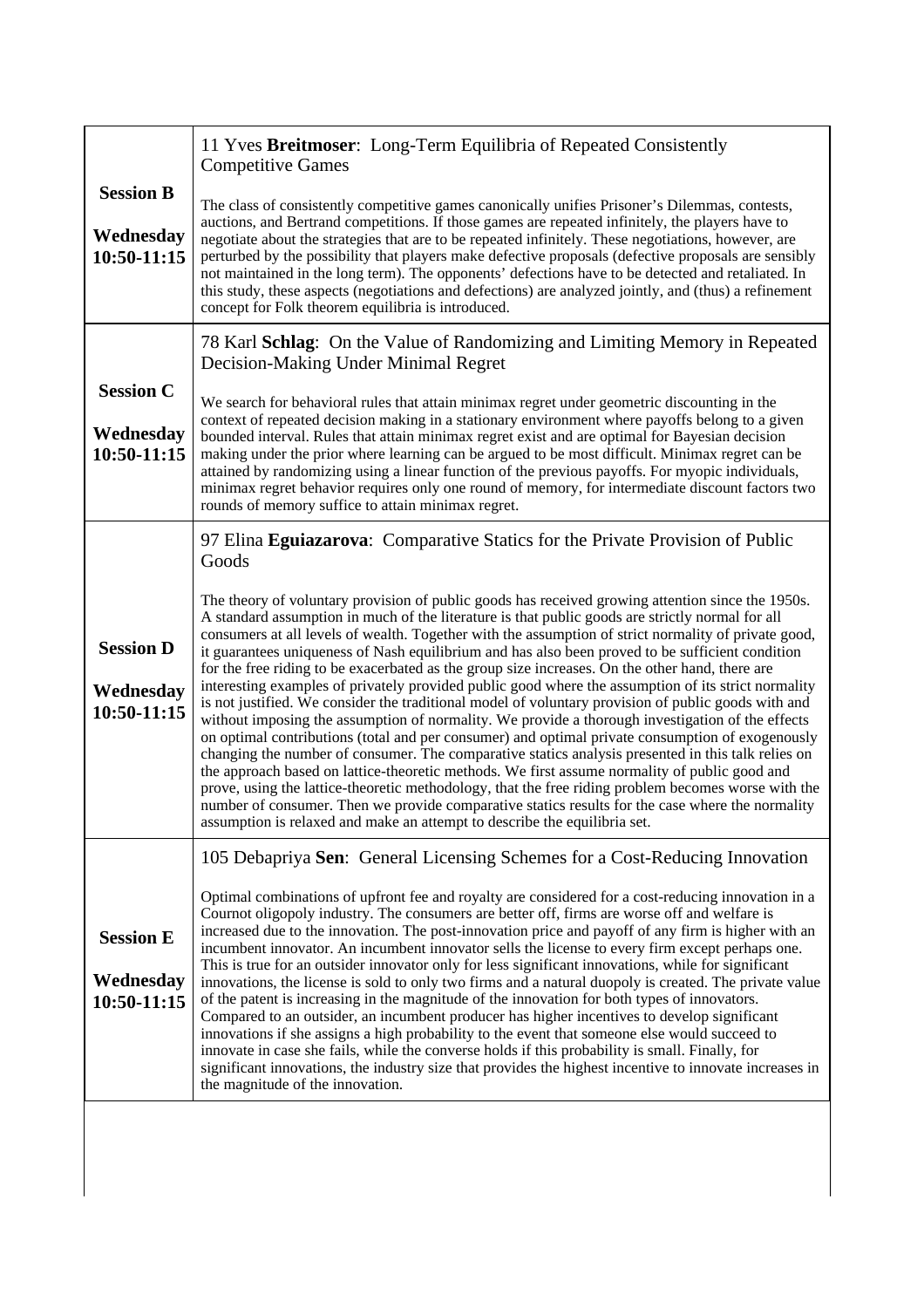|                                                                | <b>Olivier Gossner:</b> Costly Communication in Repeated Interactions                                                                                                                                                                                                                                                                                                                                                                                                                                                                                                                                                                                                                                                                                                                                                                                                                                                                                                                                                                                                                                                                                                                                                                                                       |
|----------------------------------------------------------------|-----------------------------------------------------------------------------------------------------------------------------------------------------------------------------------------------------------------------------------------------------------------------------------------------------------------------------------------------------------------------------------------------------------------------------------------------------------------------------------------------------------------------------------------------------------------------------------------------------------------------------------------------------------------------------------------------------------------------------------------------------------------------------------------------------------------------------------------------------------------------------------------------------------------------------------------------------------------------------------------------------------------------------------------------------------------------------------------------------------------------------------------------------------------------------------------------------------------------------------------------------------------------------|
| <b>Plenary</b><br><b>Session</b><br>Wednesday<br>$11:30-12:15$ | We introduce a model of dynamic interactions with asymmetric information and costly<br>communication. One player, the forecaster, has superior information to another player, the agent,<br>concerning the realizations of a stream of states of nature.<br>A repeated game takes place between the sequence, the forecaster, and the agent. The agent<br>chooses at each stage an action from a finite set that depends on the past history. The forecaster's<br>stage decisions may depend not only on past history, but also on future realizations of nature.<br>Hence, there are two aspects in the forecaster's stage decisions. First, this player can take strategic<br>decisions that may affect both player's stage payoff. Second, the forecaster may choose messages<br>from a set that will be subsequently observed by the agent. Our model encompasses these two<br>aspects in a unified action set for the forecaster.<br>We characterize that the set of achievable empirical distributions on the triples (player's actions,<br>states of nature) given the communication constraints of the game via a single formula called the<br>information constraint.<br>We present applications of the above approach to games with and without common interests. |

Г

| Wednesday, July 23 -- afternoon sessions       |                                                                                                                                                                                                                                                                                                                                                                                                                                                                                                                                                                                                                                                                                                                                                                                                                                                                                                                                                                                                                                                                                                                                                                                                                                                                                                                                                |
|------------------------------------------------|------------------------------------------------------------------------------------------------------------------------------------------------------------------------------------------------------------------------------------------------------------------------------------------------------------------------------------------------------------------------------------------------------------------------------------------------------------------------------------------------------------------------------------------------------------------------------------------------------------------------------------------------------------------------------------------------------------------------------------------------------------------------------------------------------------------------------------------------------------------------------------------------------------------------------------------------------------------------------------------------------------------------------------------------------------------------------------------------------------------------------------------------------------------------------------------------------------------------------------------------------------------------------------------------------------------------------------------------|
| <b>Plenary</b><br><b>Session</b>               | Abraham Neyman: Kolmogorov Strategy Complexity                                                                                                                                                                                                                                                                                                                                                                                                                                                                                                                                                                                                                                                                                                                                                                                                                                                                                                                                                                                                                                                                                                                                                                                                                                                                                                 |
| Wednesday<br>$2:00-2:45$                       |                                                                                                                                                                                                                                                                                                                                                                                                                                                                                                                                                                                                                                                                                                                                                                                                                                                                                                                                                                                                                                                                                                                                                                                                                                                                                                                                                |
| <b>Session A</b><br>Wednesday<br>$3:00 - 3:25$ | 16 Irinel Dragan: The Least Square Values and the Shapley Value<br>The Least Square Values of cooperative TU games (briefly LS-values), were found as solutions of<br>an optimization problem on the preimputation set (M.Keane, 1969). L.Ruiz, F.Valenciano and<br>J. Zarzuelo have axiomatized the LS-values and discussed many properties (GEB, 1998). In earlier<br>papers, we have shown that the Banzhaf value (Dragan, 1996) and all Semivalues (Dragan, 1999)<br>are Shapley values of games easily derived from a given game. In the present paper, we prove that<br>an LS-value of a given game is also a Shapley value of a game easily derived from the given one.<br>To do this we derive an Average per capita formula for LS-values, very similar to that obtained<br>earlier for the Shapley value (Dragan, 1991). A computational algorithm for Semivalues follows<br>and, a theoretical result, the relationship with the Shapley value is obtained. Further, a potential<br>basis for the space of TU games is shown and from this, like in the case of the Shapley value, we<br>solve the inverse problem: given an n- vector, find out the set of games for which the LS-value<br>equals the given vector. The inverse problem was earlier solved for the Shapley value and the<br>Weighted Shapley value (Dragan, 1991). |
| <b>Session B</b><br>Wednesday<br>$3:00 - 3:25$ | 17 David Dreisigmeyer: Discretizing Evolutionary Games<br>Here we examine the process of discretizing an evolutionary game. First, we change the replicator<br>equation of game theory into a Lotka-Volterra population equation. Then we use the technique<br>developed by Bettelheim, Agam and Shnerb to turn the continuous Lotka-Volterra equation into a<br>discrete version. This involves treating the Lotka-Volterra equation as a mean field equation and<br>using techniques from quantum field theory and statistical mechanics.                                                                                                                                                                                                                                                                                                                                                                                                                                                                                                                                                                                                                                                                                                                                                                                                    |
|                                                |                                                                                                                                                                                                                                                                                                                                                                                                                                                                                                                                                                                                                                                                                                                                                                                                                                                                                                                                                                                                                                                                                                                                                                                                                                                                                                                                                |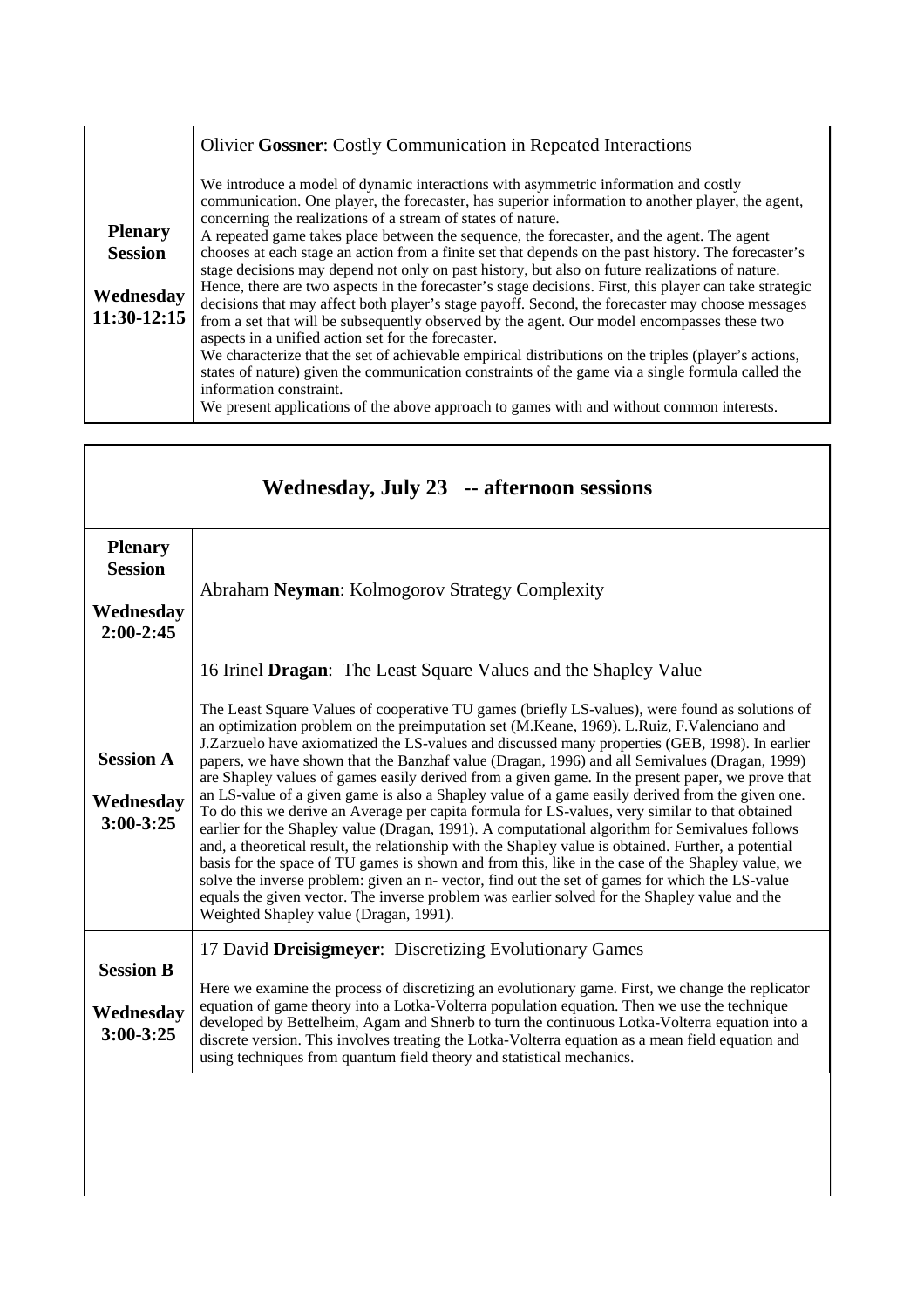|                                                | 55 Vladimir Mazalov: Location Game on the Plane                                                                                                                                                                                                                                                                                                                                                                                                                                                                                                                                                                                                                                                                                                                                                                                                                                                                                                                                                                                                                                                                                                                                                                                                                                                                                                                         |
|------------------------------------------------|-------------------------------------------------------------------------------------------------------------------------------------------------------------------------------------------------------------------------------------------------------------------------------------------------------------------------------------------------------------------------------------------------------------------------------------------------------------------------------------------------------------------------------------------------------------------------------------------------------------------------------------------------------------------------------------------------------------------------------------------------------------------------------------------------------------------------------------------------------------------------------------------------------------------------------------------------------------------------------------------------------------------------------------------------------------------------------------------------------------------------------------------------------------------------------------------------------------------------------------------------------------------------------------------------------------------------------------------------------------------------|
| <b>Session C</b><br>Wednesday<br>$3:00 - 3:25$ | We analyze Hotelling's duopoly model on the plane. There are two players (firms) located in<br>different points inside a circle and the customers are distributed with some density in it. The<br>solution of two game-theoretic problems is derived. The first problem is to find the equilibrium<br>prices for the homogeneous goods, and the second problem is to find the equilibrium allocation of<br>the players inside the circle. The equilibrium in location game is constructed for uniform and<br>non-uniform case.                                                                                                                                                                                                                                                                                                                                                                                                                                                                                                                                                                                                                                                                                                                                                                                                                                          |
|                                                | 96 Wojciech Polowczuk: On Two-Point Nash Equilibrium in Concave Bimatrix<br>Games                                                                                                                                                                                                                                                                                                                                                                                                                                                                                                                                                                                                                                                                                                                                                                                                                                                                                                                                                                                                                                                                                                                                                                                                                                                                                       |
| <b>Session D</b><br>Wednesday<br>$3:00 - 3:25$ | The concavity of payoff functions is a very often used assumption, both in theoretical<br>considerations and in practical applications. The classical result for games on $\mathbb{R}^k$ with continuous<br>concave payoffs belongs to Nash. However, in many applications we have not continuous strategy<br>spaces. More exactly, the decision goods are nondivisible, e.g. people, cars, shares. In such case we<br>have finitely many actions and we obtain matrix games. Radzik studied optimal strategies in<br>zero-sum matrix games with concavity-convexity properties. He shown that in such games there<br>always exists a pair of optimal strategies with at most two membered carriers.<br>In this paper we generalize the Radzik's results to two-person non-zero-sum matrix games. The<br>games described by such payoff matrices well approximate continuous games on the unit square<br>with payoff functions $F1(x, y)$ concave in x for each y, and $F2(x, y)$ concave in y for each x. It is<br>shown, that the optimal strategies in such games have very simple structure and a search procedure<br>is given.                                                                                                                                                                                                                                     |
| <b>Session E</b><br>Wednesday<br>$3:00 - 3:25$ | 95 Anna Jaskiewicz: On the Equivalence of Two Expected Average Reward<br>Criteria for Zero-Sum Semi-Markov Games<br>In this paper we study two basic optimality criteria used in the theory of zero-sum semi-Markov<br>games. According to the first one, the average reward for player 1 is the lim sup of the expected<br>total rewards over a finite number of jumps divided by the expected cumulative time of these<br>jumps. According to the second definition, the average reward (for player 1) is the lim sup of the<br>expected total rewards over the finite deterministic horizon divided by the length of the horizon.<br>We shall call them the ratio-average reward and time-average reward, respectively. It is known that<br>in general these two criteria can have nothing to do with each other. In other words, they may lead<br>to different rewards and optimal strategies for players. The ratio-average reward is somewhat easier<br>to study and has been used by many authors in zero-sum games and in dynamic programming.<br>Recently, some results concerning the optimality equation for semi-Markov games with Borel state<br>space and the ratio-average criterion were given [1]. However, an equivalence result has not been<br>reported so far for the Borel (uncountable) state space models. The aim of this paper is to show the |
|                                                | equivalence between two expected average rewards under some geometric ergodic conditions. At<br>the same time, we prove that the optimality equations for the models with these criteria are the<br>same. Our proof is based on [2] and employs basic facts from renewal theory. Certain consequences<br>of V-geometric ergodicity given in enable us to apply the optional sampling theorem of Doob,<br>which is the core of the proof.                                                                                                                                                                                                                                                                                                                                                                                                                                                                                                                                                                                                                                                                                                                                                                                                                                                                                                                                |
|                                                |                                                                                                                                                                                                                                                                                                                                                                                                                                                                                                                                                                                                                                                                                                                                                                                                                                                                                                                                                                                                                                                                                                                                                                                                                                                                                                                                                                         |
| <b>Session A</b><br>Wednesday<br>$3:35-4:00$   | 59 Stefan Napel: Power Measurement as Sensitivity Analysis - A Unified<br>Approach<br>This paper proposes a unified framework that integrates the traditional index-based approach and<br>the competing non-cooperative approach to power analysis. It rests on a quantifiable notion of ex<br>post power as the (counterfactual) sensitivity of the expected or observed outcome to individual<br>players. Thus, it formalizes players' marginal impact on outcomes in both cooperative and<br>non-cooperative games, for both strategic interaction as well as purely random behavior. By taking<br>expectations with respect to preferences, actions, and procedures one obtains meaningful measures<br>of ex ante power. Established power indices turn out to be special cases.                                                                                                                                                                                                                                                                                                                                                                                                                                                                                                                                                                                    |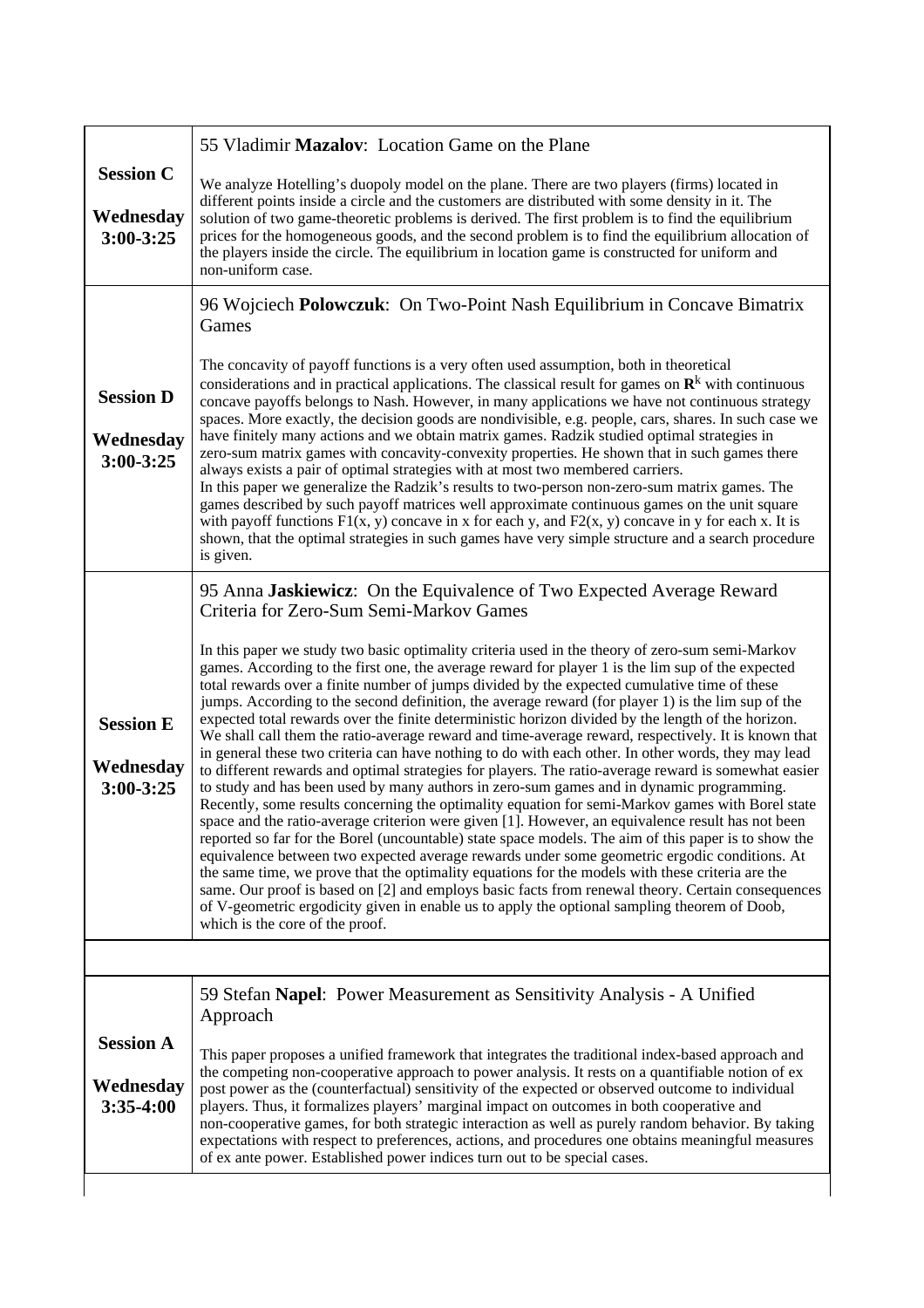|                                              | 6 Bradley Belsky: Optimization Using Weighted Fictitious Play                                                                                                                                                                                                                                                                                                                                                                                                                                                                                                                                                                                                                                                                                                                                                                                                                                                                                                                                                                                                                                                                                                                                                                                                                                                                                                                                                                                                                                                                                                                                                                                                                                                             |
|----------------------------------------------|---------------------------------------------------------------------------------------------------------------------------------------------------------------------------------------------------------------------------------------------------------------------------------------------------------------------------------------------------------------------------------------------------------------------------------------------------------------------------------------------------------------------------------------------------------------------------------------------------------------------------------------------------------------------------------------------------------------------------------------------------------------------------------------------------------------------------------------------------------------------------------------------------------------------------------------------------------------------------------------------------------------------------------------------------------------------------------------------------------------------------------------------------------------------------------------------------------------------------------------------------------------------------------------------------------------------------------------------------------------------------------------------------------------------------------------------------------------------------------------------------------------------------------------------------------------------------------------------------------------------------------------------------------------------------------------------------------------------------|
| <b>Session B</b><br>Wednesday<br>$3:35-4:00$ | Fictitious play is a model traditionally used to describe learning. Players in a game assume that<br>their opponents have a fixed, but unknown mixed strategy. At each stage, each player plays their<br>best strategy assuming that every other player uses as their mixed strategy the empirical distribution<br>of their past plays. A recent development of fictitious play is its use as an optimization heuristic.<br>The belief distributions from the fictitious play heuristic converge to the set of Nash Equilibrium,<br>which we view as a local optimum.<br>In this paper we investigate a modification to the fictitious play optimization heuristic. When<br>calculating the empirical distribution of each player using standard fictitious play, each stage is<br>weighted equally. Players in a game have no initial knowledge of their opponents mixed strategies<br>and are more likely to make strategic mistakes in earlier stages. As the game progresses, the player<br>begins to learn their opponents mixed strategies as they converge to the set of Nash Equilibrium.<br>This intuition leads us to believe that weighting later stages more than earlier stages when<br>calculating the empirical mixed strategy of all players may lead to faster convergence.<br>This paper investigates truncating weighting schemes. In a truncating weighting scheme weights are<br>assigned to each stages, however, at some point, the amount of weight assigned to each play will be<br>fixed. Numerous truncating weighting schemes are investigated using randomly generated games of<br>various sizes. We compare results of the different weighting schemes against standard fictitious<br>play. |
|                                              | 32 Yuan Ju: A Compensation Rule for Project-Allocation Games                                                                                                                                                                                                                                                                                                                                                                                                                                                                                                                                                                                                                                                                                                                                                                                                                                                                                                                                                                                                                                                                                                                                                                                                                                                                                                                                                                                                                                                                                                                                                                                                                                                              |
| <b>Session C</b><br>Wednesday<br>$3:35-4:00$ | In this paper, by introducing the notions of project and proportion, we construct a simple<br>cooperative game theoretical framework for studying a class of economic environments in which<br>agents, with their initial endowments (specialities and proportions of projects), would work together<br>in a joint program with one or a number of projects. In addition to studying the effects of the<br>structures of coalitions, projects and proportions on surplus sharing, we mainly focus on the<br>problems of compensation in cooperation. Taking the Shapley value as the benchmark, we propose<br>a general compensation rule by which the compensator, compensatee and amount of compensation<br>can be easily specified in a just way. Moreover, we characterize it as the unique compensation rule<br>satisfying efficiency, symmetry, dummy player, additivity and equity. The usefulness of the<br>framework is further illustrated by an application in the field of public sector reforms, for which we<br>use a core-peripheral project-allocation model to investigate the problems of compensation and<br>show that the competitiveness/bargaining power comparison among players determines the<br>direction and the amount of compensation. Finally, we make an extension of the model and refine<br>the compensation rule.                                                                                                                                                                                                                                                                                                                                                                       |
| <b>Session D</b><br>Wednesday<br>$3:35-4:00$ | 45 Dmitri Kvassov: Non-Zero-Sum Blotto Games<br>Two players compete in a number of simultaneous races in different locations. The players have<br>limited resources and must decide how to allocate these to the different races. At each location the<br>player who allocates more resources wins the prize corresponding to that location. As an example,<br>consider two candidates for election who must allocate their campaign budgets to different states.<br>Alternatively, consider an R and D race in which multiple patents can be won. Such games<br>correspond to budget constrained multiple-object all-pay auctions and constitute non-zero-sum<br>counterparts of Colonel Blotto type games introduced by Borel. I analyze a class of such games<br>with complete information. Budget-constrained bidders simultaneously submit vectors of bids from<br>a convex set of pure strategies, and the highest bidder at each location wins that item. The presence<br>of the budget constraint leads to the indirect 'substitutability' among the objects: a higher bid for<br>one object leaves less resources for others. I fully characterize the mixed-strategy equilibria in the<br>case of two bidders and two objects for the following cases (i) identical values for the objects and<br>identical budgets; (ii) different common values but identical budgets; (iii) identical values but<br>different budgets. The results may be generalized for an arbitrary number of objects.                                                                                                                                                                                                                    |
|                                              |                                                                                                                                                                                                                                                                                                                                                                                                                                                                                                                                                                                                                                                                                                                                                                                                                                                                                                                                                                                                                                                                                                                                                                                                                                                                                                                                                                                                                                                                                                                                                                                                                                                                                                                           |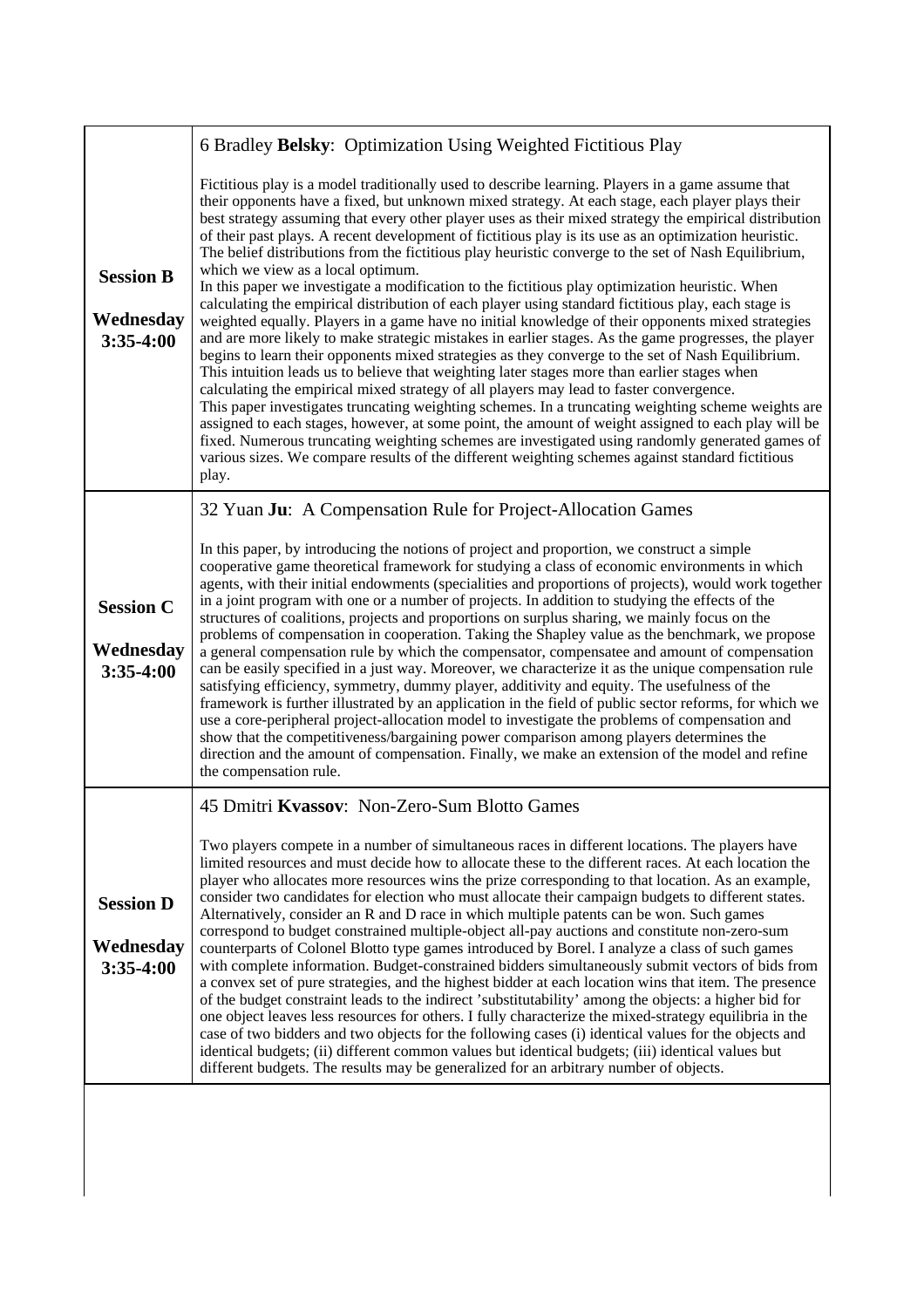| <b>Session E</b><br>Wednesday<br>$3:35-4:00$                 | 91 Harald Wiese: On the Application of an Outside-Option Value to the Gloves<br>Game<br>Building on the Shapley value, several partitional values (or values for coalition structures) have<br>been presented in the literature, most notably by Aumann and Drèze (1974) (AD value) and by<br>Owen (1977). A coalition structure is a partition on the set of players; the sets making up the<br>partition are called components. The AD value obeys component efficiency which is a sensible<br>assumption for many applications. For example, in market games, players that end up doing<br>business together can be grouped in components and they share the gains from trade. Also, the<br>power within a government coalition rests with the parties involved. However, the AD value does<br>not reflect the fact that the power of each market participant, or party within the government,<br>depends on other trade opportunities, or other governments that might possibly form (outside<br>options). We therefore develop a new partitional value that is close to the AD value in obeying<br>component efficiency but does reflect outside options. In doing so, our value has to violate the<br>null-player axiom. We apply this value to the gloves game. |
|--------------------------------------------------------------|------------------------------------------------------------------------------------------------------------------------------------------------------------------------------------------------------------------------------------------------------------------------------------------------------------------------------------------------------------------------------------------------------------------------------------------------------------------------------------------------------------------------------------------------------------------------------------------------------------------------------------------------------------------------------------------------------------------------------------------------------------------------------------------------------------------------------------------------------------------------------------------------------------------------------------------------------------------------------------------------------------------------------------------------------------------------------------------------------------------------------------------------------------------------------------------------------------------------------------------------------------------------|
|                                                              | Ehud Kalai: Large Robust Games                                                                                                                                                                                                                                                                                                                                                                                                                                                                                                                                                                                                                                                                                                                                                                                                                                                                                                                                                                                                                                                                                                                                                                                                                                         |
| <b>Plenary</b><br><b>Session</b><br>Wednesday<br>$4:15-5:00$ | The equilibria of certain simultaneous-move normal form and Bayesian games are extensively<br>robust when the number of players is large. Even if played sequentially, with information partially<br>and differentialy revealed, with revision and commitment possibilities, with cheap talk<br>announcements and more, the equilibria of the simultaneous-move one-shot game survives. This<br>robustness property is important for certain applications of game theory, and may also serve as<br>strategic-informational foundation for rational expectations equilibrium under conditions of<br>informational independence.                                                                                                                                                                                                                                                                                                                                                                                                                                                                                                                                                                                                                                         |

| Thursday, July 24 -- morning sessions                               |                                                                                                                                                                                                                                                                                                                                                                                                                                                                                                                                                                                                                                                                                                                                                                                                                                   |
|---------------------------------------------------------------------|-----------------------------------------------------------------------------------------------------------------------------------------------------------------------------------------------------------------------------------------------------------------------------------------------------------------------------------------------------------------------------------------------------------------------------------------------------------------------------------------------------------------------------------------------------------------------------------------------------------------------------------------------------------------------------------------------------------------------------------------------------------------------------------------------------------------------------------|
| <b>Plenary</b><br><b>Session</b><br><b>Thursday</b><br>$9:15-10:00$ | Robert Samuel Simon: A Topological Approach to Quitting Games<br>This paper presents a question of topological dynamics and demonstrates that its affirmation would<br>establish the existence of approximate equilibria in all quitting games. A quitting game is an<br>un-discounted stochastic game with finitely many players where every player has only two moves,<br>to end the game with certainty or to allow the game to continue. If nobody ever acts to end the<br>game, all players receive payoffs of 0.                                                                                                                                                                                                                                                                                                            |
| <b>Session A</b><br><b>Thursday</b><br>$10:15 - 10:40$              | 22 Julio González Díaz: From Set-Valued Solutions to Single-Valued Solutions:<br>the Centroid<br>We study a general procedure which, given a set-valued solution of a TU game, provides a<br>single-valued solution. Our solution inherits the properties of the set-valued solution. If a set of<br>allocations is chosen based on some principles that a solution should satisfy, the single allocation<br>that we select is consistent with those principles. Besides, it has a central position with respect to<br>the set, to be precise, it is the center of gravity (centroid) of the set valued solution. Afterwards we<br>analyze this solution concept for some classical set valued solutions, mainly in the core.<br>Furthermore, we try to establish a direct connection between the Centroid and the Shapley Value. |
| <b>Session B</b><br><b>Thursday</b><br>10:15-10:40                  | 74 Sudipta Sarangi: The Role of Trust in Costly Network Formation                                                                                                                                                                                                                                                                                                                                                                                                                                                                                                                                                                                                                                                                                                                                                                 |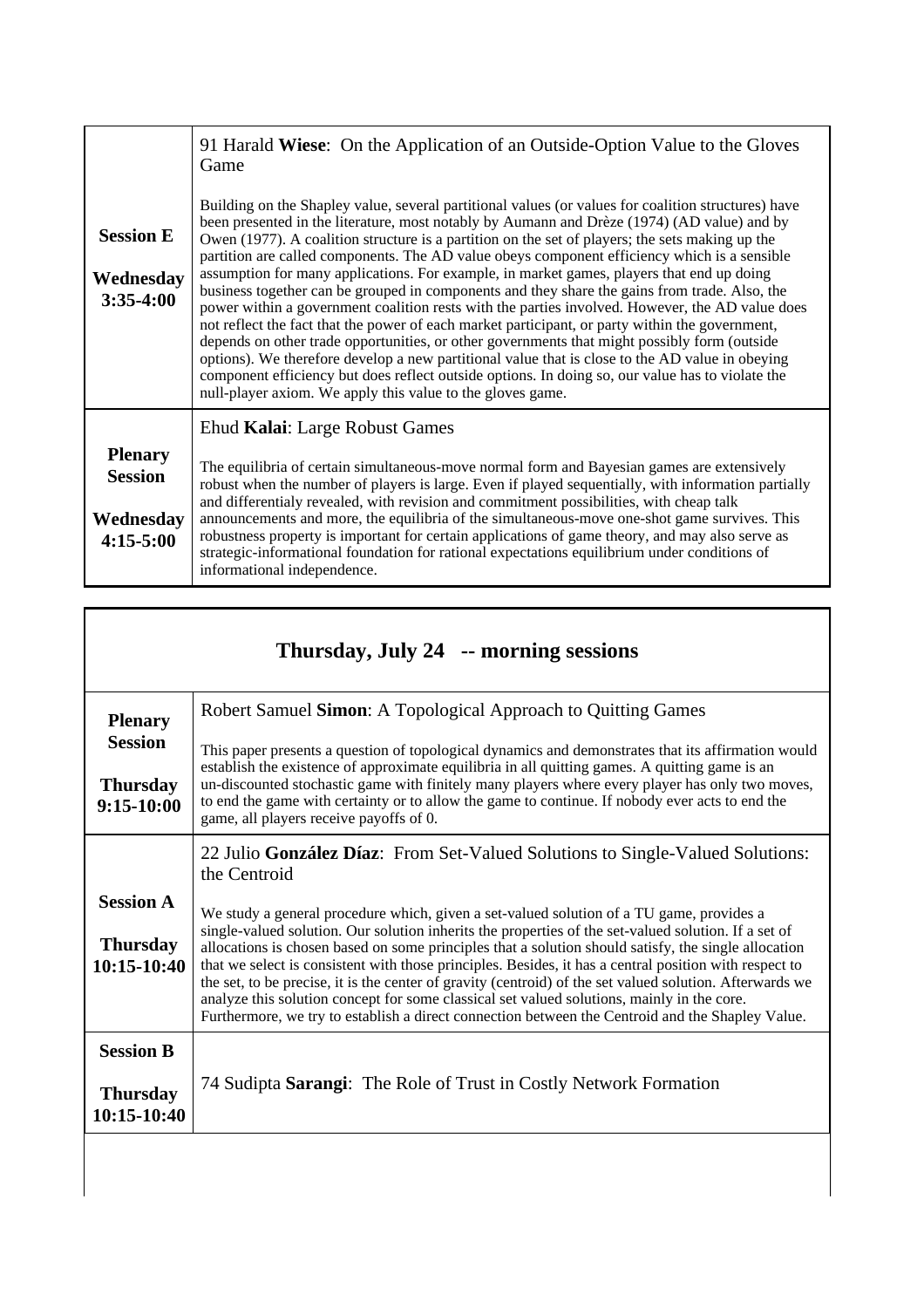|                                                      | 40 László Kóczy: The Minimal Dominant Set is a Non-Empty Core-Extension                                                                                                                                                                                                                                                                                                                                                                                                                                                                                                                                                                                                                                                                                                                                                                                                                                              |
|------------------------------------------------------|----------------------------------------------------------------------------------------------------------------------------------------------------------------------------------------------------------------------------------------------------------------------------------------------------------------------------------------------------------------------------------------------------------------------------------------------------------------------------------------------------------------------------------------------------------------------------------------------------------------------------------------------------------------------------------------------------------------------------------------------------------------------------------------------------------------------------------------------------------------------------------------------------------------------|
| <b>Session C</b><br><b>Thursday</b><br>$10:15-10:40$ | A set of outcomes for a TU-game in characteristic function form is dominant if it is, with respect to<br>an outsider-independent dominance relation, accessible (or admissible) and closed. This<br>outsider-independent dominance relation is restrictive in the sense that a deviating coalition cannot<br>determine the payoffs of those coalitions that are not involved in the deviation. The minimal (for<br>inclusion) dominant set is non-empty and for a game with a non-empty coalition structure core, the<br>minimal dominant set returns this core.                                                                                                                                                                                                                                                                                                                                                     |
|                                                      | 19 Ori Haimanko: On Continuity of the Equilibrium and Core Correspondences<br>in Economies with Differential Information                                                                                                                                                                                                                                                                                                                                                                                                                                                                                                                                                                                                                                                                                                                                                                                             |
| <b>Session D</b><br><b>Thursday</b><br>$10:15-10:40$ | We study upper semi-continuity of correspondences of several solution concepts for economies<br>with differential information, with Boylan (1971) topology on agents' information fields. Radner<br>(1958, 1982) introduced the notion of competitive equilibrium for economies with differential<br>information by requiring agents' trades to be measurable with respect to their respective<br>information fields. We show that in economies for which the (contingent) commodity space is in a<br>class of certain classical Banach spaces, the Radner equilibrium correspondence is upper<br>semi-continuous. For a related ex ante core concept, the private core (Yannelis 1991, Allen 1993),<br>it is shown that the core correspondence may not be upper semi-continuous. An interim core<br>concept, the coarse core (Wilson 1978), also does not lead to an upper semi-continuous core<br>correspondence. |
|                                                      | 107 Oleksii Birulin: Public Goods with Congestion: A Mechanism Design<br>Approach                                                                                                                                                                                                                                                                                                                                                                                                                                                                                                                                                                                                                                                                                                                                                                                                                                    |
| <b>Session E</b>                                     |                                                                                                                                                                                                                                                                                                                                                                                                                                                                                                                                                                                                                                                                                                                                                                                                                                                                                                                      |
| <b>Thursday</b><br>$10:15-10:40$                     | I consider the problem of efficient provision of the public good with congestion in the setting with<br>asymmetric information. I show, in particular, that when congestion is taken into account, in a wide<br>class of economies it is possible to construct an incentive compatible mechanism that always<br>produces the good at the efficient level, balances the budget and satisfies each consumerís<br>voluntary participation constraint. This result is in contrast with the corresponding impossibility<br>result for pure public goods due to Rob (1989) and Mailath and Postlewiate (1990).                                                                                                                                                                                                                                                                                                             |
|                                                      |                                                                                                                                                                                                                                                                                                                                                                                                                                                                                                                                                                                                                                                                                                                                                                                                                                                                                                                      |
| <b>Session A</b>                                     | 94 Josi Zarzuelo: On Coalitional Semivalues                                                                                                                                                                                                                                                                                                                                                                                                                                                                                                                                                                                                                                                                                                                                                                                                                                                                          |
| <b>Thursday</b><br>10:50-11:15                       | In this paper we propose a characterization of the coalitional value for transferable utility games<br>(Owen, 1977), and we define and study coalitional semivalues, which are generalizations of<br>semivalues (Dubey, Neyman and Weber, 1981).                                                                                                                                                                                                                                                                                                                                                                                                                                                                                                                                                                                                                                                                     |
| <b>Session B</b>                                     |                                                                                                                                                                                                                                                                                                                                                                                                                                                                                                                                                                                                                                                                                                                                                                                                                                                                                                                      |
| <b>Thursday</b><br>10:50-11:15                       | 33 Sudipta Sarangi: Strategic Path Reliability in Information Networks                                                                                                                                                                                                                                                                                                                                                                                                                                                                                                                                                                                                                                                                                                                                                                                                                                               |
|                                                      |                                                                                                                                                                                                                                                                                                                                                                                                                                                                                                                                                                                                                                                                                                                                                                                                                                                                                                                      |
|                                                      |                                                                                                                                                                                                                                                                                                                                                                                                                                                                                                                                                                                                                                                                                                                                                                                                                                                                                                                      |
|                                                      |                                                                                                                                                                                                                                                                                                                                                                                                                                                                                                                                                                                                                                                                                                                                                                                                                                                                                                                      |
|                                                      |                                                                                                                                                                                                                                                                                                                                                                                                                                                                                                                                                                                                                                                                                                                                                                                                                                                                                                                      |
|                                                      |                                                                                                                                                                                                                                                                                                                                                                                                                                                                                                                                                                                                                                                                                                                                                                                                                                                                                                                      |
|                                                      |                                                                                                                                                                                                                                                                                                                                                                                                                                                                                                                                                                                                                                                                                                                                                                                                                                                                                                                      |
|                                                      |                                                                                                                                                                                                                                                                                                                                                                                                                                                                                                                                                                                                                                                                                                                                                                                                                                                                                                                      |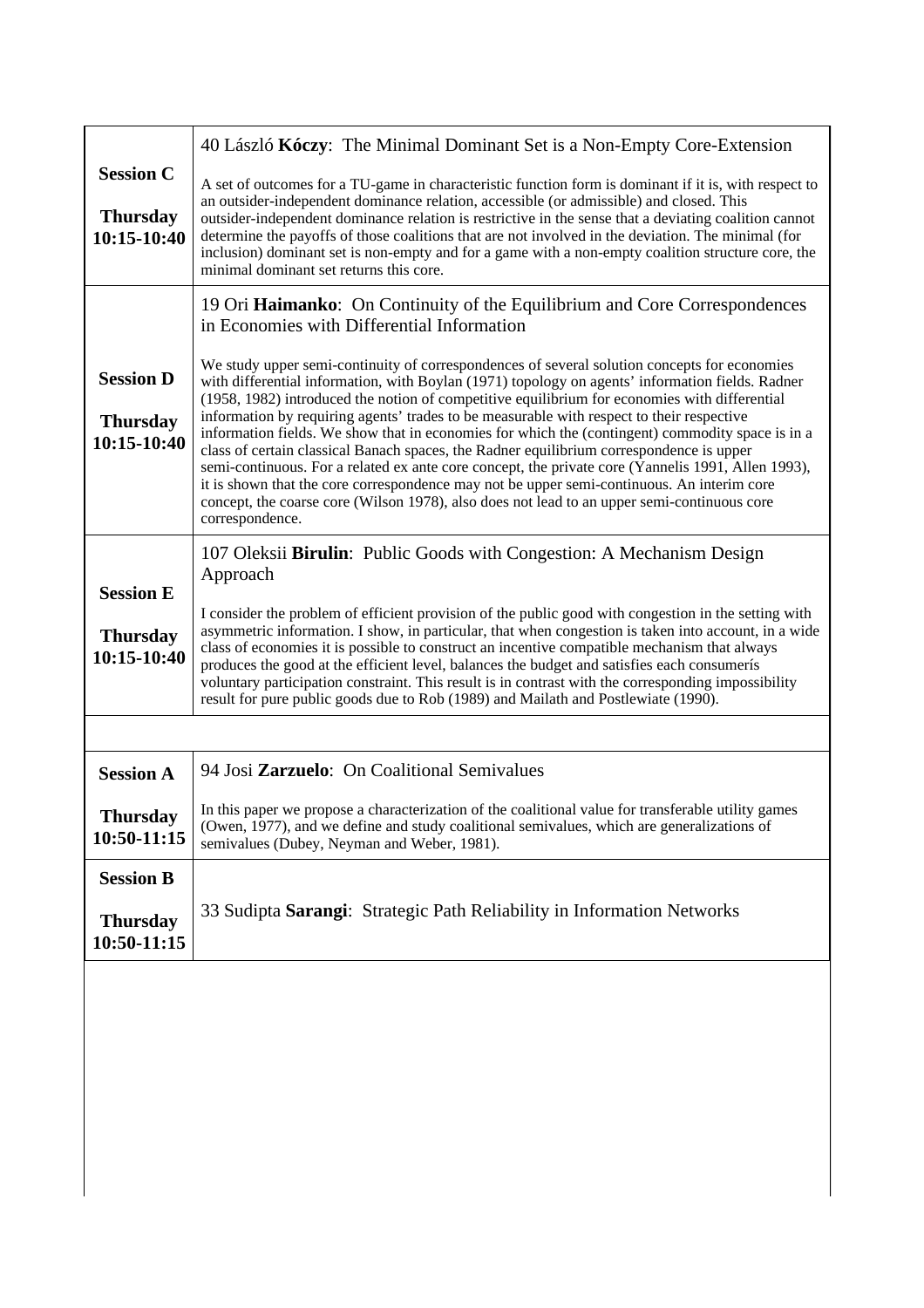| <b>Session C</b><br><b>Thursday</b><br>$10:50-11:15$ | 5 Siddhartha Bandyopadhyay: Party Formation and Coalitional Bargaining in a<br>Model of Proportional Representation                                                                                                                                                                                                                                                                                                                                                                                                                                                                                                                                                                                                                                                                                                                                                                                                                                                                                                                                                                                                                                                                                                                                                                                                                                                                                                                                                                                                                                                                                                                                                                                                                                                                                                                                                                                                                                                      |
|------------------------------------------------------|--------------------------------------------------------------------------------------------------------------------------------------------------------------------------------------------------------------------------------------------------------------------------------------------------------------------------------------------------------------------------------------------------------------------------------------------------------------------------------------------------------------------------------------------------------------------------------------------------------------------------------------------------------------------------------------------------------------------------------------------------------------------------------------------------------------------------------------------------------------------------------------------------------------------------------------------------------------------------------------------------------------------------------------------------------------------------------------------------------------------------------------------------------------------------------------------------------------------------------------------------------------------------------------------------------------------------------------------------------------------------------------------------------------------------------------------------------------------------------------------------------------------------------------------------------------------------------------------------------------------------------------------------------------------------------------------------------------------------------------------------------------------------------------------------------------------------------------------------------------------------------------------------------------------------------------------------------------------------|
|                                                      | We study a game theoretic model of a parliamentary democracy under proportional representation.<br>In our model, 'citizen candidates' form parties prior to the election, voting takes place and then<br>governments are formed. If no single party has an absolute majority, coalition governments may<br>emerge and we study the underlying coalition building process. The type of government that is<br>formed in equilibrium depends on the parties' seat shares, the size of the rents that ruling parties<br>can extract from holding office and their ideologies. We show that, depending on the relative<br>magnitudes of these factors, a variety of coalition governments may result. Coalitions may be<br>minimal; each member of the coalition is necessary to retain the majority or may contain some<br>redundant parties. Moreover, coalitions may be comprised of parties that are not adjacent in terms<br>of their ideology, that is, there may be a coalition government made up of leftists and rightists from<br>which centrists are excluded. We then look at how the outcomes of the coalition formation game<br>affect the incentives for voter groups to strategically form parties. We compare the results of party<br>formation under proportional representation with that under the plurality rule. We show, in<br>particular, that Duverger's hypothesis that proportional representation leads to more political<br>competition than does the plurality rule may not hold. Our model explains the diversity of electoral<br>outcomes observed empirically under proportional representation.                                                                                                                                                                                                                                                                                                                                             |
|                                                      | 46 Theodore Lambert: Fictitious Play Approach to a Mobile Unit Situation<br><b>Awareness Problem</b>                                                                                                                                                                                                                                                                                                                                                                                                                                                                                                                                                                                                                                                                                                                                                                                                                                                                                                                                                                                                                                                                                                                                                                                                                                                                                                                                                                                                                                                                                                                                                                                                                                                                                                                                                                                                                                                                     |
| <b>Session D</b><br><b>Thursday</b><br>$10:50-11:15$ | Until now the fictitious play approach to optimization has only been demonstrated on a dynamic<br>traffic routing problem; therefore, it is necessary to apply this method to other problems in order to<br>demonstrate its effectiveness as a heuristic optimization method. We used the large scale situational<br>awareness simulation developed for the Multidisciplinary University Research Initiative (MURI)<br>on "Low-Energy Electronic Design for Mobile Platforms" to test the fictitious play approach,<br>since we already possessed bench mark solutions from a simulated annealing approach previously<br>applied. We found that the fictitious play approach yielded similar solutions to simulated annealing<br>and required comparable computational effort, while they both outperformed pure random search.<br>This demonstrates the effectiveness of a fictitious play approach to optimization for the large scale<br>situational awareness simulation, providing additional evidence as to fictitious play's value as an<br>optimization heuristic.                                                                                                                                                                                                                                                                                                                                                                                                                                                                                                                                                                                                                                                                                                                                                                                                                                                                                               |
|                                                      | 36 Grigol Kharabadze: End of Boeing's Monopoly: How Does Airbus' A380<br>Introduction Affect Large Commercial Aircraft Industry?                                                                                                                                                                                                                                                                                                                                                                                                                                                                                                                                                                                                                                                                                                                                                                                                                                                                                                                                                                                                                                                                                                                                                                                                                                                                                                                                                                                                                                                                                                                                                                                                                                                                                                                                                                                                                                         |
| <b>Session E</b><br><b>Thursday</b><br>10:50-11:15   | Since the first delivery of the 747, Boeing has been enjoying monopoly power in the<br>largecommercial aircraft industry. As Airbus launches the A380 superjumbo, the monopoly era of<br>Boeing seems to be over. The main questions this project will try to answer are: (1) how the entry<br>of Airbus' A380 will affect the large commercial aircraft industry, i.e., how Boeing and Airbus will<br>divide market share in this Incumbent-Entrant game; and (2) how big is the effect of the aid from<br>European governments to Airbus. The motivation for this research project is the tension between<br>two major civilian aircraft producers - The Boeing Company and Airbus1. Corporate tensions<br>reached a new level after Airbus officially announced its plans for the A380 superjumbo - world's<br>largest commercial aircraft. The first A380 is due to be delivered in March 2006. This is the<br>beginning of the end of Boeing's more than 30 years of exclusive monopoly in the large<br>commercial aircraft industry.<br>Tensions do not have only corporate character. Introduction of A380 adds another chapter in United<br>States - European Union history of trade disputes. The A380 development is a \$10.7 billion project,<br>about one-third of which will be funded by European governments - members of the Airbus<br>consortium. The United States has warned the European Union that any additional loans that<br>European government - members will be making to Airbus to help fund the development of the<br>A380 must be at the market rates in order not to violate the US - EC 1992 bilateral agreement.<br>In spite of all these corporate and political disputes, we believe that the questions this research<br>project addresses can be usefully examined in terms of economic theory of market entry and<br>incumbent response. The paper provides a simple and interesting approach to the problem of<br>market division. |

 $\overline{\phantom{a}}$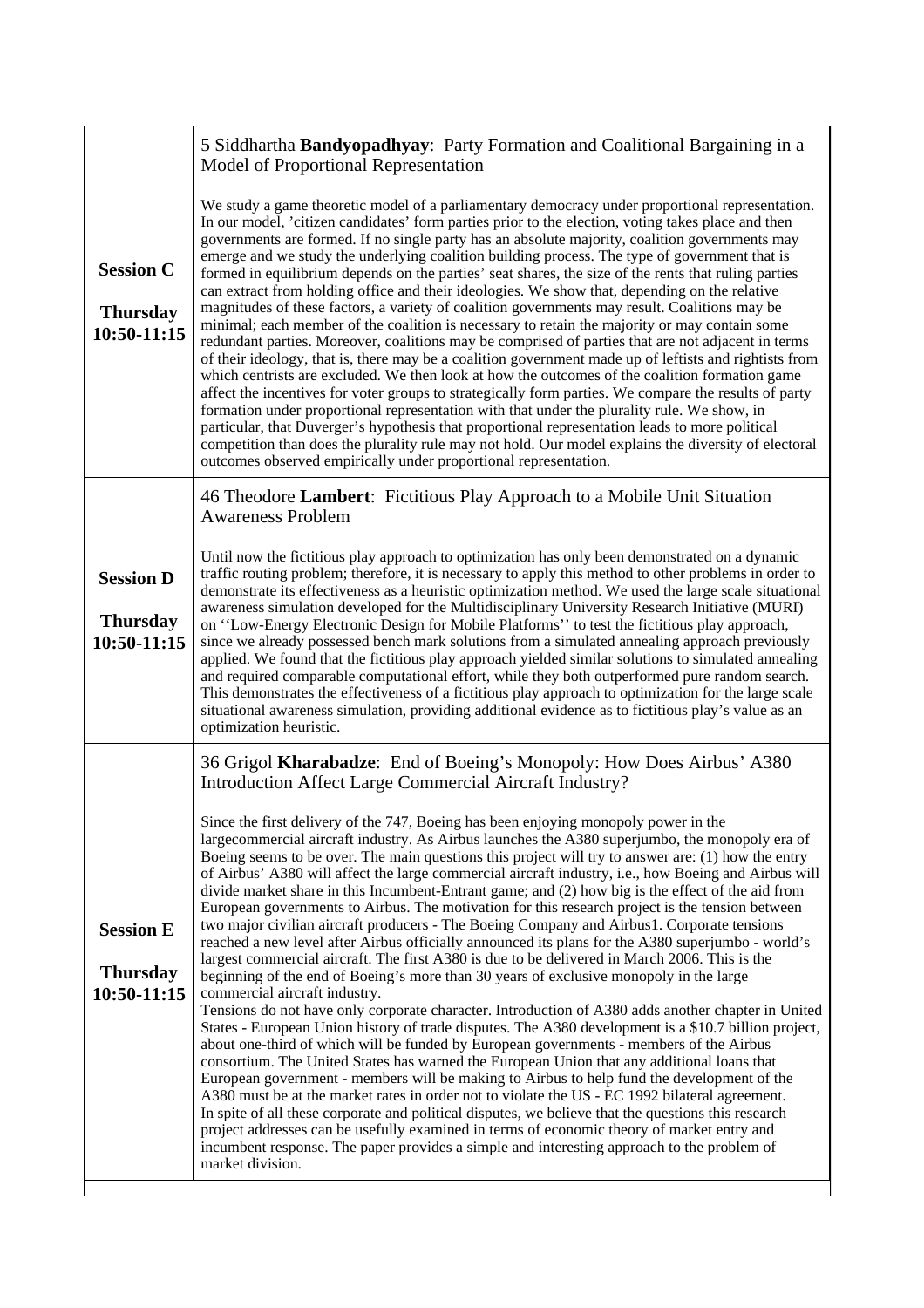|                                                                      | William D. Sudderth: Borel Stay-in-a-Set Games                                                                                                                                                                                                                                                                                                                                                              |
|----------------------------------------------------------------------|-------------------------------------------------------------------------------------------------------------------------------------------------------------------------------------------------------------------------------------------------------------------------------------------------------------------------------------------------------------------------------------------------------------|
| <b>Plenary</b><br><b>Session</b><br><b>Thursday</b><br>$11:30-12:15$ | Consider an n-person stochastic game with Borel state space S, compact metric action sets<br>$A_1, A_2, , A_n$ , and law of motion q such that the integral under q of every bounded Borel<br>measurable function depends measurably on the initial state x and continuously on the actions<br>$(a_1, a_2, , a_n)$ of the players. If the payoff to each player i is 1 or 0 according to whether or not the |
|                                                                      | stochastic process of states stays forever in a given Borel set $G_i$ , then there is an<br>epsilon-equilibrium for every epsilon $> 0$ .                                                                                                                                                                                                                                                                   |

|                                                                    | Thursday, July 24 -- afternoon sessions                                                                                                                                                                                                                                                                                                                                                                                                                                                                                                                                                                                                                                                                                                                                                                                                                                                                                                                                                                                                                                                                                                                                                                                                                                                                                                                                                                                                                                         |
|--------------------------------------------------------------------|---------------------------------------------------------------------------------------------------------------------------------------------------------------------------------------------------------------------------------------------------------------------------------------------------------------------------------------------------------------------------------------------------------------------------------------------------------------------------------------------------------------------------------------------------------------------------------------------------------------------------------------------------------------------------------------------------------------------------------------------------------------------------------------------------------------------------------------------------------------------------------------------------------------------------------------------------------------------------------------------------------------------------------------------------------------------------------------------------------------------------------------------------------------------------------------------------------------------------------------------------------------------------------------------------------------------------------------------------------------------------------------------------------------------------------------------------------------------------------|
|                                                                    | Sylvain Sorin: Multivalued Dynamics and Games                                                                                                                                                                                                                                                                                                                                                                                                                                                                                                                                                                                                                                                                                                                                                                                                                                                                                                                                                                                                                                                                                                                                                                                                                                                                                                                                                                                                                                   |
| <b>Plenary</b><br><b>Session</b><br><b>Thursday</b><br>$2:00-2:45$ | We present several properties related to dynamical systems on the strategy spaces governed by a<br>differential inclusion of the form<br>$d/dt x(t)$ in $F(x(t))$<br>$(*)$<br>where F is an upper semi continuous correspondence with compact convex values.<br>1) The first result is the convergence of the (continuous) best reply dynamics for two person<br>zero-sum continuous concave-convex games: the product set of optimal strategies is a global uniform<br>attractor. In particular, this implies convergence of generalized fictitious play processes to this case.<br>This is joint work with Josef Hofbauer.<br>2) The next advances extend some results of the theory of stochastic approximation (in the spirit of<br>Benaïm and Hirsch) to the above framework. A perturbed solution $y$ of $(*)$ satisfies<br>$d/dt$ y(t) in $F^{\text{delta}(t)}(y(t)) + U(t)$<br>for suitable vanishing approximation delta(t) and noise $U(t)$ . The limit set $L(y)$ , which is the union<br>over all nonnegative t of the closures of the unions of all $y(s)$ , for all s greater than or equal to t,<br>of a bounded perturbed solution is an internally chain recurrent set for the multivalued flow<br>associated to $(*).$<br>Applications are convergence of generalized approchability processes and convergence of fictitious<br>play for concave continuous potential games.<br>This is an outcome of a joint research with Michel Benaïm and Josef Hofbauer. |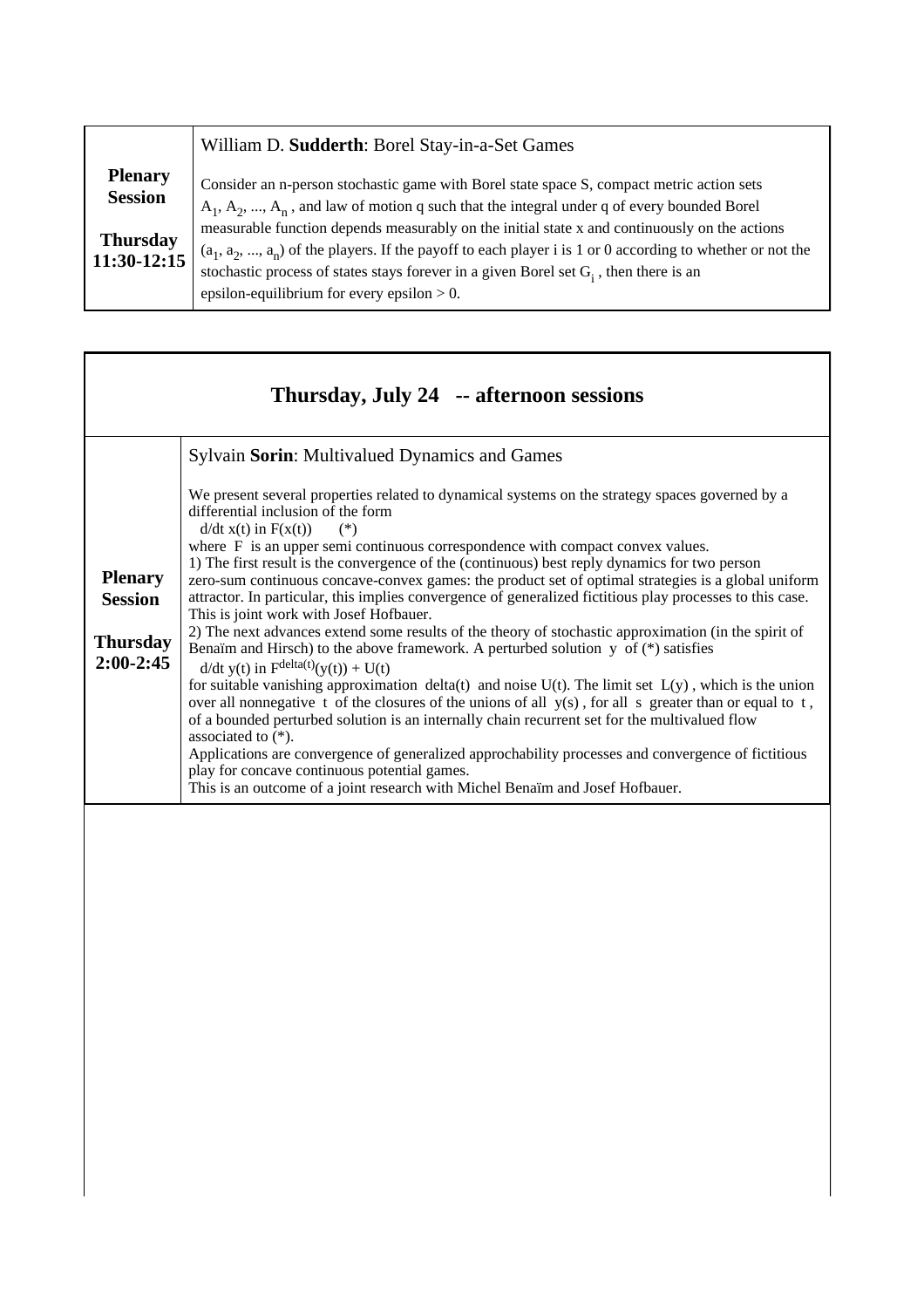|                                                      | 20 Peter Engseld: Coordination Through Status                                                                                                                                                                                                                                                                                                                                                                                                                                                                                                                                                                                                                                                                                                                                                                                                                                                                                                                                                                                                                                                                                                                                                                                                                                                                                                                                                                                                                                                                                                                                                                                                                                                                                                                                                                                                                                                                                                                                                                                                                                     |
|------------------------------------------------------|-----------------------------------------------------------------------------------------------------------------------------------------------------------------------------------------------------------------------------------------------------------------------------------------------------------------------------------------------------------------------------------------------------------------------------------------------------------------------------------------------------------------------------------------------------------------------------------------------------------------------------------------------------------------------------------------------------------------------------------------------------------------------------------------------------------------------------------------------------------------------------------------------------------------------------------------------------------------------------------------------------------------------------------------------------------------------------------------------------------------------------------------------------------------------------------------------------------------------------------------------------------------------------------------------------------------------------------------------------------------------------------------------------------------------------------------------------------------------------------------------------------------------------------------------------------------------------------------------------------------------------------------------------------------------------------------------------------------------------------------------------------------------------------------------------------------------------------------------------------------------------------------------------------------------------------------------------------------------------------------------------------------------------------------------------------------------------------|
| <b>Session B</b><br><b>Thursday</b><br>$3:00 - 3:25$ | This paper suggests a mechanism for coordination by which positional concerns might evolve<br>endogenously. A generalized 2x2 Hawk-Dove game, which comprises Battle of the sexes, is analyzed<br>in an evolutionary environment where a continuum of agents is randomly matched against each other.<br>Status is here defined by the agents' performance in previous games. The agents' are assumed to have<br>the ability to make an imperfect observation on how their own status relates to that of their opponent.<br>These observations are then utilized as an instrument for coordinating the strategies in the game by<br>the conditioning of the pure strategies on whether the opponent has a higher status or a lower status.<br>Since this model implies that a conditioned strategy does not necessarily correspond to a homogenous<br>payo¤, a modified version of ESS is introduced by which evolutionary stability is determined. From<br>this criterion it is shown that, as the agent's observational skills come close to being perfect, there<br>exist three evolutionary stable strategies, two conditioned and one unconditioned. It is then assumed<br>that these stable strategies can evolve and grow separately in di¤erent isolated populations and that<br>the each population grows in proportion to its average payoff. Eventually, as they grow larger, two<br>populations are assumed to encounter each other and merge into one. At this point it is assumed that<br>the adjustment process of the distribution is much quicker than the growth process that in turn is<br>much faster than the mutations. As the criterion defined above is yet again utilized to determine<br>which strategy is evolutionarily stable. It is shown that just one strategy can survive; behave hawkish<br>against less successful opponents and dovish against more successful opponents. Moreover it is also<br>shown that this strategy will prevail against strategies conditioned through other personal<br>characteristics such as e.g. size, and gender. |
| <b>Session C</b>                                     | 1 Josune Albizuri: Coalitional Configurations and Value                                                                                                                                                                                                                                                                                                                                                                                                                                                                                                                                                                                                                                                                                                                                                                                                                                                                                                                                                                                                                                                                                                                                                                                                                                                                                                                                                                                                                                                                                                                                                                                                                                                                                                                                                                                                                                                                                                                                                                                                                           |
| <b>Thursday</b><br>3:00-3:25                         | In this work we suppose players in a cooperative game with transferable utility are joined in<br>coalitions and form any collection of coalitions. In this framework we define and characterize a<br>value, which will be called configuration value. When players form a partition of the set of players<br>this value coincides with the Owen value (1977), so it is a generalization of the Owen value.                                                                                                                                                                                                                                                                                                                                                                                                                                                                                                                                                                                                                                                                                                                                                                                                                                                                                                                                                                                                                                                                                                                                                                                                                                                                                                                                                                                                                                                                                                                                                                                                                                                                        |
|                                                      | 15 Alfredo Di Tillio: Subjective Expected Utility in Games                                                                                                                                                                                                                                                                                                                                                                                                                                                                                                                                                                                                                                                                                                                                                                                                                                                                                                                                                                                                                                                                                                                                                                                                                                                                                                                                                                                                                                                                                                                                                                                                                                                                                                                                                                                                                                                                                                                                                                                                                        |
| <b>Session D</b><br><b>Thursday</b><br>3:00-3:25     | A model of subjective expected utility in games is constructed in the spirit of Savage. First, the<br>problem of establishing what is a state of the world for a player is solved: The result is a "universal<br>space of acts", constructed hierarchically, where preference relations, and their axioms, are naturally<br>induced from simpler objects. Second, a representation theorem is given: Here the hierarchical<br>structure provides the appropriate cardinality, especially important for uniqueness of the<br>representation. Third, game-theoretic results - e.g. the relationship with existing solution concepts -                                                                                                                                                                                                                                                                                                                                                                                                                                                                                                                                                                                                                                                                                                                                                                                                                                                                                                                                                                                                                                                                                                                                                                                                                                                                                                                                                                                                                                               |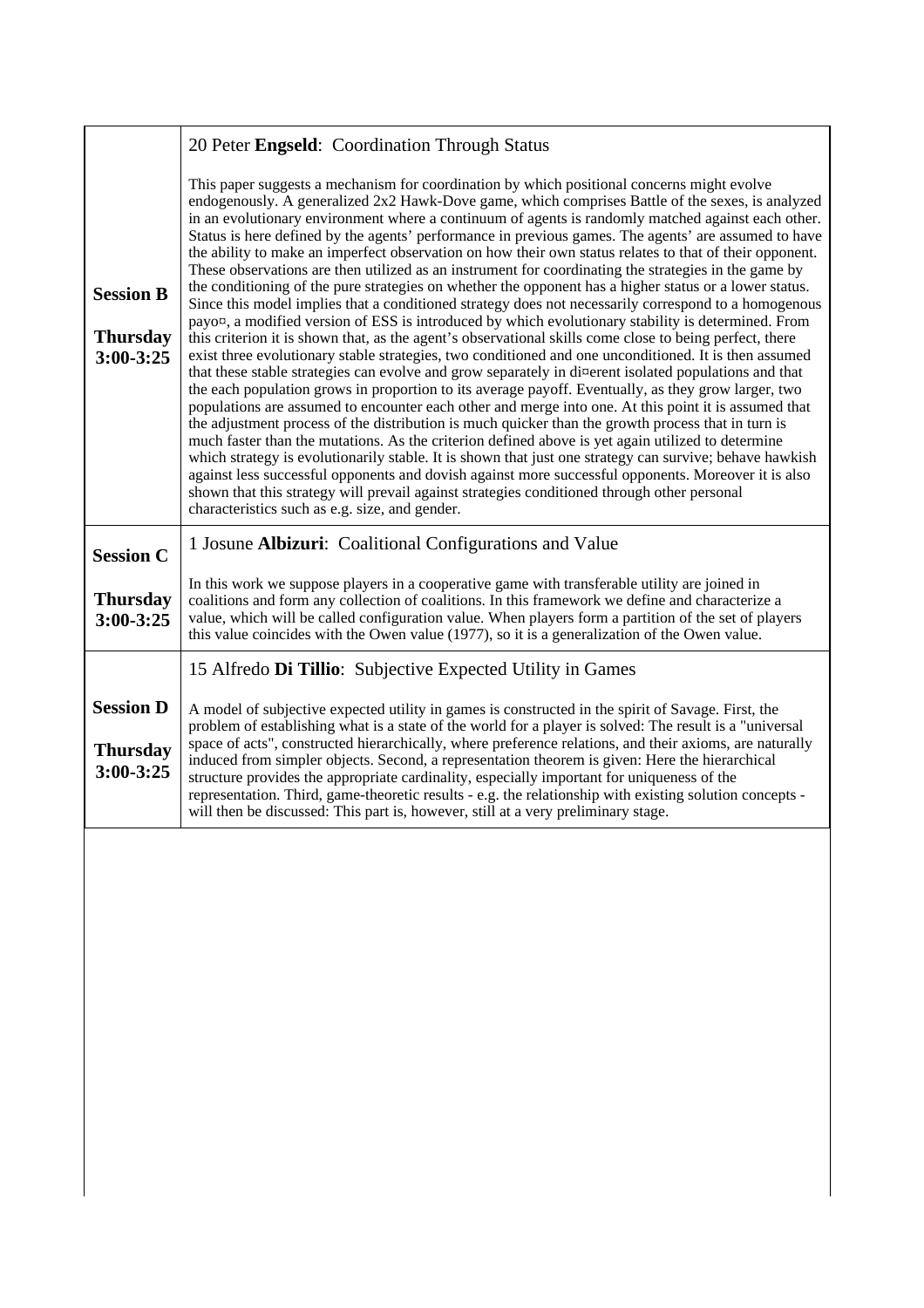|                                                      | 104 Abdel-Hameed Nawar: Internet Auctions with Traffic Congestion                                                                                                                                                                                                                                                                                                                                                                                                                                                                                                                                                                                                                                                                                                                                                                                                                                                                                                                                                                                                                                                                                                                                                                                                                                                                                                                                                                                                                                                                                                                                                                                                                                                                                                                                                                                                                                                                                                                                                                                                               |
|------------------------------------------------------|---------------------------------------------------------------------------------------------------------------------------------------------------------------------------------------------------------------------------------------------------------------------------------------------------------------------------------------------------------------------------------------------------------------------------------------------------------------------------------------------------------------------------------------------------------------------------------------------------------------------------------------------------------------------------------------------------------------------------------------------------------------------------------------------------------------------------------------------------------------------------------------------------------------------------------------------------------------------------------------------------------------------------------------------------------------------------------------------------------------------------------------------------------------------------------------------------------------------------------------------------------------------------------------------------------------------------------------------------------------------------------------------------------------------------------------------------------------------------------------------------------------------------------------------------------------------------------------------------------------------------------------------------------------------------------------------------------------------------------------------------------------------------------------------------------------------------------------------------------------------------------------------------------------------------------------------------------------------------------------------------------------------------------------------------------------------------------|
| <b>Session E</b><br><b>Thursday</b><br>$3:00 - 3:25$ | This paper addresses the issue of timing of bids in a model of internet auction with traffic congestion.<br>In a recent paper, Roth and Ockenfels (2002) have proposed a model of internet auction and have<br>shown that there is an equilibrium where every player acts only in the last period of the game. In their<br>model, time is a continuous interval [0, 1) with a distinct last period $t = 1$ . There are two players and<br>valuation of each player can take two values: high or low. In the model of Roth and Ockenfels, there<br>is traffic congestion only in the last period, i.e., a bid submitted in the last period is transmitted<br>successfully with probability p, where $0 < p < 1$ , while in any other period, all bids are transmitted<br>with probability one. The result of Roth and Ockenfels rely on two key aspects: (i) time before the<br>last period is continuous, so that there is always time to react to any bid, and (ii) other players punish<br>a deviating player by taking the effort of bidding their valuations even though they have zero<br>probability of earning a positive payoff. In this paper, we develop a model of internet auction where<br>time is discrete. Further, we propose a realistic mechanism of bid transfer by making it dependent on<br>the number of submitted bids. First, we show that under suitable assumptions on the bid transfer<br>mechanism, there is a symmetric subgame-perfect equilibrium where every player bids his true<br>valuation unless his bid is transmitted or the current highest bid exceeds his valuation. Then, we<br>make the following reasonable assumption on the behavior of the players: no player acts at a node<br>where he has zero probability of earning a positive payoff. Under this assumption, it is shown that the<br>equilibrium described above is in fact the unique symmetric subgame- perfect equilibrium. Thus, the<br>"last minute bidding" phenomenon of Roth and Ockenfels is not sustained when we consider a<br>discrete-time internet auction. |
|                                                      |                                                                                                                                                                                                                                                                                                                                                                                                                                                                                                                                                                                                                                                                                                                                                                                                                                                                                                                                                                                                                                                                                                                                                                                                                                                                                                                                                                                                                                                                                                                                                                                                                                                                                                                                                                                                                                                                                                                                                                                                                                                                                 |
| <b>Session A</b><br><b>Thursday</b><br>3:35-4:00     | 76 Jochen Schanz: Optimal Information Disclosure for a Policymaker Targeting<br><b>Aggregate Activity</b><br>This paper starts from the stylised fact that policymakers publish their information only selectively: a<br>central bank tends not to predict a recession and the IMF is unlikely to forecast a currency crisis. The<br>paper, then, searches for the circumstances in which such a partially-revealing reporting rule is part<br>of an (sequential) equilibrium within a static signalling game in which market participants (the<br>receivers) take the policymaker's reporting strategy into account when evaluating his report. The<br>economic framework is a partial equilibrium model of an imperfectly competitive economy with<br>uncertain demand. To circumvent full revelation, it is assumed that the policymaker fears that<br>markets would overreact to such information if it were published. Results available so far suggest that<br>the equilibrium reporting rule has the following properties: extreme news is withheld and<br>intermediate news published. In addition, the higher the policymaker's incentive to increase<br>production (i.e., the less competitive the economy is), the worse the worst news he makes public;<br>likewise, the better the best news he makes public; the lower the market's expectation of his<br>information if he withholds; and the better the average news he publishes.                                                                                                                                                                                                                                                                                                                                                                                                                                                                                                                                                                                                                              |
| <b>Session B</b><br><b>Thursday</b><br>$3:35-4:00$   | 82 Rafael Tenorio: The Impact of Individual and Group Characteristics on<br>Strategies and Outcomes in Coordination Games: Theory and Evidence<br>We analyze the impact of individual and group attributes on successful play in two types of<br>coordination games or tasks. In the first game, the likelihood of coordination depends positively on<br>the homogeneity of group members. The converse is true in the second game (i.e., heterogeneous<br>players tend to coordinate more successfully). The players involved in these games potentially differ<br>in attributes such as age, gender, or cultural background. We model these potential differences as<br>"frames" or underlying common factors, which will influence the group's ability to coordinate on<br>salient solutions or "focal points." We then use data from the television game show "Family Feud" to<br>evaluate the relative importance of alternative frames on the ability of groups (families) to succeed at<br>these types of coordination games. We find that group and task characteristics are more important<br>determinants of successful coordination than individual characteristics.                                                                                                                                                                                                                                                                                                                                                                                                                                                                                                                                                                                                                                                                                                                                                                                                                                                                                                 |
|                                                      |                                                                                                                                                                                                                                                                                                                                                                                                                                                                                                                                                                                                                                                                                                                                                                                                                                                                                                                                                                                                                                                                                                                                                                                                                                                                                                                                                                                                                                                                                                                                                                                                                                                                                                                                                                                                                                                                                                                                                                                                                                                                                 |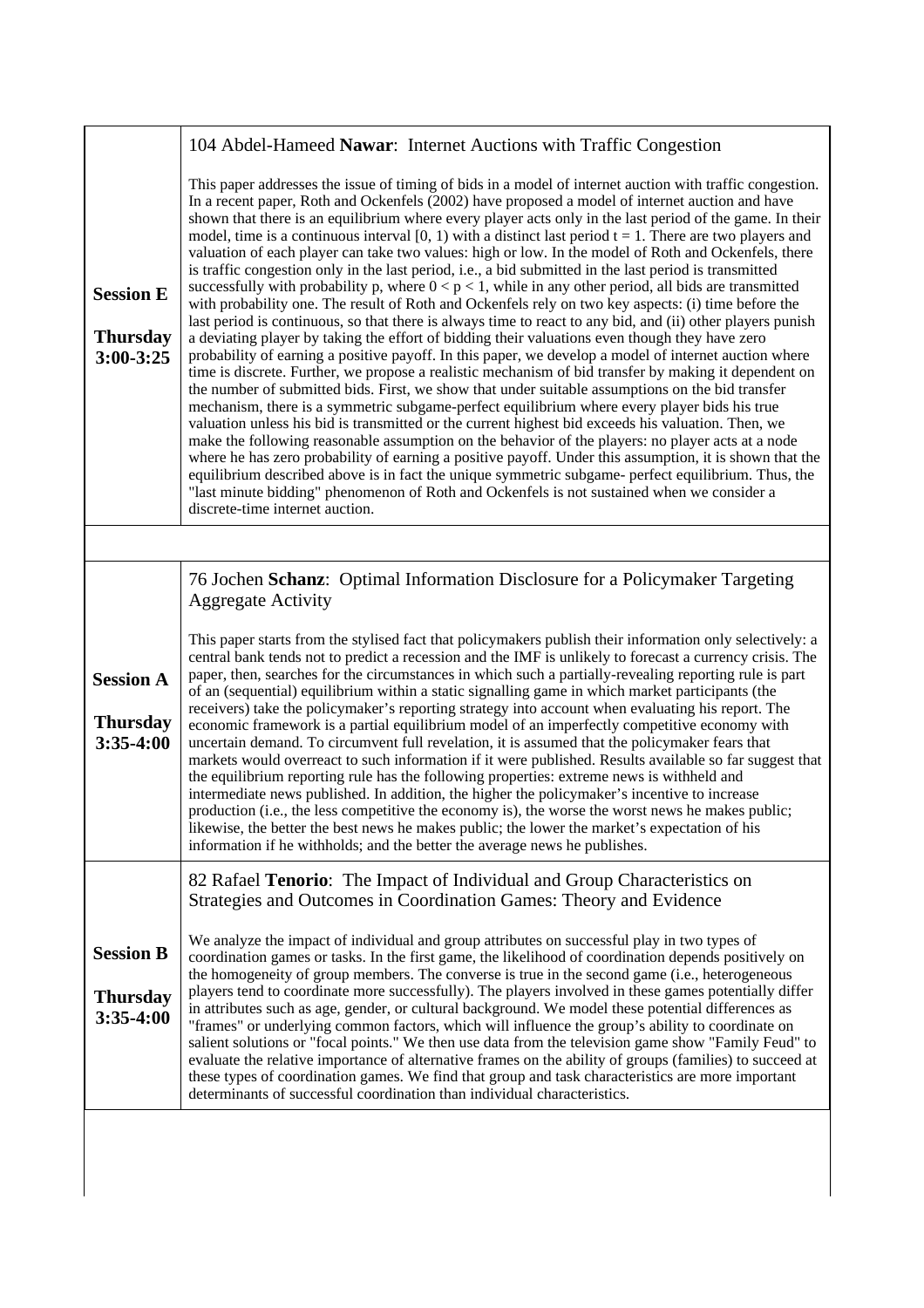| <b>Session C</b>                                                   | 3 Jabier Arin: Egalitarian Distributions for Coalitional Models: The Lorenz<br>Criterion                                                                                                                                                                                                                                                                                                                                                                                                                                                                           |  |
|--------------------------------------------------------------------|--------------------------------------------------------------------------------------------------------------------------------------------------------------------------------------------------------------------------------------------------------------------------------------------------------------------------------------------------------------------------------------------------------------------------------------------------------------------------------------------------------------------------------------------------------------------|--|
| <b>Thursday</b><br>$3:35-4:00$                                     | The paper presents a framework where the most important single-valued solutions in the literature of<br>TU-games are jointly analyzed. It also suggests that similar frameworks can be used in other<br>coalitional models.                                                                                                                                                                                                                                                                                                                                        |  |
| <b>Session D</b>                                                   | 26 Shlomit Hon-Snir: Utility Equivalence in Auctions                                                                                                                                                                                                                                                                                                                                                                                                                                                                                                               |  |
| <b>Thursday</b><br>$3:35-4:00$                                     | Auctions are considered with a (non-symmetric) independent-private-value model of valuations. It<br>shall be demonstrated that a utility equivalence principle holds for an agent if and only if she has<br>constant absolute risk aversion.                                                                                                                                                                                                                                                                                                                       |  |
| <b>Session E</b><br><b>Thursday</b><br>$3:35-4:00$                 | 86 Arndt von Schemde: Hyperessential Equilibrium Components and Index Zero<br>In this talk we give a brief introduction into the theory of index and degree of Nash equilibria. After<br>explaining the general concepts in an informal way, we will, by means of certain examples, show<br>how Nash equilibrium components of arbitrary index (or degree) can be constructed. We will then<br>discuss certain properties of these components and the question whether the index (or degree) of a<br>component can be used to capture certain refinement criteria. |  |
|                                                                    | Sergiu Hart: Adaptive Heuristics: A Little Rationality Goes a Long Way                                                                                                                                                                                                                                                                                                                                                                                                                                                                                             |  |
| <b>Plenary</b><br><b>Session</b><br><b>Thursday</b><br>$4:15-5:00$ | Simple "adaptive heuristics" lead to sophisticated rational behavior.<br>1. Introduction: A classification of dynamics<br>2. Regret-matching<br>3. General regret-based strategies<br>4. Uncoupled dynamics<br>5. Summary: "Adaptive heuristics" as a bridge between the behavioral and the rational<br>approaches                                                                                                                                                                                                                                                 |  |

| Friday, July 25 -- morning sessions |                                                                                                                                                                                                                                                                                                                                                                                                                                                                                                                                                                |
|-------------------------------------|----------------------------------------------------------------------------------------------------------------------------------------------------------------------------------------------------------------------------------------------------------------------------------------------------------------------------------------------------------------------------------------------------------------------------------------------------------------------------------------------------------------------------------------------------------------|
| <b>Plenary</b><br><b>Session</b>    | Dinah Rosenberg: The MaxMin Value of Stochastic Games with Imperfect<br>Monitoring                                                                                                                                                                                                                                                                                                                                                                                                                                                                             |
| Friday<br>$9:15-10:00$              | We study finite zero-sum stochastic games in which players do not observe the actions of their<br>opponent. Rather, in each stage, each player observes a stochastic signal that may depend on the<br>current state and on the pair of actions chosen by the players. We assume that each player observes<br>the state and his/her own action. We prove that the uniform max-min value always exists.<br>Moreover, the uniform max-min value is independent of the information structure of player 2.<br>Symmetric results hold for the uniform min-max value. |
|                                     | 83 Federico Valenciano: Bargaining, Voting and Value                                                                                                                                                                                                                                                                                                                                                                                                                                                                                                           |
| <b>Session A</b>                    | This paper addresses the following issue: If a set of agents bargain on a set of feasible alternatives<br>'under the shadow' of a voting rule, that is, any agreement can be enforced if a 'winning coalition'<br>supports it, which general agreements are likely to arise? In other terms: Which is the influence that                                                                                                                                                                                                                                       |
| Friday<br>10:15-10:40               | the voting rule used to settle agreements can project on the outcome? To give an answer we model<br>the situation as an extension of Nash bargaining problem in which an arbitrary voting rule replaces<br>the unanimity to settle agreements by n players. This provides a setting in which a natural extension<br>of Nash's solution (consistent with Shapley's value) is obtained axiomatically by, basically,<br>integrating into a single system Nash's and Shapley's characterizing systems.                                                             |

 $\Gamma$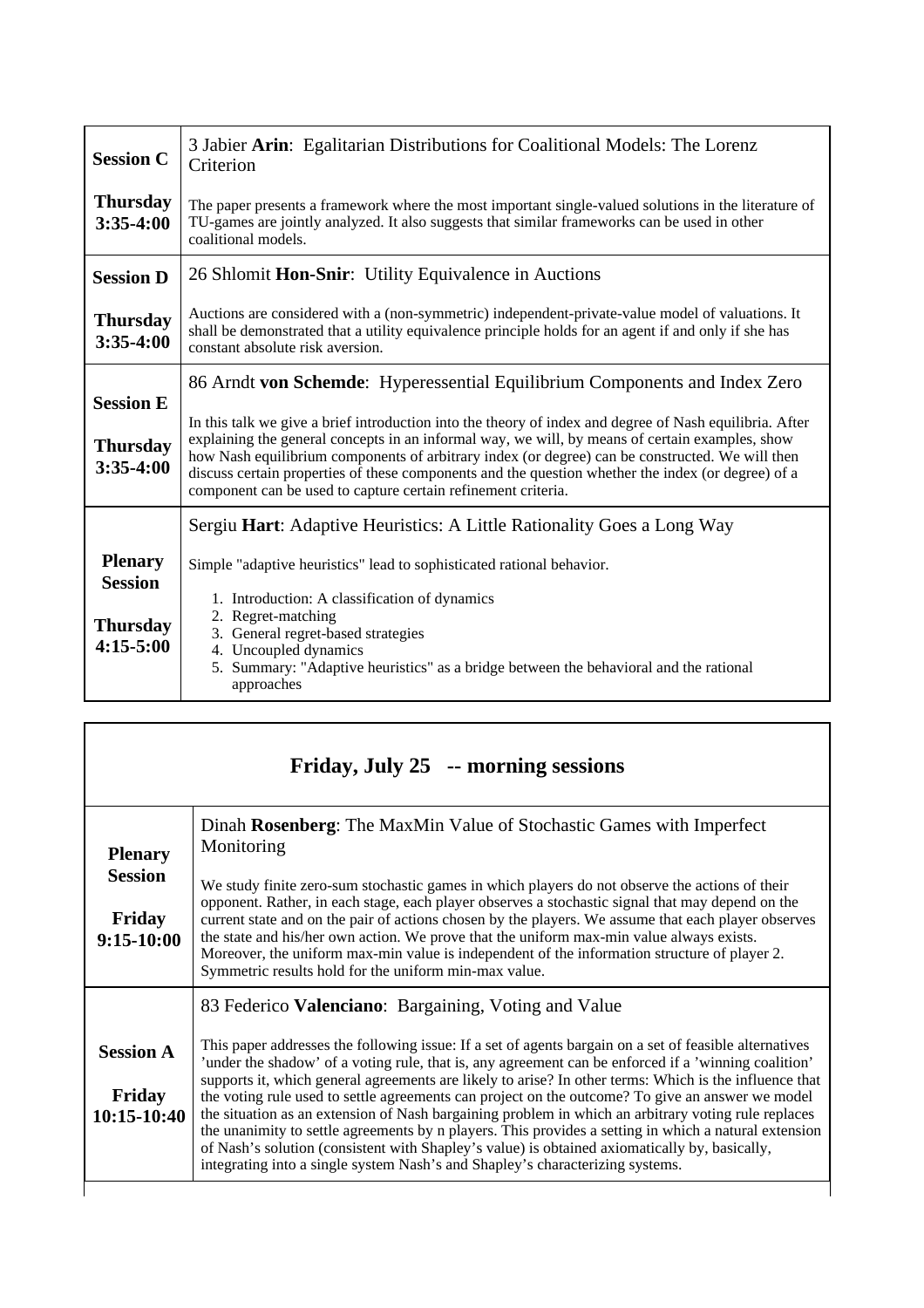| 49 Qihong Liu: Customer Information Sharing Among Rival Firms<br>The recent rapid growth of the Internet as a medium of communication and commerce, combined<br>with the development of sophisticated software tools, are to a large extent responsible for<br><b>Session C</b><br>producing a new kind of information: databases with detailed records about consumers'<br>preferences. These databases have become part of a firm's assets, and as such they can be sold to<br>Friday<br>competitors. This possibility has raised numerous concerns from consumer privacy advocates and<br>regulators, who have entered into a heated debate with business groups and industry associations<br>10:15-10:40<br>about whether the practice of customer information sharing should be banned, regulated, or left<br>unchecked. This paper investigates the incentives of rival firms to share their customer-specific<br>perfect<br>54 Takashi Matsuhisa: Rational Expectations Equilibrium in Economy for<br>Multi-Modal Logic<br><b>Session D</b><br>This article relates economies and traders' knowledge. We consider a pure exchange economy<br>under uncertainty where the traders are assumed to have a non-partitional information structure.<br>The purpose is to propose the notion of generalized rational expectations equilibrium for the<br>Friday<br>10:15-10:40<br>is shown that Theorem 1: There exists a generalized rational expectations equilibrium for the<br>economy. We shall characterize welfare under the generalized rational expectations equilibrium:<br>Theorem 2: An allocation is ex-ante Pareto optimal if and only if it is a generalized rational<br>expectations equilibrium allocation relative to some price system.<br>92 Jun Xue: Sustaining Cooperation in the Repeated Prisoner's Dilemma with<br>Local Interaction<br><b>Session E</b> | <b>Session B</b><br>Friday<br>10:15-10:40 | We analyze the coalition formation in a society where every coalition produces an excludable but<br>possibly impure public good by the voluntary contributions of its members. Agents are allowed to<br>make individual moves only while entry to and exit from a coalition is free. In such a world and<br>under the absence of crowding effects, the set of stable and efficient coalition structures coincide<br>with the grand coalition. On the other hand, this positive result about the stability-efficiency<br>equivalence collapses when the public good is impure. In fact, there may be economies where the<br>set of stable and efficient coalition structures are disjoint. However, tightening the membership<br>property rights by requiring the consent of all agents affected by an individual move ensures that<br>every efficient coalition structure is stable, though the converse need not be true. |
|-----------------------------------------------------------------------------------------------------------------------------------------------------------------------------------------------------------------------------------------------------------------------------------------------------------------------------------------------------------------------------------------------------------------------------------------------------------------------------------------------------------------------------------------------------------------------------------------------------------------------------------------------------------------------------------------------------------------------------------------------------------------------------------------------------------------------------------------------------------------------------------------------------------------------------------------------------------------------------------------------------------------------------------------------------------------------------------------------------------------------------------------------------------------------------------------------------------------------------------------------------------------------------------------------------------------------------------------------------------------------------------------------------------------------------------------------------------------------------------------------------------------------------------------------------------------------------------------------------------------------------------------------------------------------------------------------------------------------------------------------------------------------------------------------------------------------------------------------------------------------------------|-------------------------------------------|----------------------------------------------------------------------------------------------------------------------------------------------------------------------------------------------------------------------------------------------------------------------------------------------------------------------------------------------------------------------------------------------------------------------------------------------------------------------------------------------------------------------------------------------------------------------------------------------------------------------------------------------------------------------------------------------------------------------------------------------------------------------------------------------------------------------------------------------------------------------------------------------------------------------------|
|                                                                                                                                                                                                                                                                                                                                                                                                                                                                                                                                                                                                                                                                                                                                                                                                                                                                                                                                                                                                                                                                                                                                                                                                                                                                                                                                                                                                                                                                                                                                                                                                                                                                                                                                                                                                                                                                                   |                                           | information and evaluates the welfare implications if such exchanges are banned, in the context of a                                                                                                                                                                                                                                                                                                                                                                                                                                                                                                                                                                                                                                                                                                                                                                                                                       |
|                                                                                                                                                                                                                                                                                                                                                                                                                                                                                                                                                                                                                                                                                                                                                                                                                                                                                                                                                                                                                                                                                                                                                                                                                                                                                                                                                                                                                                                                                                                                                                                                                                                                                                                                                                                                                                                                                   |                                           | economy, and we investigate welfare in the economy with emphasis on epistemic point of view. It                                                                                                                                                                                                                                                                                                                                                                                                                                                                                                                                                                                                                                                                                                                                                                                                                            |
| sequential equilibrium in pure strategies that sustains cooperation for sufficiently patient players.<br>Friday<br>The notion of sequential equilibrium is extended to extensive form games with infinite time<br>10:15-10:40<br>viewed as a finite state automaton. The belief system is derived by perturbing the strategy<br>appropriately.                                                                                                                                                                                                                                                                                                                                                                                                                                                                                                                                                                                                                                                                                                                                                                                                                                                                                                                                                                                                                                                                                                                                                                                                                                                                                                                                                                                                                                                                                                                                    |                                           | This paper studies the repeated prisoner's dilemma in a local interaction setup. We construct a<br>horizon. The strategy is embedded in an explicitly defined expectation system, which may also be                                                                                                                                                                                                                                                                                                                                                                                                                                                                                                                                                                                                                                                                                                                        |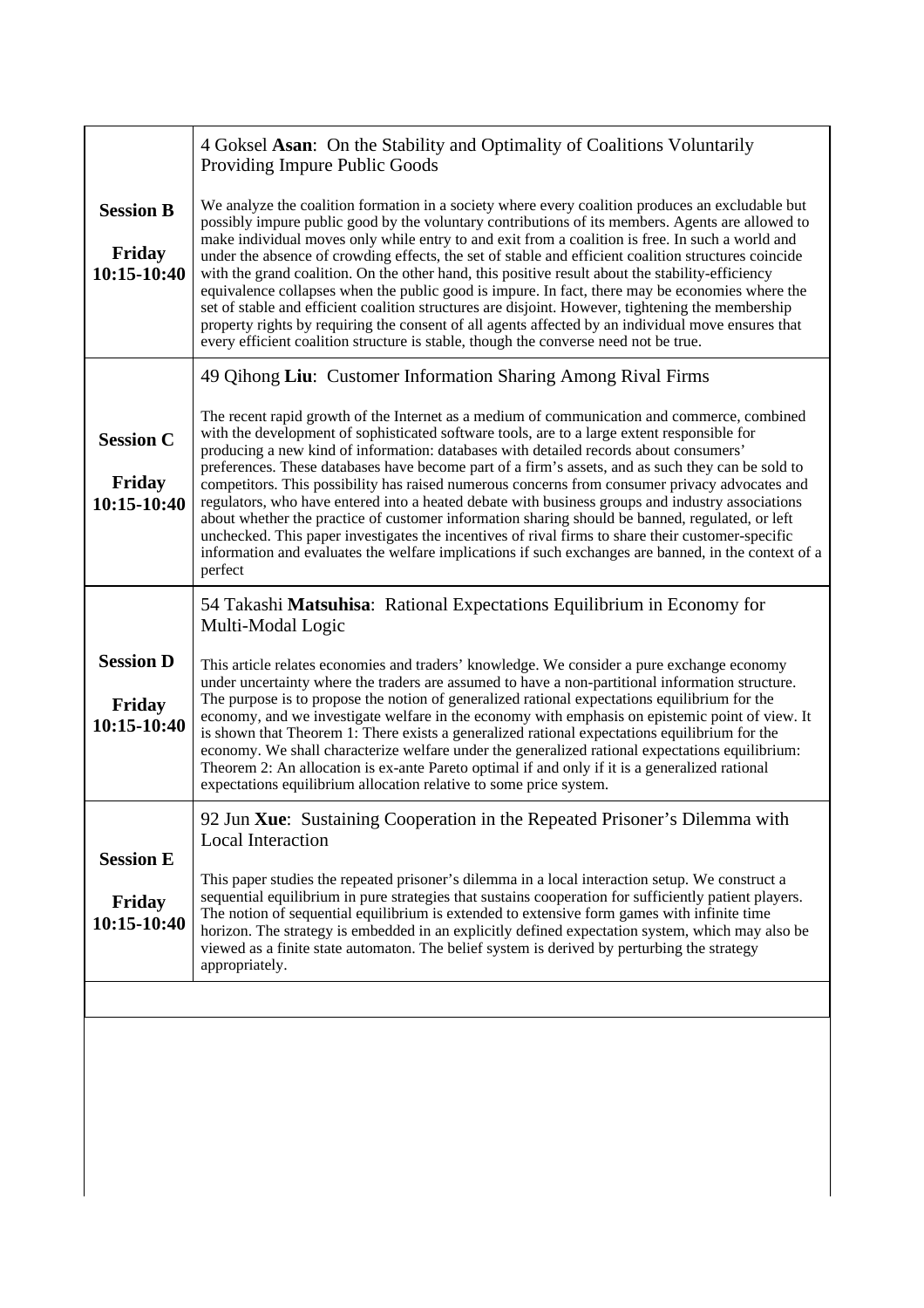|                                           | 90 David Wettstein: An Ordinal Shapley Value for Economic Environments                                                                                                                                                                                                                                                                                                                                                                                                                                                                                                                                                                                                                                                                                                                                                                                                                                                                                                                                                                                                                                                                                                                                                                                                                                                                                                                                                                                                                                                                                                                                                |
|-------------------------------------------|-----------------------------------------------------------------------------------------------------------------------------------------------------------------------------------------------------------------------------------------------------------------------------------------------------------------------------------------------------------------------------------------------------------------------------------------------------------------------------------------------------------------------------------------------------------------------------------------------------------------------------------------------------------------------------------------------------------------------------------------------------------------------------------------------------------------------------------------------------------------------------------------------------------------------------------------------------------------------------------------------------------------------------------------------------------------------------------------------------------------------------------------------------------------------------------------------------------------------------------------------------------------------------------------------------------------------------------------------------------------------------------------------------------------------------------------------------------------------------------------------------------------------------------------------------------------------------------------------------------------------|
| <b>Session A</b><br>Friday<br>10:50-11:15 | We propose a new solution concept to address the problem of sharing a surplus among the agents<br>generating it. The sharing problem is formulated in the preferences-endowments space. The<br>solution is defined in a recursive manner incorporating notions of consistency and fairness and<br>relying on properties satisfied by the Shapley value for Transferable Utility (TU) games. We show<br>a solution exists, and refer to it as an Ordinal Shapley value (OSV). The OSV associates with each<br>problem an allocation as well as a matrix of concessions "measuring" the gains each agent foregoes<br>in favor of the other agents. We analyze the structure of the concessions, and show they are unique<br>and symmetric. Next we characterize the OSV using the notion of coalitional dividends, and<br>furthermore show it is monotone in an agent's initial endowments and satisfies anonymity. Finally,<br>similarly to the weighted Shapley value for TU games, we construct a weighted OSV as well.                                                                                                                                                                                                                                                                                                                                                                                                                                                                                                                                                                                              |
|                                           | 61 Ricardo Nieva: Coase, an Extension of the Shapley-Aumann-Myerson Solution<br>and Misleading Policy Implications                                                                                                                                                                                                                                                                                                                                                                                                                                                                                                                                                                                                                                                                                                                                                                                                                                                                                                                                                                                                                                                                                                                                                                                                                                                                                                                                                                                                                                                                                                    |
| <b>Session B</b><br>Friday<br>10:50-11:15 | As of Nieva (October 2002, June 2003) most games on foundations of institutions, yield empty<br>cores provided that the value of the two identical player coalition in a third party enforcer game is<br>high enough relative to the value of the grand coalition. We propose an extension of the<br>Aumann-Myerson solution in which pairs of players not only propose links but propose payoffs<br>constrained on the sum of the Myerson values of the graph implied by the prospective link. Partial<br>results point out to the not formation of the grand coalition, whenever the core is empty in contrast<br>to the standard solution. The latter would point out instead to a Coasian postulate of efficiency and<br>it would be more informative to talk about institutions that are not agreed upon. With respect to the<br>Coase invariance theorem, we give a counterexample in which allowing for externalities in<br>coalition formation induces the grand coalition to form. This contrasts with Aviazan and Callen<br>original example in which two firms pollute unilaterally a third one. In our case, we have a second<br>source of externality that induces a lower payoff to the pollutee when the two polluters collude.<br>However, we point out that allowing for nontrasferable utilities will yield robustness of Hurwicz's<br>(1999) result: That in two person games, zero income effects or parallel preferences are necessary<br>and sufficient for different allocation of pollution rights to influence the level of pollution. Finally,<br>we dicuss misleading policy implications. |
|                                           | 106 Rabah Amir: Merger Performance under Uncertain Efficiency Gains                                                                                                                                                                                                                                                                                                                                                                                                                                                                                                                                                                                                                                                                                                                                                                                                                                                                                                                                                                                                                                                                                                                                                                                                                                                                                                                                                                                                                                                                                                                                                   |
| <b>Session C</b><br>Friday<br>10:50-11:15 | In view of the uncertainty over the ability of merging firms to achieve efficiency gains, we model<br>the post-merger situation as a Cournot oligopoly wherein the outsiders face uncertainty about the<br>merged entity's final cost. At the Bayesian equilibrium, a bilateral merger is profitable provided the<br>non-merged firms sufficiently believe that the merger will generate large enough efficiency gains,<br>even if ex post none actually materialize. The eects of the merger on market performance are shown<br>to follow similar threshold rules. The findings are broadly consistent with stylized facts. An<br>extensive welfare analysis is conducted, bringing out the key role of efficiency gains and the<br>different implications of consumer and social welfare standards.                                                                                                                                                                                                                                                                                                                                                                                                                                                                                                                                                                                                                                                                                                                                                                                                                 |
|                                           | 77 Burkhard Schipper: Multi-Person Unawareness                                                                                                                                                                                                                                                                                                                                                                                                                                                                                                                                                                                                                                                                                                                                                                                                                                                                                                                                                                                                                                                                                                                                                                                                                                                                                                                                                                                                                                                                                                                                                                        |
| <b>Session D</b><br>Friday<br>10:50-11:15 | Standard state-space models, which are widely used in economics, preclude non-trivial forms of<br>unawareness as shown by Dekel, Lipman and Rustichini (1998). We define a generalized<br>state-space model that allows for unawareness. In order to facilitate applications we make no<br>explicit use of modal syntax within the sematic model. Our model satisfies all "S4" properties as<br>well as all desiderata on unawareness proposed by Modica and Rustichini (1999), Halpern (2001)<br>as well as Dekel, Lipman and Rustichini (1998).                                                                                                                                                                                                                                                                                                                                                                                                                                                                                                                                                                                                                                                                                                                                                                                                                                                                                                                                                                                                                                                                     |